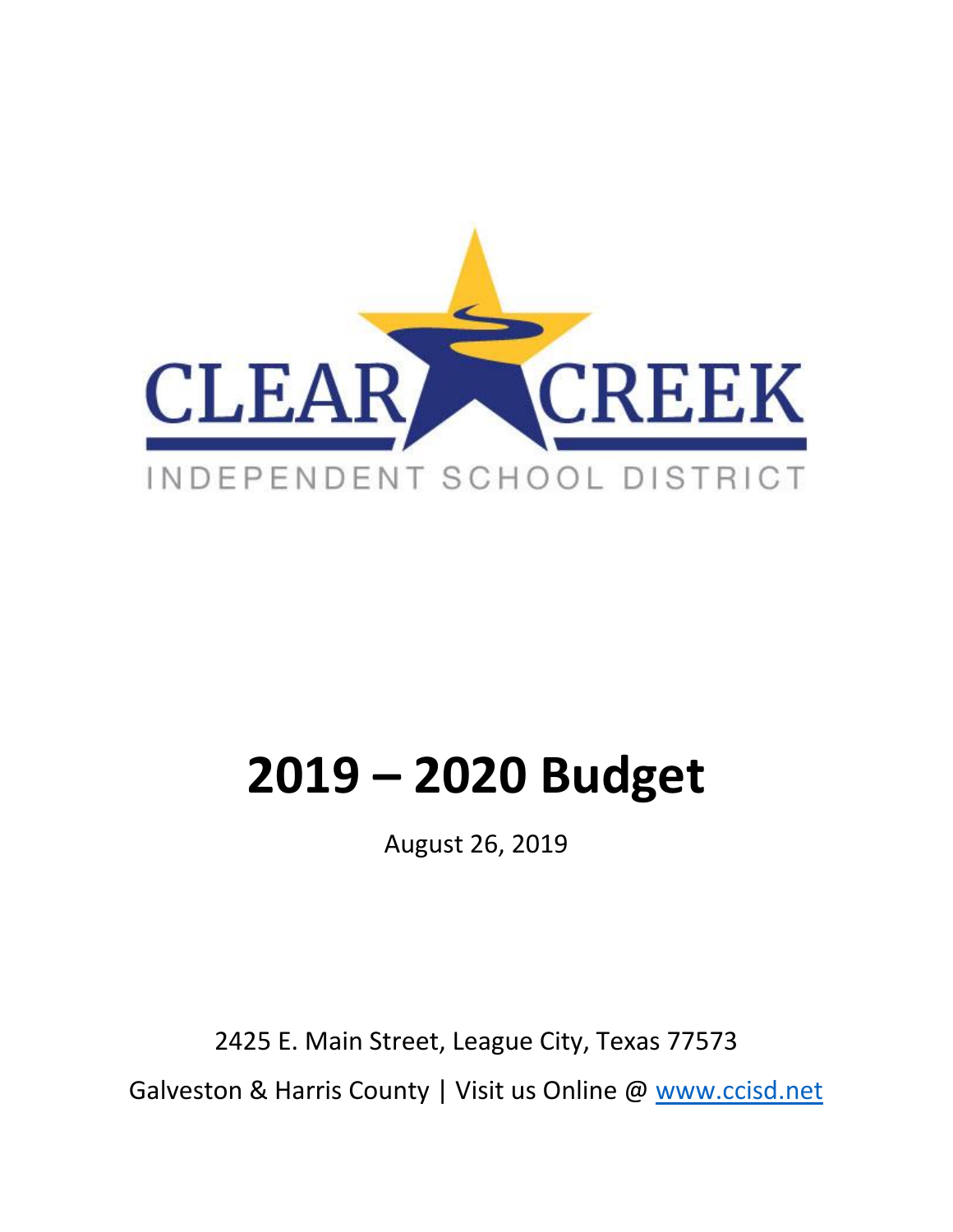

**Greg Smith, Ph.D. Superintendent**

2425 East Main Street League City, Texas 77573 (281) 284-0002 grsmith@ccisd.net

August 26, 2019

Board of Trustees Clear Creek Independent School District Galveston County, Texas

Sections 44.002 through 44.006 of the Texas Education Code establish the legal basis for budget development in school districts. Budgets for the General Fund, Debt Service Fund and Food Service Fund must be prepared and approved at least at the fund and function levels to comply with the State's legal level of control mandates. The District budget must be approved no later than August  $31<sup>st</sup>$ .

Through the hard work, dedication and collaboration of board members, district administrators and staff, the attached budgets for the General Fund, Debt Service Fund and Food Service Fund have been prepared based upon the school finance provisions adopted by the 86<sup>th</sup> Legislature, Regular Session.

We appreciate the support of the Board, the residents of the District and business community, all who work cooperatively to ensure the best education for its students and the prudent development of the District. This cooperation is indicative of the strong support for the attainment of excellence in the District's educational programs.

Respectfully Submitted,

Leg hut

Greg Smith, Ph.D. Superintendent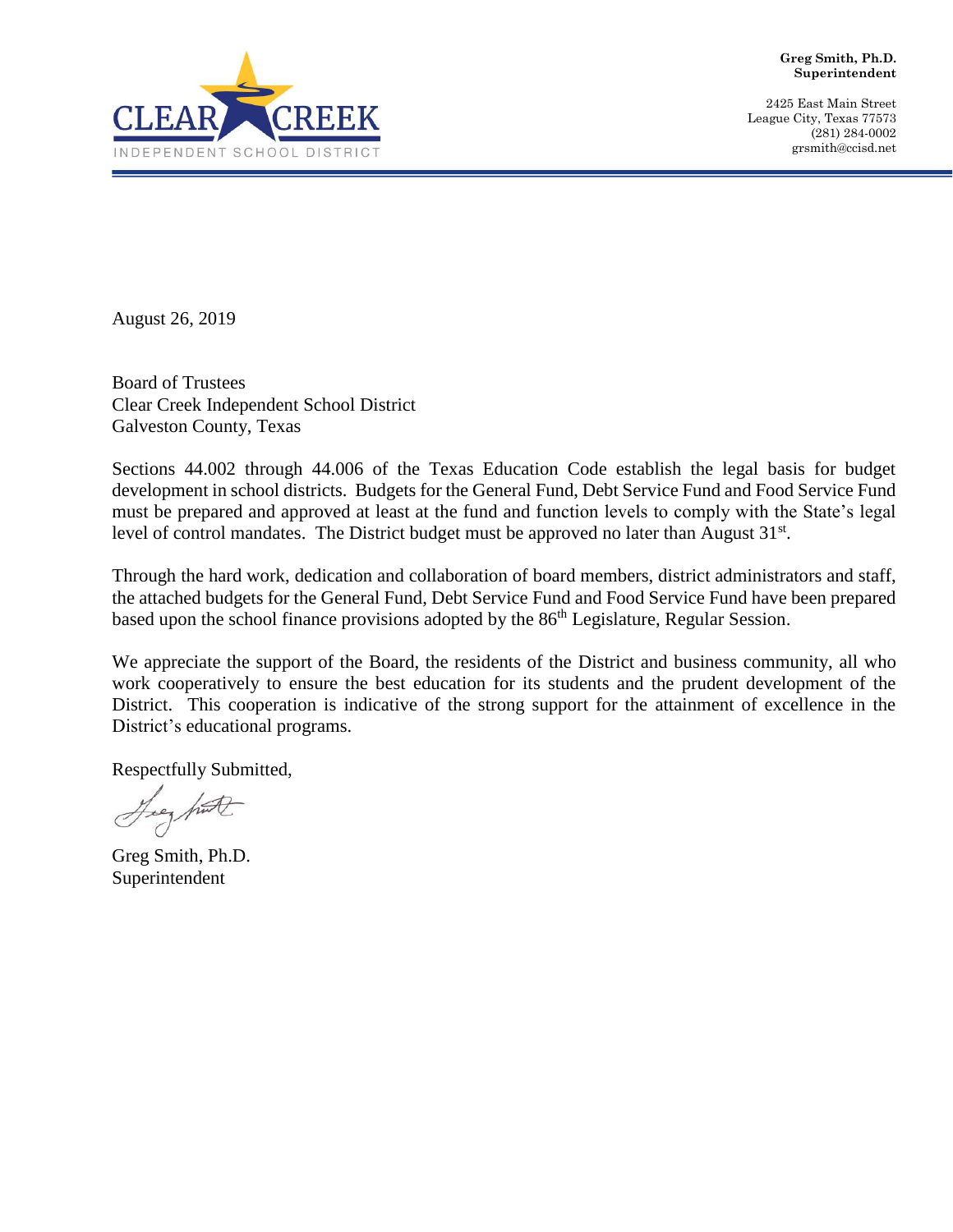

#### **TABLE OF CONTENTS**

**Page**

| <b>Executive Summary</b>                                           | $\overline{2}$ |
|--------------------------------------------------------------------|----------------|
| <b>Statistical Information</b>                                     | 5              |
| <b>General Fund Budget Statistics</b>                              | 6              |
| <b>Average Daily Attendance and Enrollment</b>                     | 7              |
| <b>Enrollment by Grade</b>                                         | $8\,$          |
| <b>Enrollment by Ethnicity</b>                                     | 9              |
| <b>Enrollment by Program</b>                                       | 10             |
| <b>Other Enrollment Statistics</b>                                 | 11             |
| <b>Full-time Equivalent Staffing</b>                               | 12             |
| <b>Administrative Cost Ratio</b>                                   | 13             |
| Comparison of Revenues by Source and Expenditures by Function      | 14             |
| <b>General Fund</b>                                                | 15             |
| Debt Service Fund                                                  | 16             |
| <b>Food Service Fund</b>                                           | 17             |
| <b>Comparison of Detail Revenues</b>                               | 18             |
| <b>General Fund</b>                                                | 19             |
| Debt Service Fund                                                  | 20             |
| <b>Food Service Fund</b>                                           | 21             |
| Comparison of Expenditures by Function and Major Object            | 22             |
| General Fund (including legislative required spending disclosures) | 23             |
| Debt Service Fund                                                  | 29             |
| <b>Food Service Fund</b>                                           | 30             |
| Comparison of Expenditures by Program Intent Code                  | 31             |
| <b>General Fund</b>                                                | 32             |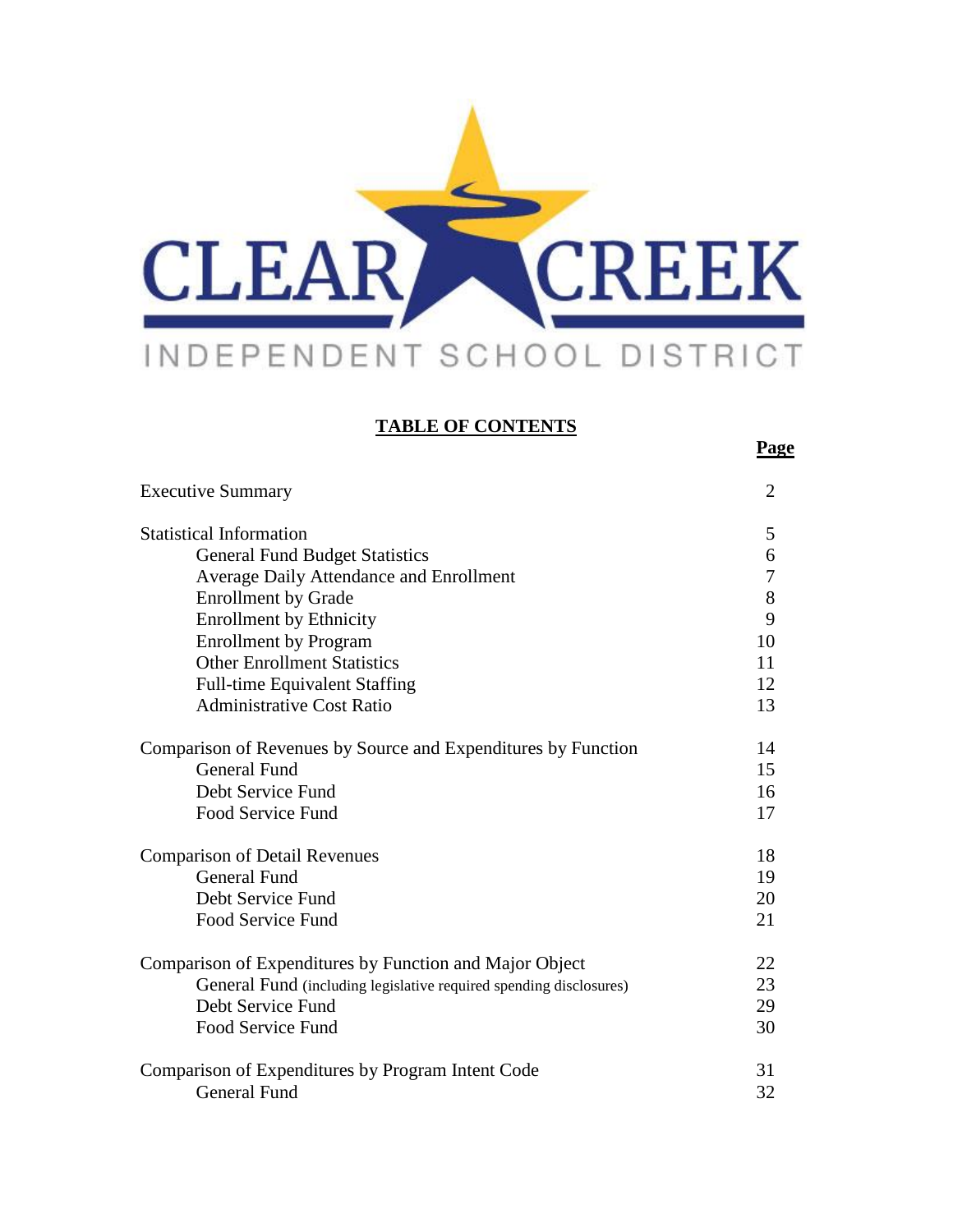# **EXECUTIVE SUMMARY**

# **General Fund Revenues**

(See summary on page 15 and detail on page 19)

Local revenues decrease a net of \$1.4M due to:

- Decreased tax collections of \$2.4M due to HB 3 of the  $86<sup>th</sup>$  Texas Legislature which made major changes to school funding. Although property value is budgeted to increase 8.5%, HB 3 requires that the General Fund tax rate be dropped from \$1.04 to \$0.97.
- Increased investment earnings of \$1.0M due to increased rates of return on investments.

State revenues increase \$18.3M due to:

- Increased State funding of \$0.3M due to increased TRS on-behalf payments (offset with an expenditure increase mentioned below).
- Increased State funding of \$18.0M as a result of projected enrollment growth of 250 students (248 ADA) along with increased funding as a result of HB 3 of the 86<sup>th</sup> Texas Legislature.
- It is important to mention that HB 3 made major changes to how state funding is now calculated. The data used now includes several new data elements where historical trends are unknown. Furthermore, in the past the calculation would use Comptroller property values from the prior year (a known data element) but it now uses current year Comptroller property values which will not be known until February 2020 and thus are estimated. The TEA is providing information on a different change each week and won't be done with their informational series until November 2019. Accordingly, funding estimates are subject to change as more information and guidance from the TEA is provided.

Federal revenues increase \$1.0M due to increased SHARS revenue.

Other resources decrease \$3.2M due to:

• Decreased operating transfer from the Capital Replacement Fund back to the General Fund to balance the budget. Although the budgeted transfer is \$4.0M the actual transfer expected, due to year end budget surpluses, will be substantially less if not eliminated.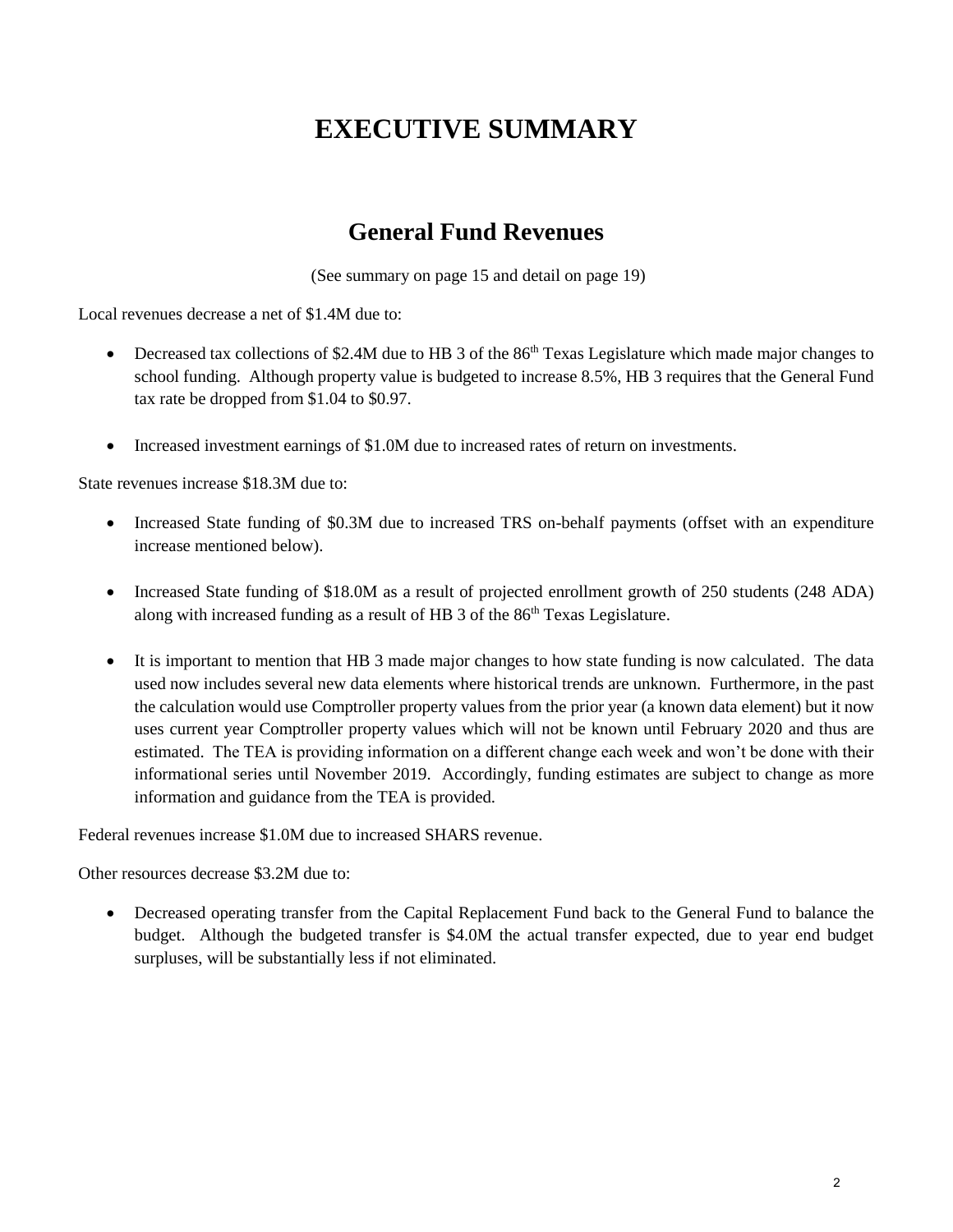# **General Fund Expenditures**

(See summary on page 15 and detail on page 23)

Most Functions are increasing due to the 2019-2020 Compensation Package costing \$11.7M which included a teacher, nurse, counselor & librarian raise of 4.0% for those on steps 0-4. Those on steps 5 and above will receive 4.25% with those hitting 5, 10, 15, 20, etc. milestones receiving between 8.35% to 9.49%. All other staff will receive a raise of 3.5%. The package also included an additional \$10 per month per participating employee toward health benefits and raised starting bus driver pay to \$19 per hour.

The remaining increase of \$3.0M is due to a net of:

- Increases of \$1.7M for additional instructional staffing (26.75 FTE's).
- Increases of \$1.1M for staffing of Campbell Elementary (17.5 FTE's).
- Increases of \$0.8M in various operational budgets along with enrollment growth increases.
- Increases of \$0.3M due to increased TRS on-behalf payments (offset with revenue increase mentioned above).
- Decreases of \$0.5M in payroll budget realignments.
- Decreases of \$0.2M in electricity savings (net of new or enlarged campuses).
- Decreases of \$0.2M in savings related to a new copier contract.

As of August 31, 2019 the projected fund balance in the General Fund will be approximately \$68.7M. This amount represents 19.0% of the annual General Fund budget and satisfies our goal to maintain two months (16.7%) unassigned fund balance.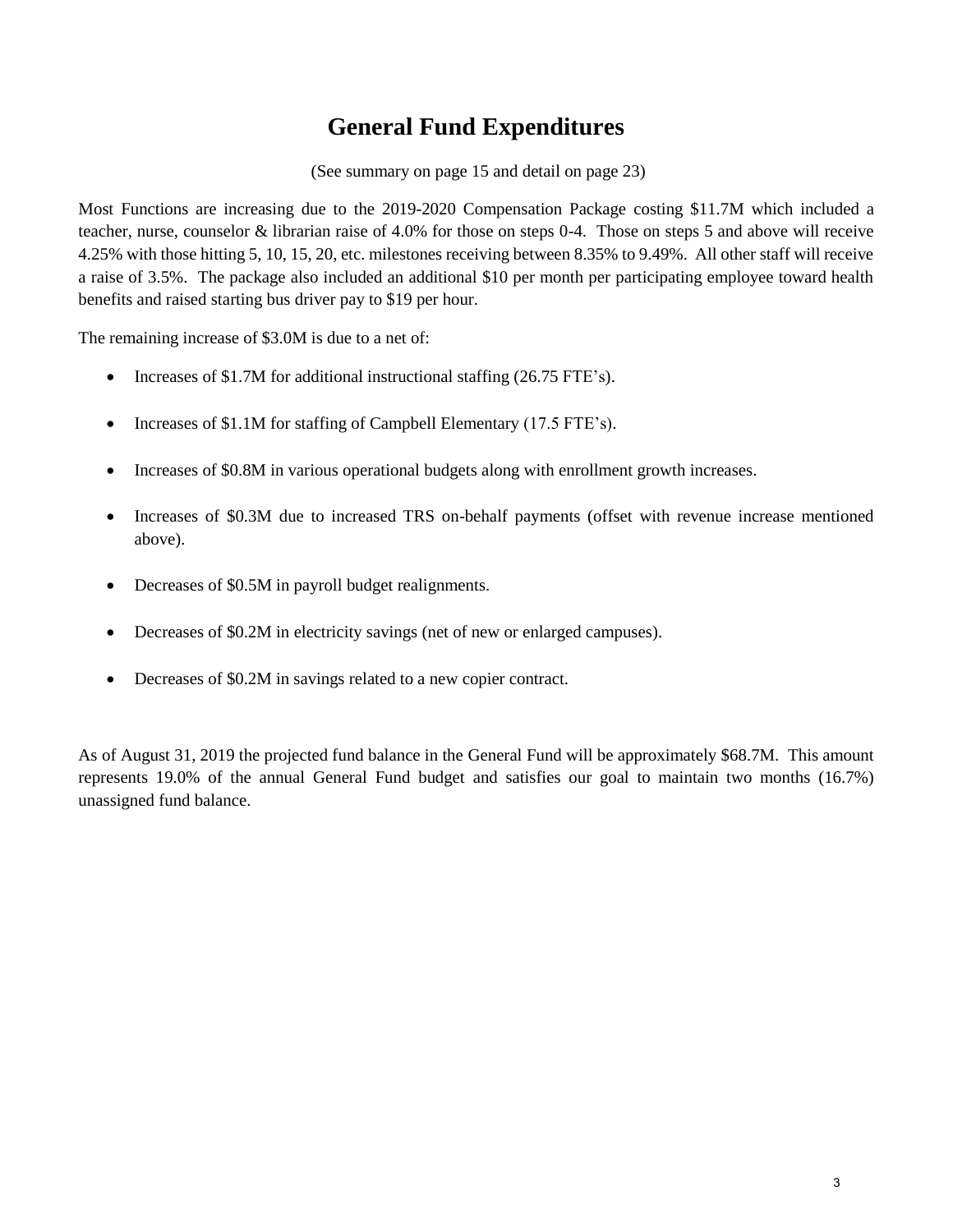# **Debt Service Fund**

(See summary on page 16 and detail on pages 20 & 29)

Revenues are projected to increase \$5.9M due to:

- Local revenue increases of \$5.7M as a result of increased tax collections due to budgeted property value growth of 8.5%.
- State revenue decreases of \$0.1M due to a decrease in homestead exemption funding. Other than this homestead exemption funding, the District does not qualify for any State funding to cover debt service payments.
- Investment earnings increases of \$0.3M due to increased rates of return on investments.

Expenditures are projected to increase \$5.4M due to:

• Increased principal and interest payments due to the second sale of bonds from Bond 2017 and current amortization schedules.

When voters approved the \$487M bond referendum on May 6, 2017 to address enrollment growth, aging facilities and repairs, safety improvements, student programs, and technology the tax rate for 2019-2020 was projected to be \$0.395. However, due to higher than projected value increases the District has been able to reduce the tax rate from the 2016-2017 rate of \$0.36 to \$0.34.

As of August 31, 2019 the projected fund balance in the Debt Service Fund will be approximately \$28.4M. This amount represents 35.4% of projected annual debt service payments and exceeds our goal to maintain a fund balance of 10% of estimated annual payments. This surplus will be used to help offset future increases related to Bond 2017 bond payments and has decreased from last year when it was at 36.7%

# **Food Service Fund**

(See summary on page 17 and detail on pages 21 & 30)

Revenues and expenditures are budgeted to increase approximately \$0.3M each over 2018-2019. The increase in revenue is a result of enrollment growth while the increase in expenditures is due to a combination of enrollment growth and a 3.5% salary increase for all food service employees.

As of August 31, 2019 the projected non-capital fund balance in the Food Service Fund will be approximately \$0.4M which is below the three month cap imposed by the Texas Department of Agriculture (TDA).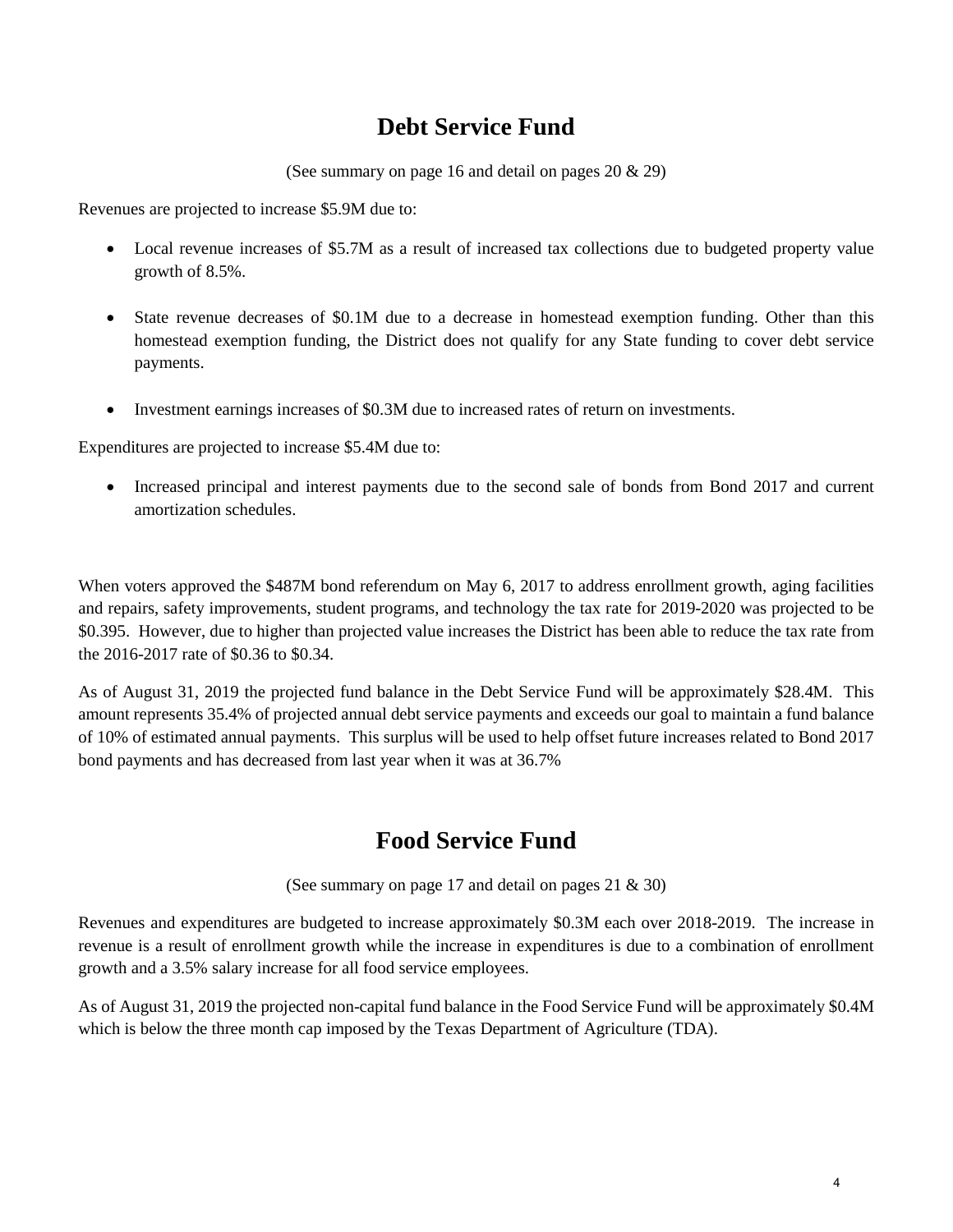# **STATISTICAL INFORMATION**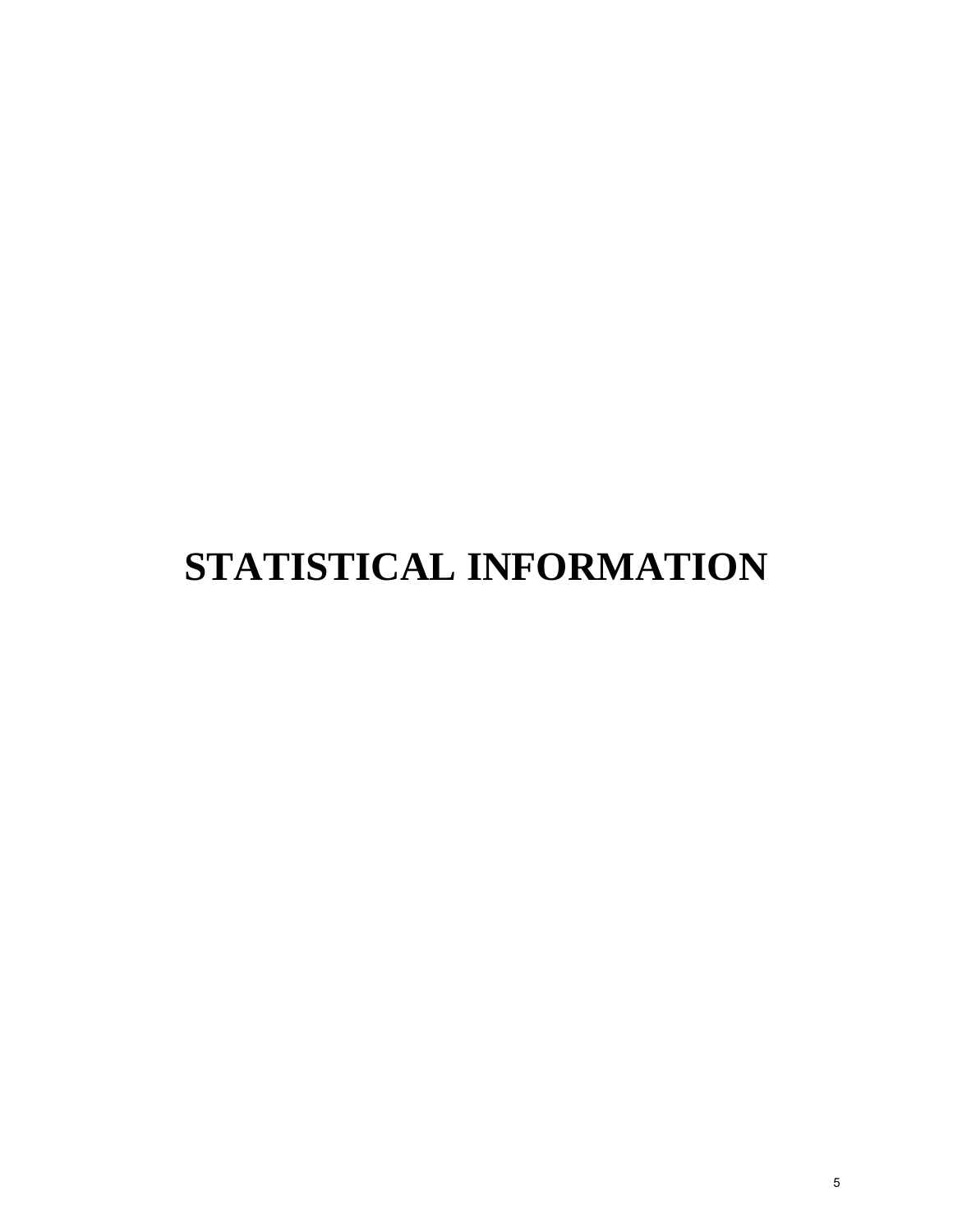#### **CLEAR CREEK INDEPENDENT SCHOOL DISTRICT BUDGET STATISTICS**

|                                                    | 2019 - 2020<br><b>ORIGINAL</b><br><b>BUDGET</b> | 2018 - 2019<br><b>ORIGINAL</b><br><b>BUDGET</b> |
|----------------------------------------------------|-------------------------------------------------|-------------------------------------------------|
| <b>PERCENT OF REVENUE FROM LOCAL SOURCES</b>       | 66.3%                                           | 70.5%                                           |
| <b>PERCENT OF REVENUE FROM STATE SOURCES</b>       | 31.8%                                           | 27.9%                                           |
| <b>PERCENT OF REVENUE FROM FEDERAL SOURCES</b>     | 1.9%                                            | 1.7%                                            |
| AS A PERCENT OF TOTAL EXPENDITURE BUDGET:          |                                                 |                                                 |
| <b>SALARIES AND BENEFITS</b>                       | 87.8%                                           | 87.3%                                           |
| <b>INSTRUCTION AND RELATED SERVICES</b>            | 66.6%                                           | 66.2%                                           |
| <b>GROUNDS AND FACILITY MAINTENANCE AND UPKEEP</b> | 8.4%                                            | 8.6%                                            |
| <b>CAMPUS ADMINISTRATION</b>                       | 6.1%                                            | 6.1%                                            |
| <b>STUDENT TRANSPORTATION</b>                      | 3.5%                                            | 3.4%                                            |
| <b>GUIDANCE AND COUNSELING SERVICES</b>            | 3.8%                                            | 3.8%                                            |
| <b>EXTRACURRICULAR AND COCURRICULAR</b>            | 2.2%                                            | 2.2%                                            |
| <b>DATA SERVICES</b>                               | 2.1%                                            | 2.1%                                            |
| <b>GENERAL ADMINISTRATION</b>                      | 2.1%                                            | 2.2%                                            |
| <b>SECURITY</b>                                    | 1.5%                                            | 1.5%                                            |
| <b>HEALTH SERVICES</b>                             | 1.0%                                            | 1.0%                                            |
| <b>INSTRUCTIONAL ADMINISTRATION</b>                | 0.9%                                            | 0.9%                                            |
| <b>OTHER</b>                                       | 1.0%                                            | 1.1%                                            |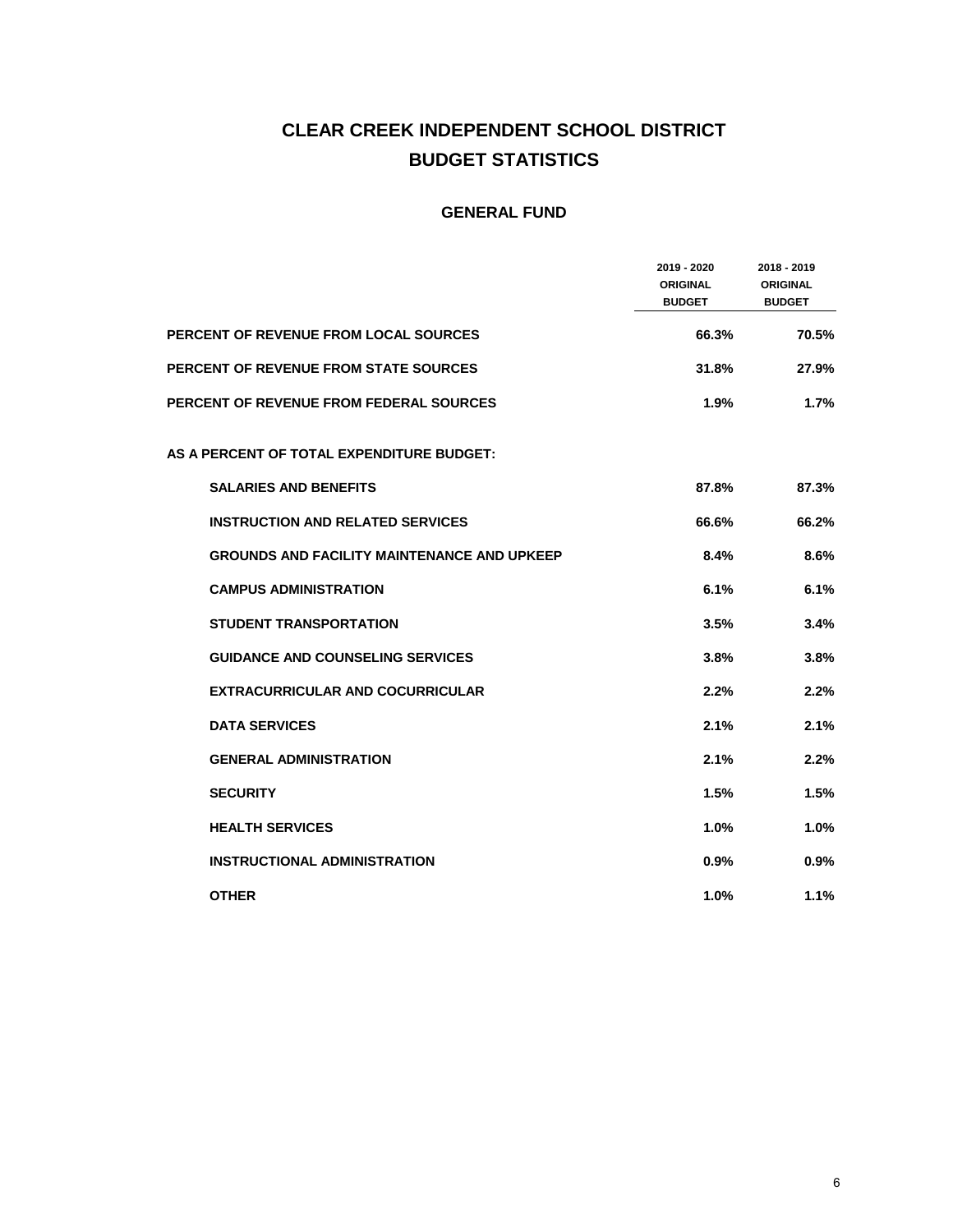#### **CLEAR CREEK INDEPENDENT SCHOOL DISTRICT AVERAGE DAILY ATTENDANCE AND ENROLLMENT**

|         |                            | ADA as a                                             |                                          |                    |                                      | Growth in         |                           |                                      |
|---------|----------------------------|------------------------------------------------------|------------------------------------------|--------------------|--------------------------------------|-------------------|---------------------------|--------------------------------------|
| Average |                            | $%$ of                                               | <b>TAPR</b>                              | Growth in          |                                      | <b>Enrollment</b> |                           |                                      |
|         |                            |                                                      |                                          |                    |                                      |                   |                           |                                      |
|         |                            |                                                      |                                          |                    |                                      |                   |                           | <b>Comments</b>                      |
| 39,675  | 42,293                     | 93.8%                                                | N/A                                      | 248                | 0.6%                                 | 250               | 0.6%                      | <b>Based on Budgeted Data</b>        |
| 39,427  | 42,043                     | 93.8%                                                | N/A                                      | 150                | 0.4%                                 | 35                | 0.1%                      |                                      |
|         | 42,008                     | 93.5%                                                | N/A                                      | 88                 | 0.2%                                 | 329               | 0.8%                      | <b>Hurricane Harvey</b>              |
| 39,189  | 41,679                     | 94.0%                                                | 95.8%                                    | 519                | 1.3%                                 | 618               | 1.5%                      |                                      |
| 38,670  | 41,061                     | 94.2%                                                | 95.9%                                    | 442                | 1.2%                                 | 421               | 1.0%                      |                                      |
| 38,228  | 40,640                     | 94.1%                                                | 95.9%                                    | 688                | 1.8%                                 | 832               | 2.1%                      |                                      |
| 37,540  | 39,808                     | 94.3%                                                | 96.0%                                    | 342                | 0.9%                                 | 328               | 0.8%                      |                                      |
| 37,198  | 39,480                     | 94.2%                                                | 96.0%                                    | 375                | 1.0%                                 | 443               | 1.1%                      |                                      |
| 36,823  | 39,037                     | 94.3%                                                | 96.2%                                    | 599                | 1.7%                                 | 787               | 2.1%                      |                                      |
| 36,224  | 38,250                     | 94.7%                                                | 96.1%                                    | 863                | 2.4%                                 | 778               | 2.1%                      |                                      |
| 35,361  | 37,472                     | 94.4%                                                | 95.9%                                    | 457                | 1.3%                                 | 427               | 1.2%                      |                                      |
| 34,904  | 37,045                     | 94.2%                                                | 95.8%                                    | 936                | 2.8%                                 | 892               | 2.5%                      | <b>Hurricane Ike</b>                 |
| 33,967  | 36,153                     | 94.0%                                                | 95.7%                                    | 749                | 2.3%                                 | 775               | 2.2%                      |                                      |
| 33,218  | 35,378                     | 93.9%                                                | 95.6%                                    | 393                | 1.2%                                 | 235               | 0.7%                      |                                      |
| 32,825  | 35,143                     | 93.4%                                                | 95.8%                                    | 1,229              | 3.9%                                 | 1,664             | 5.0%                      | <b>Hurricanes Katrina &amp; Rita</b> |
| 31,595  | 33,479                     | 94.4%                                                | 96.0%                                    | 660                | 2.1%                                 | 773               | 2.4%                      |                                      |
| 30,936  | 32,706                     | 94.6%                                                | 96.2%                                    | 853                | 2.8%                                 | 867               | 2.7%                      |                                      |
| 30,083  | 31,839                     | 94.5%                                                | 95.9%                                    | 707                | 2.4%                                 | 845               | 2.7%                      |                                      |
| 29,376  | 30,994                     | 94.8%                                                | 95.8%                                    | 1,360              | 4.9%                                 | 1,119             | 3.7%                      | <b>Full-day Kindergarten</b>         |
| 28,016  | 29,875                     | 93.8%                                                | 95.9%                                    | 1,143              | 4.3%                                 | 1,029             | 3.6%                      | <b>Full-day Kindergarten</b>         |
| 26,873  | 28,846                     | 93.2%                                                | 96.4%                                    | 591                | 2.2%                                 | 641               | 2.3%                      |                                      |
| 26,282  | 28,205                     | 93.2%                                                | 96.1%                                    | 264                | 1.0%                                 | 5                 | 0.0%                      |                                      |
|         | <b>Daily</b><br>Attendance | <b>TAPR / PEIMS</b><br><b>Enrollment</b><br>39,277 A | <b>TAPR / PEIMS</b><br><b>Enrollment</b> | Attendance<br>Rate | <b>ADA from</b><br><b>Prior Year</b> | $\%$<br>Growth    | from<br><b>Prior Year</b> | %<br>Growth                          |

**A** - For funding purposes the TEA used 39,679 due to a Hurricane Harvey adjustment.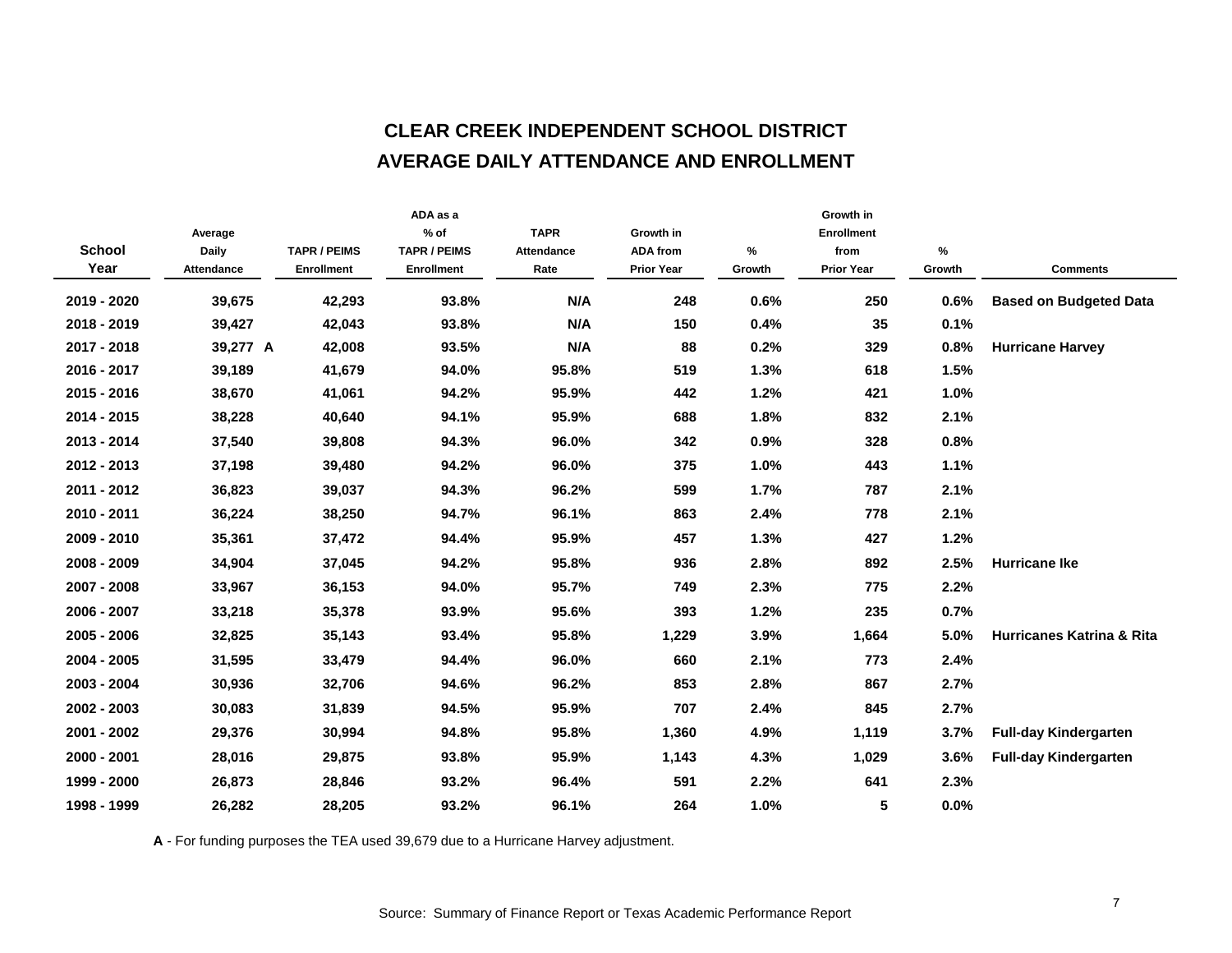# **CLEAR CREEK INDEPENDENT SCHOOL DISTRICT**

#### **ENROLLMENT BY GRADE**

| <b>School</b> |              |     |       |                         |       |       |       |       | Grade |       |       |       |       |       |       |       |
|---------------|--------------|-----|-------|-------------------------|-------|-------|-------|-------|-------|-------|-------|-------|-------|-------|-------|-------|
| Year          | <b>Total</b> | EC  | Pre-K | $\overline{\mathsf{K}}$ | 1st   | 2nd   | 3rd   | 4th   | 5th   | 6th   | 7th   | 8th   | 9th   | 10th  | 11th  | 12th  |
| 2018 - 2019   | 42,043       | 154 | 1.184 | 2,784                   | 2,870 | 2,916 | 3,012 | 3,037 | 3,138 | 3,278 | 3,249 | 3,181 | 3,679 | 3,388 | 3,208 | 2,965 |
| 2017 - 2018   | 42,008       | 142 | 1,237 | 2,793                   | 2,904 | 3,019 | 2,998 | 3,082 | 3,189 | 3,202 | 3,166 | 3,311 | 3,581 | 3,329 | 3,201 | 2,854 |
| 2016 - 2017   | 41,679       | 162 | 1,198 | 2,788                   | 2,941 | 2,966 | 3,028 | 3,080 | 3,096 | 3,078 | 3,284 | 3,228 | 3,551 | 3,268 | 3,089 | 2,922 |
| 2015 - 2016   | 41,061       | 180 | 1,109 | 2,789                   | 2,876 | 2,916 | 2,989 | 2,995 | 2,996 | 3,173 | 3,207 | 3,133 | 3,442 | 3,221 | 3,173 | 2,862 |
| 2014 - 2015   | 40,640       | 161 | 1,152 | 2,795                   | 2,860 | 2,866 | 2,906 | 2,889 | 3,025 | 3,108 | 3,096 | 3,163 | 3,356 | 3,238 | 3,077 | 2,948 |
| 2013 - 2014   | 39,808       | 148 | 1,163 | 2,725                   | 2,816 | 2,844 | 2,788 | 2,944 | 2,984 | 2,975 | 3,065 | 3,049 | 3,345 | 3,106 | 3,117 | 2,739 |
| 2012 - 2013   | 39,480       | 135 | 1,166 | 2,706                   | 2,750 | 2,740 | 2,900 | 2,929 | 2,889 | 2,966 | 2,996 | 3,106 | 3,272 | 3,189 | 2,960 | 2,776 |
| 2011 - 2012   | 39,037       | 133 | 1,138 | 2,613                   | 2,701 | 2,812 | 2,854 | 2,807 | 2,894 | 2,946 | 3,073 | 3,024 | 3,320 | 3,074 | 2,949 | 2,699 |
| 2010 - 2011   | 38,250       | 132 | 944   | 2,594                   | 2,745 | 2,751 | 2,771 | 2,781 | 2,789 | 2,968 | 2,994 | 3,074 | 3,195 | 2,965 | 2,902 | 2,645 |
| 2009 - 2010   | 37,472       | 170 | 692   | 2,590                   | 2,704 | 2,677 | 2,756 | 2,727 | 2,851 | 2,961 | 3,001 | 2,899 | 3,147 | 2,997 | 2,753 | 2,547 |
| 2008 - 2009   | 37,045       | 165 | 603   | 2,585                   | 2,659 | 2,732 | 2,710 | 2,806 | 2,892 | 2,937 | 2,860 | 2,943 | 3,098 | 2,826 | 2,767 | 2,462 |
| 2007 - 2008   | 36,153       | 201 | 536   | 2,467                   | 2,638 | 2,645 | 2,723 | 2,773 | 2,825 | 2,800 | 2,873 | 2,852 | 3,051 | 2,827 | 2,708 | 2,234 |
| 2006 - 2007   | 35,378       | 182 | 504   | 2,441                   | 2,582 | 2,613 | 2,671 | 2,738 | 2,699 | 2,769 | 2,760 | 2,783 | 3,043 | 2,790 | 2,490 | 2,313 |
| 2005 - 2006   | 35,143       | 149 | 604   | 2,396                   | 2,588 | 2,614 | 2,685 | 2,641 | 2,648 | 2,713 | 2,787 | 2,720 | 3,137 | 2,604 | 2,484 | 2,373 |
| 2004 - 2005   | 33,479       | 120 | 503   | 2,372                   | 2,432 | 2,539 | 2,496 | 2,494 | 2,547 | 2,670 | 2,632 | 2,732 | 2,832 | 2,492 | 2,401 | 2,217 |
| 2003 - 2004   | 32,706       | 116 | 480   | 2,312                   | 2,475 | 2,483 | 2,431 | 2,445 | 2,546 | 2,559 | 2,697 | 2,569 | 2,790 | 2,479 | 2,261 | 2,063 |
| 2002 - 2003   | 31,839       | 87  | 432   | 2,282                   | 2,406 | 2,366 | 2,376 | 2,474 | 2,469 | 2,559 | 2,529 | 2,545 | 2,759 | 2,363 | 2,164 | 2,028 |
| 2001 - 2002   | 30,994       | 91  | 449   | 2,156                   | 2,276 | 2,285 | 2,393 | 2,394 | 2,462 | 2,460 | 2,512 | 2,523 | 2,659 | 2,243 | 2,161 | 1,930 |
| 2000 - 2001   | 29,875       | 105 | 377   | 1,994                   | 2,203 | 2,277 | 2,316 | 2,408 | 2,361 | 2,411 | 2,464 | 2,366 | 2,532 | 2,274 | 2,046 | 1,741 |
| 1999 - 2000   | 28,846       | 158 | 415   | 1,827                   | 2,189 | 2,218 | 2,298 | 2,273 | 2,298 | 2,425 | 2,339 | 2,203 | 2,531 | 2,063 | 1,861 | 1,748 |
| 1998 - 1999   | 28,205       | 174 | 313   | 1,908                   | 2,130 | 2,269 | 2,243 | 2,250 | 2,326 | 2,168 | 2,263 | 2,305 | 2,450 | 1,915 | 1,852 | 1,639 |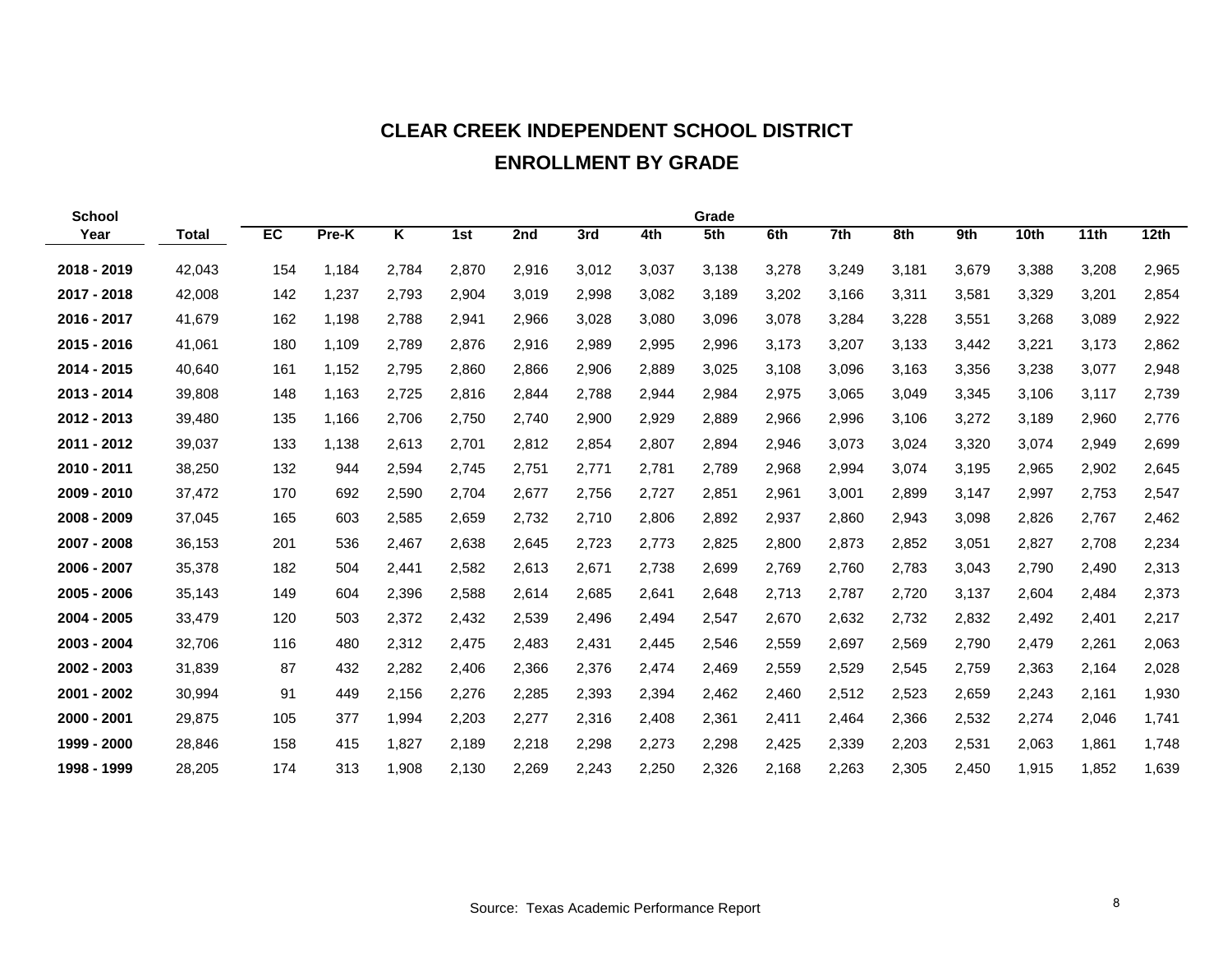# **CLEAR CREEK INDEPENDENT SCHOOL DISTRICT ENROLLMENT BY ETHNICITY**

| <b>School</b><br>Year | <b>Total</b> | <b>African American</b> |      | <b>Hispanic</b> |       |        | White |     | American Indian |       | <b>Asian / Pacific</b><br><b>Islander</b> | <b>Two or More</b><br>Races |      |
|-----------------------|--------------|-------------------------|------|-----------------|-------|--------|-------|-----|-----------------|-------|-------------------------------------------|-----------------------------|------|
| 2017 - 2018           | 42,008       | 3,496                   | 8.3% | 12,984          | 30.9% | 19,373 | 46.1% | 100 | 0.2%            | 4,149 | 9.9%                                      | 1,906                       | 4.5% |
| 2016 - 2017           | 41,679       | 3,397                   | 8.2% | 12,733          | 30.6% | 19,460 | 46.7% | 87  | 0.2%            | 4,093 | 9.8%                                      | 1,909                       | 4.6% |
| 2015 - 2016           | 41,061       | 3,329                   | 8.1% | 12,071          | 29.4% | 19,749 | 48.1% | 96  | 0.2%            | 4,066 | 9.9%                                      | 1,750                       | 4.3% |
| 2014 - 2015           | 40,640       | 3,305                   | 8.1% | 11,660          | 28.7% | 20,027 | 49.3% | 82  | 0.2%            | 4,042 | 9.9%                                      | 1,524                       | 3.8% |
| 2013 - 2014           | 39,808       | 3,276                   | 8.2% | 11,164          | 28.0% | 19,933 | 50.1% | 83  | 0.2%            | 3,963 | 10.0%                                     | 1,389                       | 3.5% |
| 2012 - 2013           | 39,480       | 3,258                   | 8.3% | 10,657          | 27.0% | 20,237 | 51.3% | 84  | 0.2%            | 3,927 | 9.9%                                      | 1,317                       | 3.3% |
| 2011 - 2012           | 39,037       | 3,259                   | 8.3% | 10,159          | 26.0% | 20,408 | 52.3% | 102 | 0.3%            | 3,861 | 9.9%                                      | 1,248                       | 3.2% |
| 2010 - 2011           | 38,250       | 3,268                   | 8.5% | 6,861           | 17.9% | 23,474 | 61.4% | 162 | 0.4%            | 3,813 | 10.0%                                     | 672                         | 1.8% |
| 2009 - 2010           | 37,472       | 3,432                   | 9.2% | 7,994           | 21.3% | 22,037 | 58.8% | 114 | 0.3%            | 3,895 | 10.4%                                     | N/A                         |      |
| 2008 - 2009           | 37,045       | 3,447                   | 9.3% | 7,574           | 20.4% | 22,039 | 59.5% | 115 | 0.3%            | 3,870 | 10.4%                                     | N/A                         |      |
| 2007 - 2008           | 36,153       | 3,224                   | 8.9% | 7,054           | 19.5% | 22,078 | 61.1% | 117 | 0.3%            | 3,680 | 10.2%                                     | N/A                         |      |
| 2006 - 2007           | 35,378       | 3,140                   | 8.9% | 6,587           | 18.6% | 22,042 | 62.3% | 128 | 0.4%            | 3,481 | 9.8%                                      | N/A                         |      |
| 2005 - 2006           | 35,143       | 3,279                   | 9.3% | 6,137           | 17.5% | 22,174 | 63.1% | 108 | 0.3%            | 3,445 | 9.8%                                      | N/A                         |      |
| 2004 - 2005           | 33,479       | 2,648                   | 7.9% | 5,573           | 16.6% | 21,888 | 65.4% | 95  | 0.3%            | 3,275 | 9.8%                                      | N/A                         |      |
| 2003 - 2004           | 32,706       | 2,424                   | 7.4% | 5,119           | 15.7% | 21,977 | 67.2% | 100 | 0.3%            | 3,086 | 9.4%                                      | N/A                         |      |
| 2002 - 2003           | 31,839       | 2,247                   | 7.1% | 4,726           | 14.8% | 21,787 | 68.4% | 92  | 0.3%            | 2,987 | 9.4%                                      | N/A                         |      |
| 2001 - 2002           | 30,994       | 2,113                   | 6.8% | 4,349           | 14.0% | 21,580 | 69.6% | 99  | 0.3%            | 2,853 | 9.2%                                      | N/A                         |      |
| 2000 - 2001           | 29,875       | 1,948                   | 6.5% | 3,924           | 13.1% | 21,253 | 71.1% | 75  | 0.3%            | 2,675 | 9.0%                                      | N/A                         |      |
| 1999 - 2000           | 28,846       | 1,870                   | 6.5% | 3,623           | 12.6% | 20,754 | 71.9% | 80  | 0.3%            | 2,519 | 8.7%                                      | N/A                         |      |
| 1998 - 1999           | 28,205       | 1,907                   | 6.8% | 3,345           | 11.9% | 20,450 | 72.5% | 74  | 0.3%            | 2,429 | 8.6%                                      | N/A                         |      |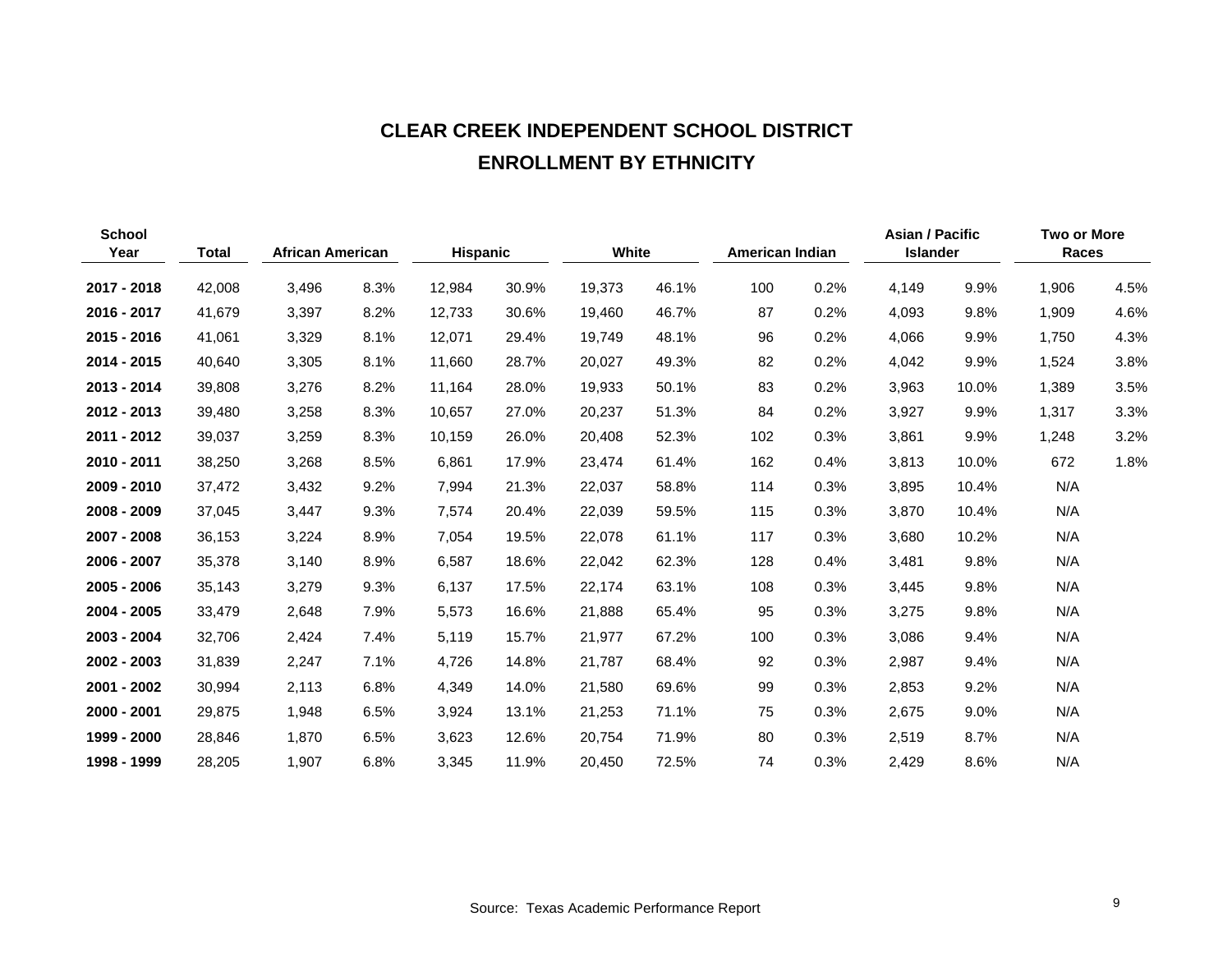# **CLEAR CREEK INDEPENDENT SCHOOL DISTRICT ENROLLMENT BY PROGRAM**

| <b>School</b><br>Year | <b>Total</b> | <b>Bilingual / ESL</b><br><b>Education</b> |       | <b>Career &amp; Technical</b><br><b>Education</b> |       | <b>Gifted &amp; Talented</b><br><b>Education</b> |         | <b>Special</b><br><b>Education</b> |         |
|-----------------------|--------------|--------------------------------------------|-------|---------------------------------------------------|-------|--------------------------------------------------|---------|------------------------------------|---------|
| 2017 - 2018           | 42,008       | 4,733                                      | 11.3% | 12,880                                            | 30.7% | 4,464                                            | 10.6%   | 4,161                              | 9.9%    |
| 2016 - 2017           | 41,679       | 4,458                                      | 10.7% | 12,739                                            | 30.6% | 4,296                                            | 10.3%   | 4,021                              | 9.6%    |
| 2015 - 2016           | 41,061       | 4,194                                      | 10.2% | 13,151                                            | 32.0% | 4,074                                            | 9.9%    | 3,947                              | 9.6%    |
| 2014 - 2015           | 40,640       | 3,934                                      | 9.7%  | 12,448                                            | 30.6% | 3,844                                            | 9.5%    | 3,890                              | 9.6%    |
| 2013 - 2014           | 39,808       | 3,611                                      | 9.1%  | 11,598                                            | 29.1% | 3,570                                            | 9.0%    | 3,778                              | 9.5%    |
| 2012 - 2013           | 39,480       | 3,339                                      | 8.5%  | 11,300                                            | 28.6% | 3,333                                            | 8.4%    | 3,707                              | $9.4\%$ |
| 2011 - 2012           | 39,037       | 3,085                                      | 7.9%  | 11,915                                            | 30.5% | 3,073                                            | 7.9%    | 3,599                              | 9.2%    |
| 2010 - 2011           | 38,250       | 2,860                                      | 7.5%  | 10,083                                            | 26.4% | 2,984                                            | 7.8%    | 3,423                              | 8.9%    |
| 2009 - 2010           | 37,472       | 2,696                                      | 7.2%  | 9,354                                             | 25.0% | 2,817                                            | 7.5%    | 3,454                              | 9.2%    |
| 2008 - 2009           | 37,045       | 2,578                                      | 7.0%  | 10,513                                            | 28.4% | 2,648                                            | 7.1%    | 3,607                              | 9.7%    |
| 2007 - 2008           | 36,153       | 2,499                                      | 6.9%  | 10,419                                            | 28.8% | 2,632                                            | 7.3%    | 3,619                              | 10.0%   |
| 2006 - 2007           | 35,378       | 2,173                                      | 6.1%  | 8,694                                             | 24.6% | 2,522                                            | 7.1%    | 3,512                              | 9.9%    |
| 2005 - 2006           | 35,143       | 2,047                                      | 5.8%  | 6,340                                             | 18.0% | 2,506                                            | 7.1%    | 3,394                              | 9.7%    |
| 2004 - 2005           | 33,479       | 1,976                                      | 5.9%  | 7,441                                             | 22.2% | 2,662                                            | 8.0%    | 3,173                              | 9.5%    |
| 2003 - 2004           | 32,706       | 1,913                                      | 5.8%  | 5,564                                             | 17.0% | 2,750                                            | 8.4%    | 2,901                              | 8.9%    |
| 2002 - 2003           | 31,839       | 1,879                                      | 5.9%  | 4,729                                             | 14.9% | 2,834                                            | 8.9%    | 2,671                              | 8.4%    |
| 2001 - 2002           | 30,994       | 1,622                                      | 5.2%  | 5,105                                             | 16.5% | 2,875                                            | 9.3%    | 2,587                              | 8.3%    |
| 2000 - 2001           | 29,875       | 1.414                                      | 4.7%  | 4,749                                             | 15.9% | 2,805                                            | $9.4\%$ | 2,553                              | 8.5%    |
| 1999 - 2000           | 28,846       | 1,178                                      | 4.1%  | 3,082                                             | 10.7% | 2,694                                            | 9.3%    | 2,434                              | 8.4%    |
| 1998 - 1999           | 28,205       | 1,167                                      | 4.1%  | 2,423                                             | 8.6%  | 2,636                                            | 9.3%    | 2,255                              | 8.0%    |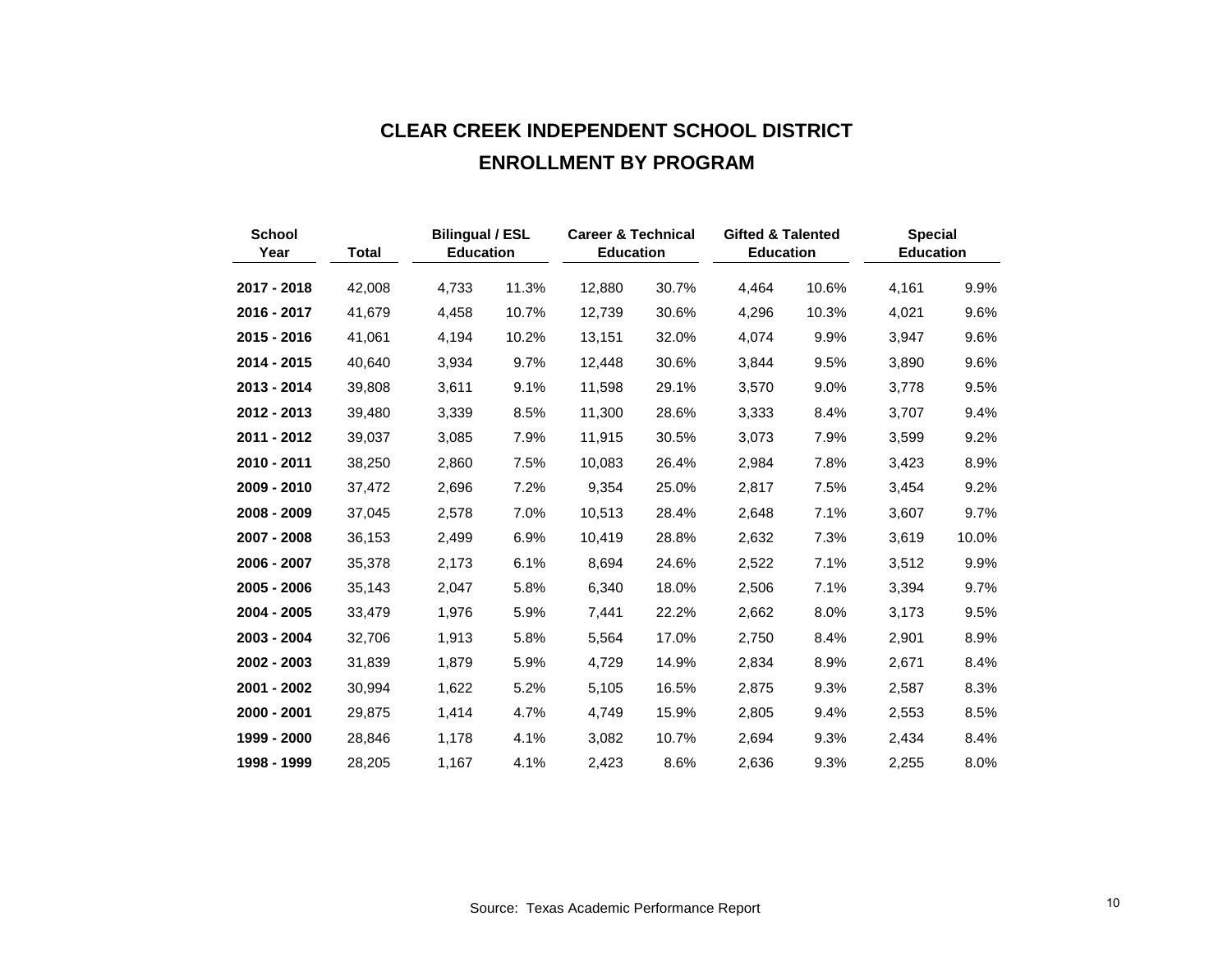# **CLEAR CREEK INDEPENDENT SCHOOL DISTRICT OTHER ENROLLMENT STATISTICS**

| <b>School</b><br>Year | <b>Total</b> | <b>Economically</b><br><b>Disadvantaged</b> |       | <b>English Language</b><br><b>Learners</b> |       | At-Risk |       |
|-----------------------|--------------|---------------------------------------------|-------|--------------------------------------------|-------|---------|-------|
| 2017 - 2018           | 42,008       | 12,260                                      | 29.2% | 4,716                                      | 11.2% | 19,134  | 45.5% |
| 2016 - 2017           | 41,679       | 11,827                                      | 28.4% | 4,436                                      | 10.6% | 16,542  | 39.7% |
| 2015 - 2016           | 41,061       | 11,347                                      | 27.6% | 4,177                                      | 10.2% | 15,400  | 37.5% |
| 2014 - 2015           | 40,640       | 10,953                                      | 27.0% | 3,976                                      | 9.8%  | 15,315  | 37.7% |
| 2013 - 2014           | 39,808       | 10,944                                      | 27.5% | 3,670                                      | 9.2%  | 14,537  | 36.5% |
| 2012 - 2013           | 39,480       | 11,089                                      | 28.1% | 3,390                                      | 8.6%  | 11,237  | 28.5% |
| 2011 - 2012           | 39,037       | 10,967                                      | 28.1% | 3,161                                      | 8.1%  | 11,379  | 29.1% |
| 2010 - 2011           | 38,250       | 9,714                                       | 25.4% | 2,971                                      | 7.8%  | 9,856   | 25.8% |
| 2009 - 2010           | 37,472       | 8,519                                       | 22.7% | 2,826                                      | 7.5%  | 11,336  | 30.3% |
| 2008 - 2009           | 37,045       | 8,168                                       | 22.0% | 2,701                                      | 7.3%  | 10,564  | 28.5% |
| 2007 - 2008           | 36,153       | 6,316                                       | 17.5% | 2,636                                      | 7.3%  | 8,898   | 24.6% |
| 2006 - 2007           | 35,378       | 6,449                                       | 18.2% | 2,350                                      | 6.6%  | 9,409   | 26.6% |
| 2005 - 2006           | 35,143       | 6,526                                       | 18.6% | 2,233                                      | 6.4%  | 8,983   | 25.6% |
| 2004 - 2005           | 33,479       | 6,214                                       | 18.6% | 2,196                                      | 6.6%  | 7,498   | 22.4% |
| 2003 - 2004           | 32,706       | 4,950                                       | 15.1% | 2,186                                      | 6.7%  | N/A     | N/A   |
| 2002 - 2003           | 31,839       | 4,419                                       | 13.9% | 2,085                                      | 6.5%  | N/A     | N/A   |
| 2001 - 2002           | 30,994       | 3,897                                       | 12.6% | 1,836                                      | 5.9%  | N/A     | N/A   |
| 2000 - 2001           | 29,875       | 3,718                                       | 12.4% | 1,506                                      | 5.0%  | N/A     | N/A   |
| 1999 - 2000           | 28,846       | 2,786                                       | 9.7%  | 1,275                                      | 4.4%  | N/A     | N/A   |
| 1998 - 1999           | 28,205       | 3,213                                       | 11.4% | 1,284                                      | 4.6%  | N/A     | N/A   |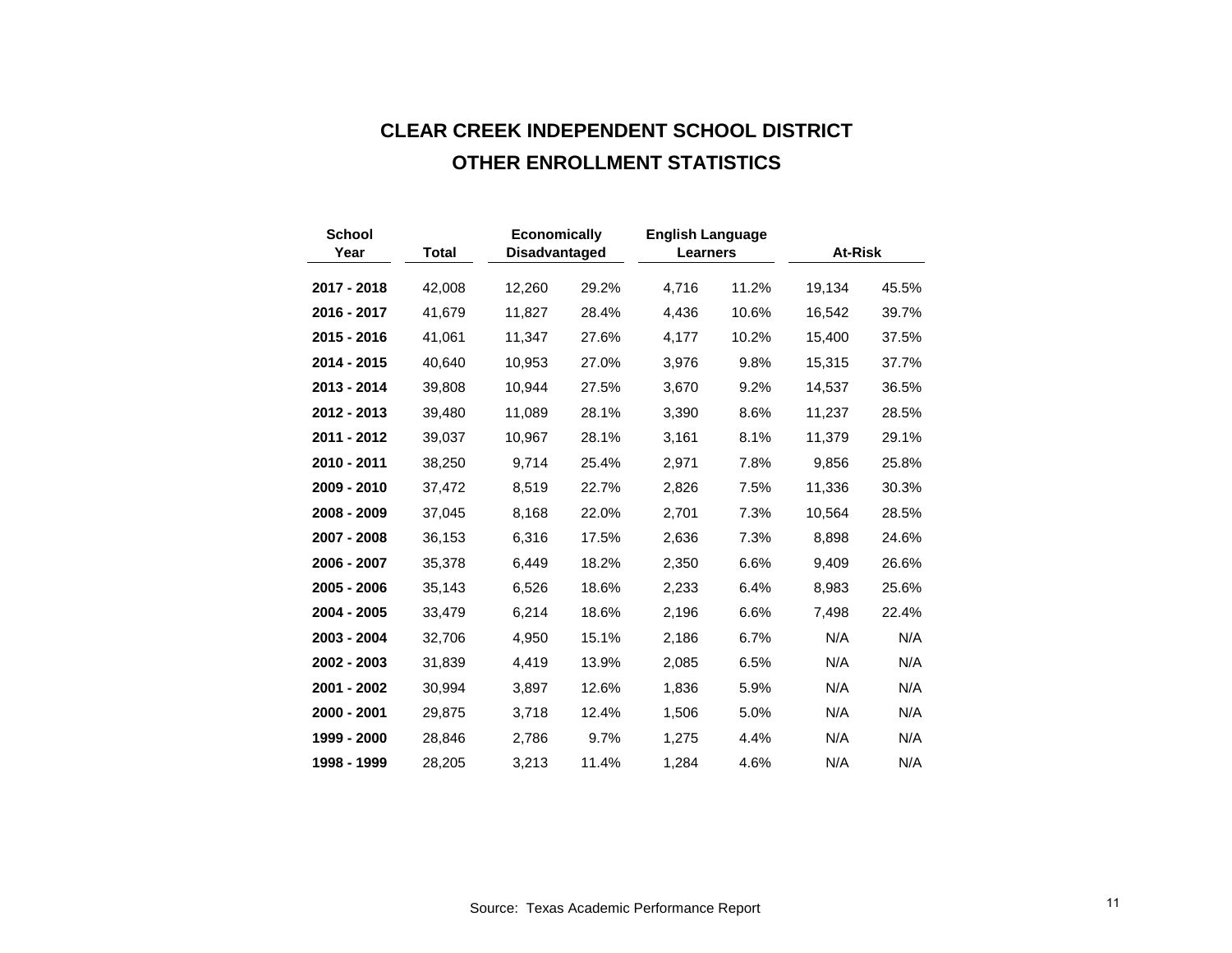# **CLEAR CREEK INDEPENDENT SCHOOL DISTRICT FULL-TIME EQUIVALENT STAFFING**

|               |       |                 |                | <b>Professional Staff</b> |                |                    |                  |
|---------------|-------|-----------------|----------------|---------------------------|----------------|--------------------|------------------|
| <b>School</b> |       |                 | Professional   | Campus                    | <b>Central</b> | <b>Educational</b> | <b>Auxiliary</b> |
| Year          | Total | <b>Teachers</b> | <b>Support</b> | Administration            | Administration | <b>Aides</b>       | <b>Staff</b>     |
| 2018 - 2019   | 5,150 | 2,532           | 726            | 127                       | 44             | 405                | 1,316            |
| 2017 - 2018   | 5,049 | 2,498           | 728            | 123                       | 41             | 405                | 1,254            |
| 2016 - 2017   | 4,898 | 2,466           | 620            | 127                       | 36             | 364                | 1,285            |
| 2015 - 2016   | 4,902 | 2,444           | 684            | 126                       | 40             | 325                | 1,283            |
| 2014 - 2015   | 4,823 | 2,504           | 604            | 132                       | 38             | 311                | 1,234            |
| 2013 - 2014   | 4,847 | 2,504           | 584            | 129                       | 39             | 354                | 1,237            |
| 2012 - 2013   | 4,809 | 2,453           | 576            | 141                       | 45             | 349                | 1,245            |
| 2011 - 2012   | 4,829 | 2,451           | 842            | 138                       | 45             | 217                | 1,136            |
| 2010 - 2011   | 4,963 | 2,630           | 757            | 132                       | 49             | 245                | 1,150            |
| 2009 - 2010   | 4,866 | 2,630           | 723            | 125                       | 50             | 273                | 1,065            |
| 2008 - 2009   | 4,606 | 2,401           | 405            | 99                        | 51             | 111                | 1,539            |
| 2007 - 2008   | 4,403 | 2,363           | 407            | 101                       | 50             | 110                | 1,372            |
| 2006 - 2007   | 4,111 | 2,168           | 473            | 100                       | 37             | 102                | 1,231            |
| 2005 - 2006   | 3,936 | 2,060           | 438            | 96                        | 37             | 98                 | 1,207            |
| 2004 - 2005   | 3,748 | 1,973           | 425            | 84                        | 34             | 96                 | 1,136            |
| 2003 - 2004   | 3,647 | 1,996           | 333            | 88                        | 38             | 124                | 1,068            |
| 2002 - 2003   | 3,689 | 2,034           | 322            | 91                        | 29             | 153                | 1,060            |
| 2001 - 2002   | 3,531 | 1,983           | 219            | 73                        | 31             | 94                 | 1,131            |
| 2000 - 2001   | 3,348 | 1,891           | 191            | 71                        | 27             | 158                | 1,010            |
| 1999 - 2000   | 3,153 | 1,785           | 172            | 61                        | 24             | 130                | 981              |
| 1998 - 1999   | 3.034 | 1,749           | 153            | 56                        | 3              | 137                | 936              |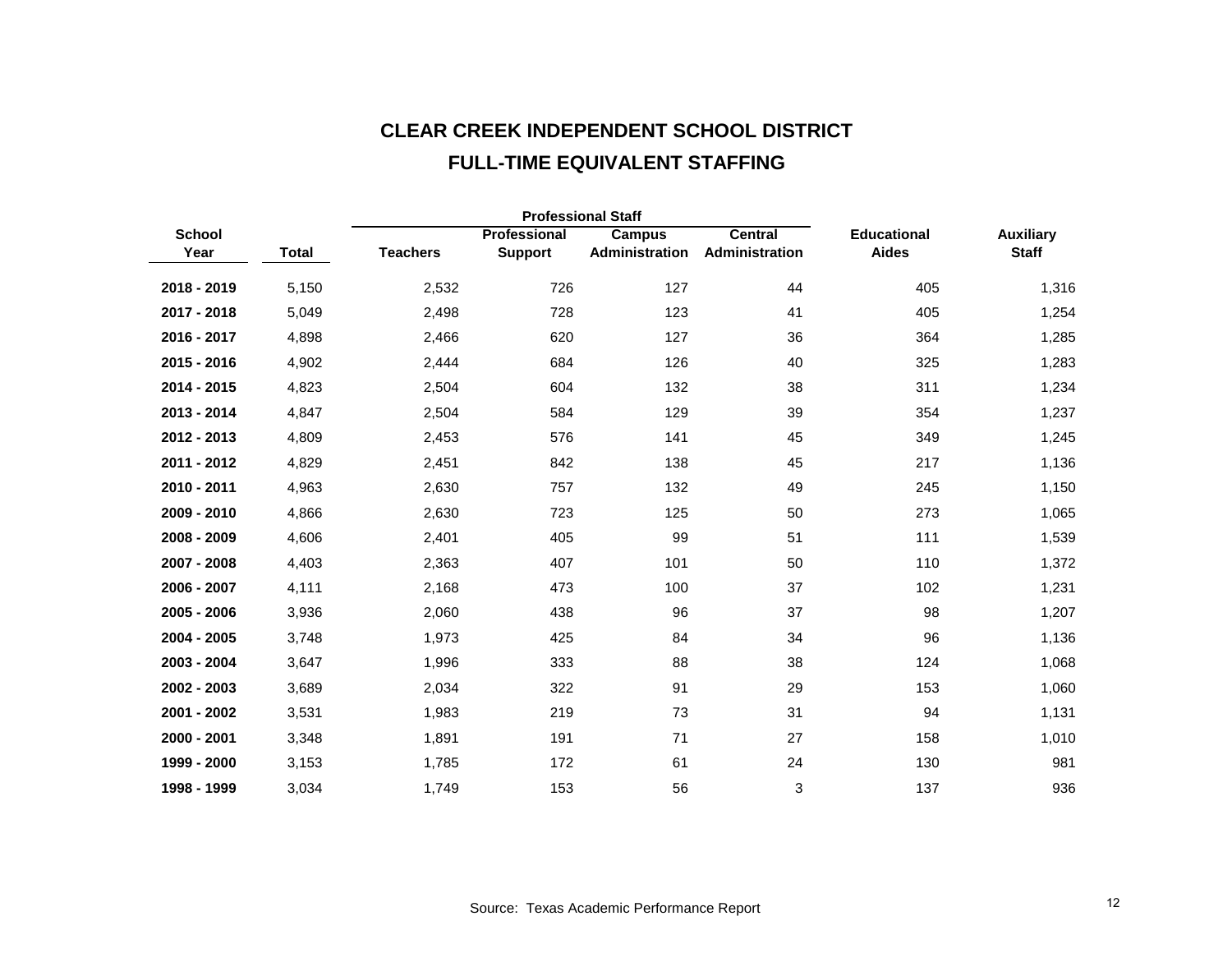#### **CLEAR CREEK INDEPENDENT SCHOOL DISTRICT ADMINISTRATIVE COST RATIO**

|                                                                                                                                                          | <b>Budget</b><br>2019 - 2020                                            | <b>Budget</b><br>2018 - 2019                                            | <b>Actual</b><br>2017 - 2018                                            | <b>Actual</b><br>2016 - 2017                                            | <b>Actual</b><br>2015 - 2016                                            | <b>Actual</b><br>2014 - 2015                                          | <b>Actual</b><br>2013 - 2014                                            |
|----------------------------------------------------------------------------------------------------------------------------------------------------------|-------------------------------------------------------------------------|-------------------------------------------------------------------------|-------------------------------------------------------------------------|-------------------------------------------------------------------------|-------------------------------------------------------------------------|-----------------------------------------------------------------------|-------------------------------------------------------------------------|
| <b>Administrative Expenditures:</b>                                                                                                                      |                                                                         |                                                                         |                                                                         |                                                                         |                                                                         |                                                                       |                                                                         |
| Function 21 (Instructional Administration)<br>Function 41 (General Administration)<br>Less: TRS On-behalf                                                | \$<br>3,098,486<br>7,609,500<br>(517,000)                               | \$<br>3,098,026<br>7,469,010<br>(517,000)                               | 2,988,665<br>\$.<br>6,760,363<br>(490,076)                              | 2,913,582<br>\$<br>6,702,956<br>(449, 411)                              | 2,759,638<br>S.<br>6,089,326<br>(438, 360)                              | \$<br>2,743,252<br>5,994,446<br>(425, 870)                            | \$<br>2,758,023<br>5,797,867<br>(402, 364)                              |
| <b>Total Administrative Expenditures</b>                                                                                                                 | $\overline{10,190,986}$                                                 | \$10,050,036                                                            | 9,258,951<br>\$                                                         | 9,167,128<br>\$                                                         | 8,410,604<br>\$                                                         | 8,311,827<br>\$                                                       | 8,153,527<br>\$                                                         |
| <b>Instructional Expenditures:</b>                                                                                                                       |                                                                         |                                                                         |                                                                         |                                                                         |                                                                         |                                                                       |                                                                         |
| Function 11 (Instruction)<br>Function 12 (Library)<br>Function 13 (Curriculum & Staff Dev)<br>Function 31 (Guidance & Counseling)<br>Less: TRS On-behalf | \$227,156,361<br>4,452,069<br>8,123,050<br>13,589,496<br>(14, 315, 000) | \$217,353,855<br>4,202,204<br>7,131,624<br>13.003.901<br>(14, 112, 000) | \$207,083,435<br>4,120,108<br>6,829,630<br>11,545,681<br>(13, 337, 702) | \$203,251,217<br>4,021,799<br>6,425,795<br>11.284.801<br>(12, 304, 227) | \$196,629,349<br>4,022,355<br>6,143,226<br>10,846,258<br>(12, 167, 572) | \$187,931,791<br>3,882,276<br>6,035,529<br>10,417,437<br>(11,780,739) | \$177,048,250<br>3,585,804<br>5,748,753<br>10,010,799<br>(11, 137, 874) |
| <b>Total Instructional Expenditures</b>                                                                                                                  | \$239,005,976                                                           | \$227,579,584                                                           | \$216,241,151                                                           | \$212,679,385                                                           | \$205,473,616                                                           | \$196,486,294                                                         | \$185,255,733                                                           |
| <b>Administrative Cost Ratio</b>                                                                                                                         | 4.26%                                                                   | 4.42%                                                                   | 4.28%                                                                   | 4.31%                                                                   | 4.09%                                                                   | 4.23%                                                                 | 4.40%                                                                   |
| <b>State Administrative Cost Ratio Standard</b>                                                                                                          | 8.55%                                                                   | 8.55%                                                                   | 8.55%                                                                   | 8.55%                                                                   | 8.55%                                                                   | 8.55%                                                                 | 11.05%                                                                  |
| <b>Prior Historical:</b>                                                                                                                                 | 2012 - 2013<br>2011 - 2012                                              | 4.39%<br>4.35%                                                          | 2006 - 2007<br>2005 - 2006                                              | 6.14%<br>5.94%                                                          | 2000 - 2001<br>1999 - 2000                                              | 7.09%<br>6.88%                                                        |                                                                         |
|                                                                                                                                                          | 2010 - 2011<br>2009 - 2010<br>2008 - 2009                               | 4.56%<br>4.63%<br>4.89%                                                 | 2004 - 2005<br>2003 - 2004<br>2002 - 2003                               | 6.80%<br>6.83%<br>6.61%                                                 | 1998 - 1999<br>1997 - 1998                                              | 6.79%<br>7.34%                                                        |                                                                         |
|                                                                                                                                                          | 2007 - 2008                                                             | 5.75%                                                                   | 2001 - 2002                                                             | 6.74%                                                                   |                                                                         |                                                                       |                                                                         |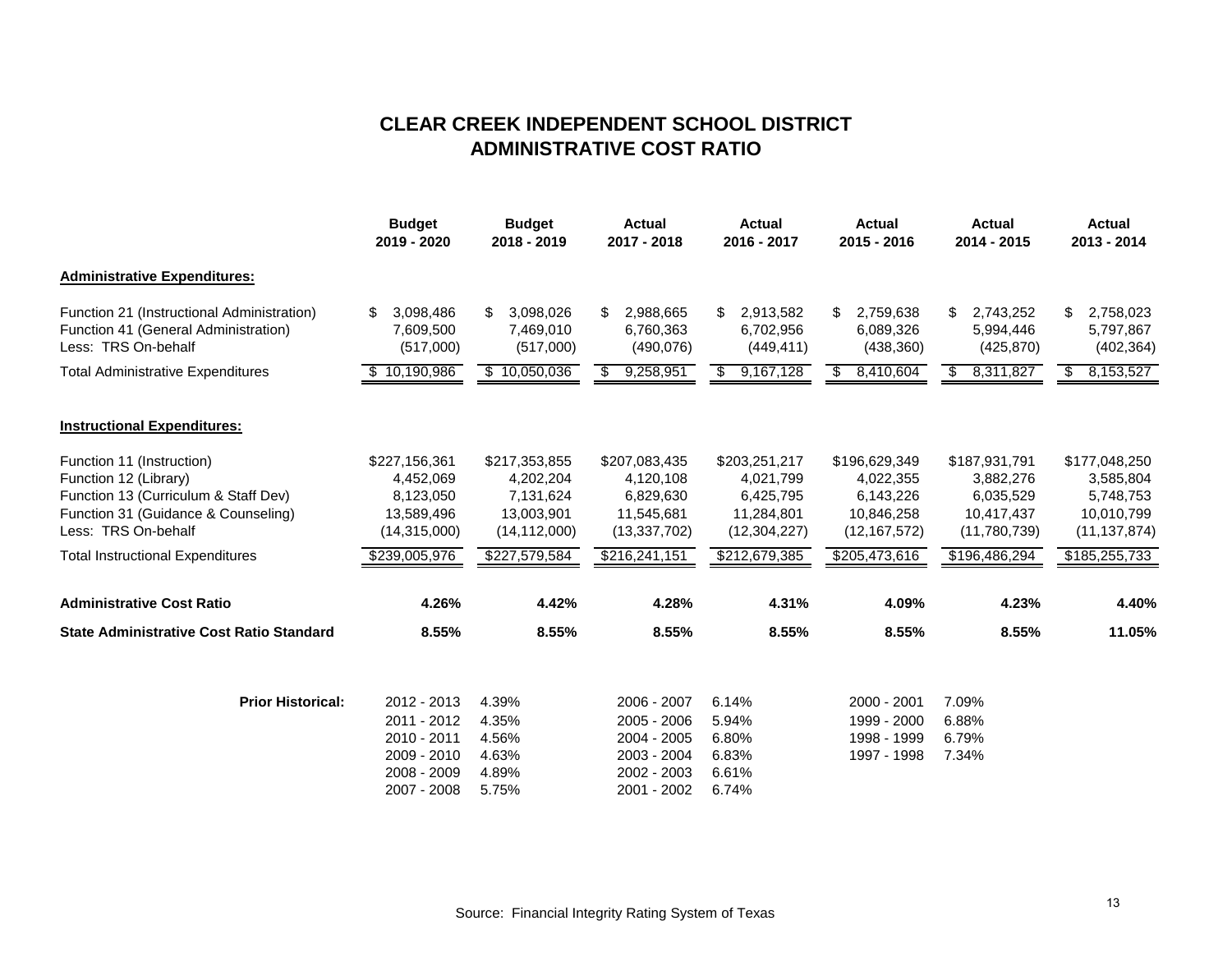# **COMPARISON OF**

# **REVENUES BY SOURCE**

# **AND**

# **EXPENDITURES BY FUNCTION**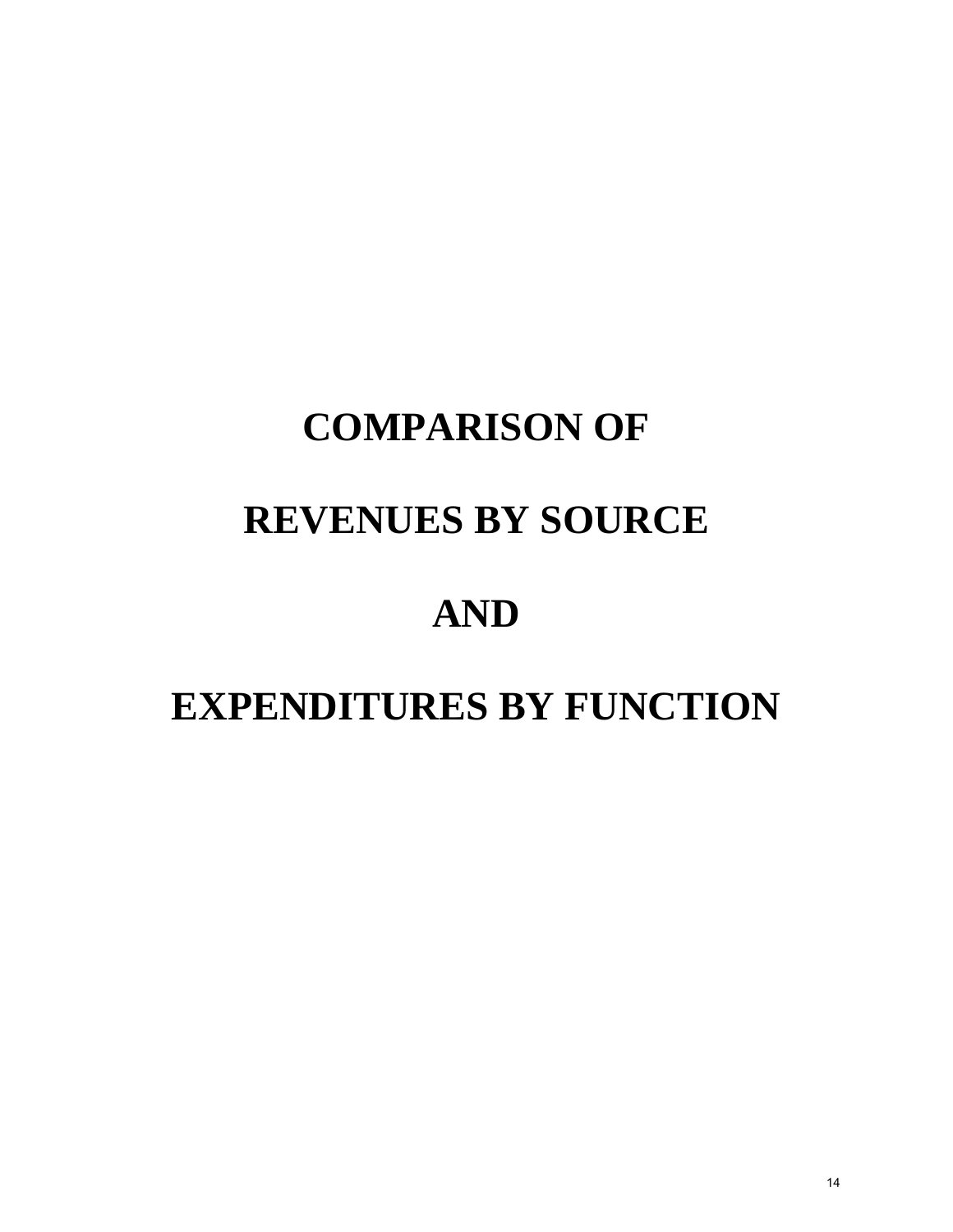#### **CLEAR CREEK INDEPENDENT SCHOOL DISTRICT 2019 - 2020 BUDGET SUMMARY**

|                                                               | 2019 - 2020                      | 2018 - 2019                      |                               |
|---------------------------------------------------------------|----------------------------------|----------------------------------|-------------------------------|
|                                                               | <b>ORIGINAL</b><br><b>BUDGET</b> | <b>ORIGINAL</b><br><b>BUDGET</b> | <b>INCREASE</b><br>(DECREASE) |
| <b>REVENUES</b>                                               |                                  |                                  |                               |
| <b>LOCAL &amp; INTERMEDIATE SOURCES</b>                       | \$235,363,000                    | $$236,815,000$ \\$               | (1,452,000)                   |
| <b>STATE PROGRAM REVENUES</b>                                 | 114,915,000                      | 96,577,000                       | 18,338,000                    |
| <b>FEDERAL PROGRAM REVENUES</b>                               | 6,740,000                        | 5,720,000                        | 1,020,000                     |
| <b>OTHER RESOURCES / NON-OPERATING REVENUES</b>               | 4,250,000                        | 7,475,000                        | (3,225,000)                   |
|                                                               |                                  |                                  |                               |
| <b>TOTAL REVENUES</b>                                         | \$361,268,000                    | \$346,587,000                    | \$<br>14,681,000              |
| <b>EXPENDITURES</b>                                           |                                  |                                  |                               |
| <b>FUNCTION: 11 INSTRUCTION</b>                               | \$227,156,361                    | $$217,353,855$ \;                | 9,802,506                     |
| <b>FUNCTION: 12 INSTRUCTIONAL RESOURCES</b>                   | 4,452,069                        | 4,202,204                        | 249,865                       |
| FUNCTION: 13 CURRICULUM & STAFF DEVELOPMENT                   | 8,123,050                        | 7,131,624                        | 991,426                       |
| <b>FUNCTION: 21 INSTRUCTIONAL ADMINISTRATION</b>              | 3,098,486                        | 3,098,026                        | 460                           |
| <b>FUNCTION: 23 SCHOOL ADMINISTRATION</b>                     | 22,151,349                       | 21,209,134                       | 942,215                       |
| <b>FUNCTION: 31 GUIDANCE &amp; COUNSELING</b>                 | 13,589,496                       | 13,003,901                       | 585,595                       |
| <b>FUNCTION: 32 SOCIAL WORK SERVICES</b>                      | 749,542                          | 790,570                          | (41, 028)                     |
| <b>FUNCTION: 33 HEALTH SERVICES</b>                           | 3,659,737                        | 3,499,672                        | 160,065                       |
| <b>FUNCTION: 34 STUDENT TRANSPORTATION</b>                    | 12,565,600                       | 11,952,500                       | 613,100                       |
| <b>FUNCTION: 35 FOOD SERVICES</b>                             | 345,500                          | 307,700                          | 37,800                        |
| <b>FUNCTION: 36 COCURRICULAR</b>                              | 7,884,471                        | 7,665,561                        | 218,910                       |
| <b>FUNCTION: 41 GENERAL ADMINISTRATION</b>                    | 7,609,500                        | 7,469,010                        | 140,490                       |
| <b>FUNCTION: 51 PLANT MAINTENANCE</b>                         | 30,384,570                       | 29,875,970                       | 508,600                       |
| <b>FUNCTION: 52 SECURITY AND MONITORING SERVICES</b>          | 5,421,190                        | 5,208,020                        | 213,170                       |
| <b>FUNCTION: 53 DATA SERVICES</b>                             | 7,586,800                        | 7,403,380                        | 183,420                       |
| <b>FUNCTION: 61 COMMUNITY SERVICES</b>                        | 216,900                          | 258,950                          | (42,050)                      |
| <b>FUNCTION: 81 FACILITIES ACQUISITION &amp; CONSTRUCTION</b> |                                  |                                  |                               |
| <b>FUNCTION: 93 PAYMENTS TO FISCAL AGENT</b>                  | 797,100                          | 806,500                          | (9,400)                       |
| <b>FUNCTION: 95 PAYMENTS TO JJAEP</b>                         |                                  |                                  |                               |
| <b>FUNCTION: 97 PAYMENTS TO T.I.F.</b>                        |                                  |                                  |                               |
| <b>FUNCTION: 99 OTHER INTERGOVERNMENTAL CHARGES</b>           | 2,455,000                        | 2,340,000                        | 115,000                       |
| OTHER USES / NON-OPERATING EXPENDITURES                       | 3,000,000                        | 3,000,000                        |                               |
| <b>TOTAL EXPENDITURES</b>                                     | \$361,246,721                    | \$346,576,577 \$14,670,144       |                               |
| EXCESS (DEFICIENCY) OF REVENUES OVER (UNDER) EXPENDITURES     | \$<br>21,279                     | \$<br>$10,423$ \$                | 10,856                        |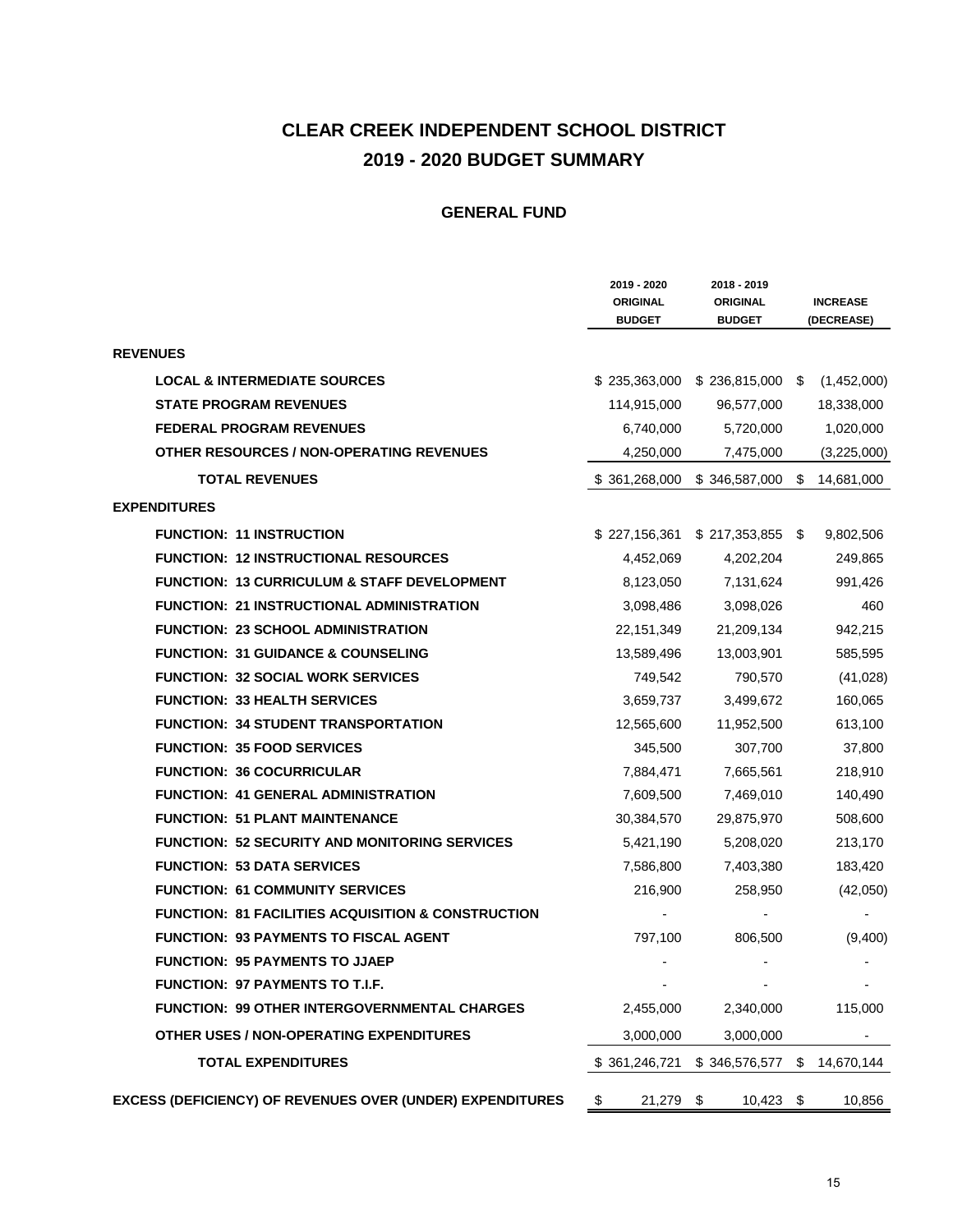#### **CLEAR CREEK INDEPENDENT SCHOOL DISTRICT 2019 - 2020 BUDGET SUMMARY**

#### **DEBT SERVICE FUND**

|                                                                  |    | 2019 - 2020<br><b>ORIGINAL</b><br><b>BUDGET</b> |     | 2018 - 2019<br><b>ORIGINAL</b><br><b>BUDGET</b> |      | <b>INCREASE</b><br>(DECREASE) |
|------------------------------------------------------------------|----|-------------------------------------------------|-----|-------------------------------------------------|------|-------------------------------|
| <b>REVENUES</b>                                                  |    |                                                 |     |                                                 |      |                               |
| <b>LOCAL &amp; INTERMEDIATE SOURCES</b>                          | S  | 81,075,000                                      | S.  | 75,100,000                                      | S.   | 5,975,000                     |
| <b>STATE PROGRAM REVENUES</b>                                    |    | 1,000,000                                       |     | 1,100,000                                       |      | (100,000)                     |
| <b>TOTAL REVENUES</b>                                            | S  | 82,075,000                                      | S   | 76,200,000                                      | S    | 5,875,000                     |
| <b>EXPENDITURES</b>                                              |    |                                                 |     |                                                 |      |                               |
| <b>FUNCTION: 71 DEBT SERVICES</b>                                | S  | 80,245,000                                      | S.  | 74,865,000                                      | S.   | 5,380,000                     |
| <b>TOTAL EXPENDITURES</b>                                        | S  | 80,245,000                                      | \$. | 74,865,000                                      | S    | 5,380,000                     |
| <b>EXCESS (DEFICIENCY) OF REVENUES OVER (UNDER) EXPENDITURES</b> | \$ | 1,830,000                                       | S   | 1,335,000                                       | - \$ | 495,000                       |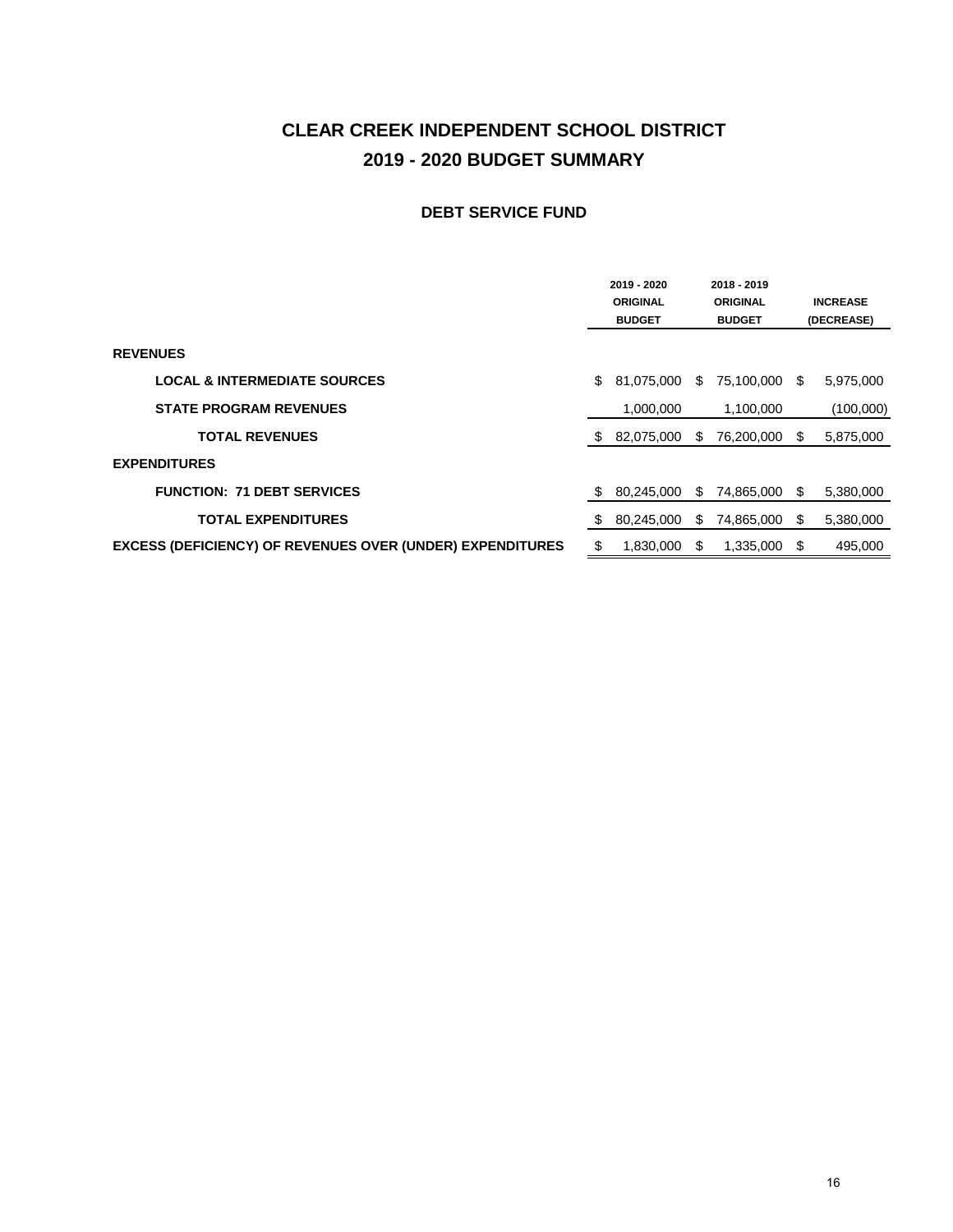#### **CLEAR CREEK INDEPENDENT SCHOOL DISTRICT 2019 - 2020 BUDGET SUMMARY**

#### **FOOD SERVICE FUND**

|                                                                  | 2019 - 2020<br>2018 - 2019<br><b>ORIGINAL</b><br><b>ORIGINAL</b><br><b>BUDGET</b><br><b>BUDGET</b> |            |    | <b>INCREASE</b><br>(DECREASE) |     |           |
|------------------------------------------------------------------|----------------------------------------------------------------------------------------------------|------------|----|-------------------------------|-----|-----------|
| <b>REVENUES</b>                                                  |                                                                                                    |            |    |                               |     |           |
| <b>LOCAL &amp; INTERMEDIATE SOURCES</b>                          | \$                                                                                                 | 11,311,000 | S. | 10,664,000                    | S   | 647,000   |
| <b>STATE PROGRAM REVENUES</b>                                    |                                                                                                    | 45,000     |    | 51,000                        |     | (6,000)   |
| <b>OTHER RESOURCES</b>                                           |                                                                                                    | 4,130,000  |    | 4,501,000                     |     | (371,000) |
| <b>TOTAL REVENUES</b>                                            | S                                                                                                  | 15,486,000 | S  | 15,216,000                    | \$  | 270,000   |
| <b>EXPENDITURES</b>                                              |                                                                                                    |            |    |                               |     |           |
| <b>FUNCTION: 35 FOOD SERVICES</b>                                | \$                                                                                                 | 15,235,200 | \$ | 14,906,300                    | \$  | 328,900   |
| <b>FUNCTION: 36 COCURRICULAR</b>                                 |                                                                                                    | 250,000    |    | 300,500                       |     | (50, 500) |
| <b>TOTAL EXPENDITURES</b>                                        | S.                                                                                                 | 15,485,200 | S  | 15,206,800                    | \$  | 278,400   |
| <b>EXCESS (DEFICIENCY) OF REVENUES OVER (UNDER) EXPENDITURES</b> | \$                                                                                                 | 800        | \$ | 9,200                         | -\$ | (8,400)   |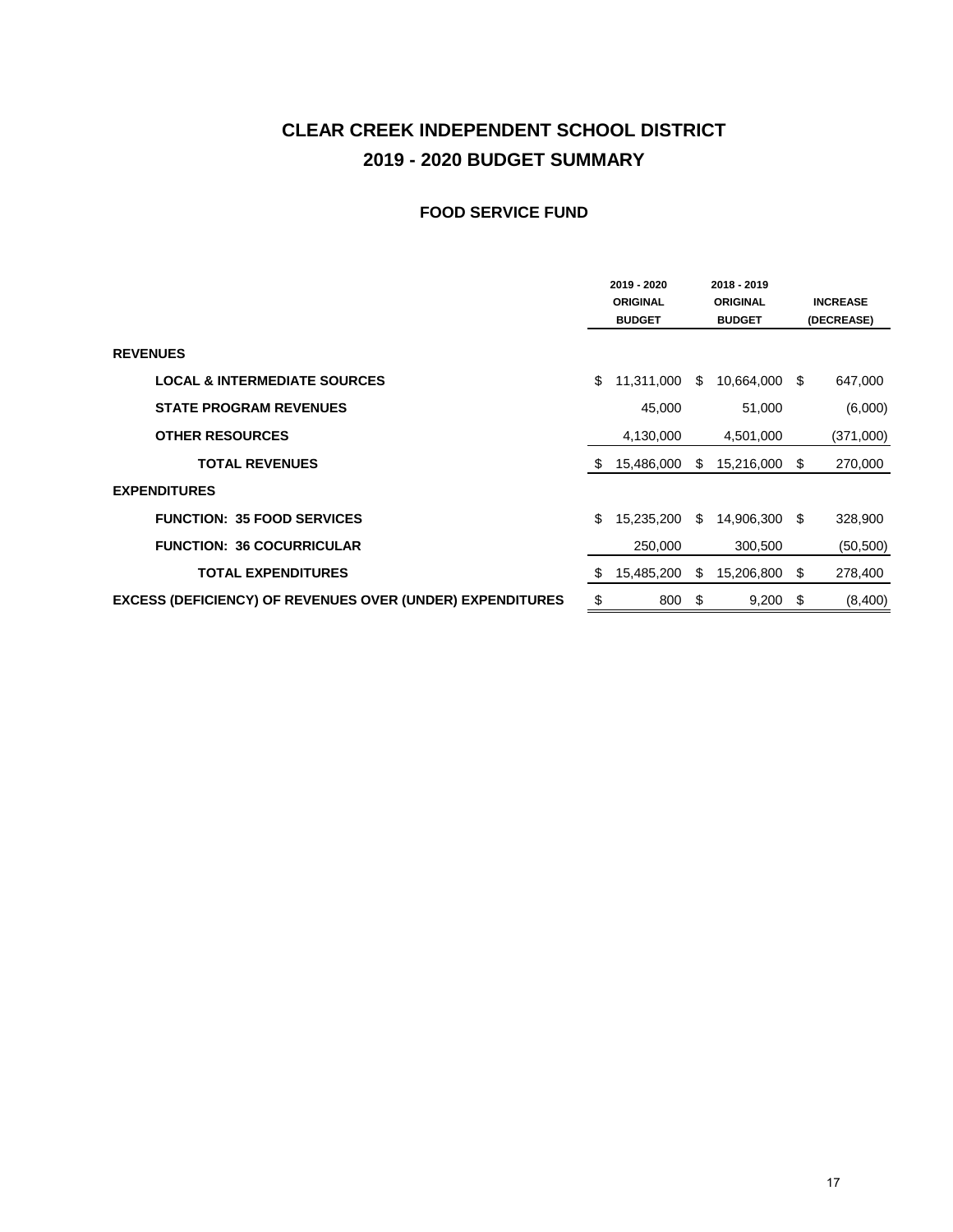# **COMPARISON OF**

# **DETAIL REVENUES**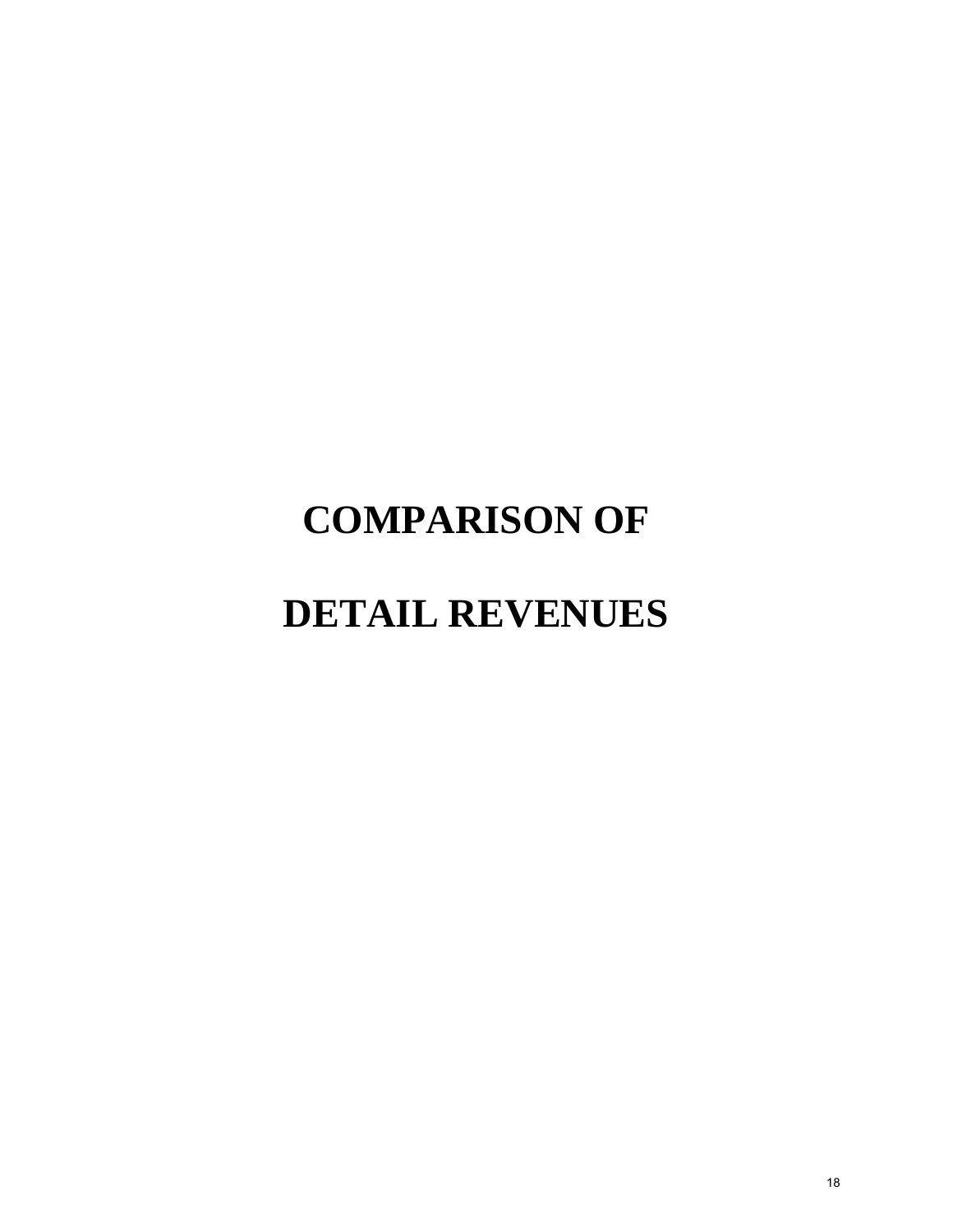## **CLEAR CREEK INDEPENDENT SCHOOL DISTRICT 2019 - 2020 BUDGET SUMMARY REVENUE BY SOURCE**

|      |                                                     |      | 2019 - 2020<br><b>ORIGINAL</b><br><b>BUDGET</b> |    | 2018 - 2019<br><b>ORIGINAL</b><br><b>BUDGET</b> |                         | <b>INCREASE</b><br>(DECREASE) |
|------|-----------------------------------------------------|------|-------------------------------------------------|----|-------------------------------------------------|-------------------------|-------------------------------|
|      | <b>5700 LOCAL &amp; INTERMEDIATE SOURCES</b>        |      |                                                 |    |                                                 |                         |                               |
| 5711 | <b>CURRENT TAXES</b>                                |      | \$229,550,000                                   |    | \$231,500,000                                   | S                       | (1,950,000)                   |
| 5713 | <b>DELINQUENT TAXES</b>                             |      | (350,000)                                       |    | 100,000                                         |                         | (450,000)                     |
| 5719 | PENALTIES, INTEREST & OTHER ON TAXES                |      | 1,017,000                                       |    | 1,012,000                                       |                         | 5,000                         |
| 5722 | <b>SHARED SERVCES ARRANGEMENTS - GBCDHH</b>         |      | 40,000                                          |    | 40,000                                          |                         |                               |
| 5737 | <b>SERVICES TO OTHER DISTRICTS - CLEAR PATH</b>     |      | 80,000                                          |    | 80,000                                          |                         |                               |
| 5739 | <b>TUITION &amp; FEES</b>                           |      | 505,000                                         |    | 530,000                                         |                         | (25,000)                      |
| 5742 | <b>INTEREST</b>                                     |      | 3,000,000                                       |    | 2,000,000                                       |                         | 1,000,000                     |
| 5743 | <b>FACILITY &amp; EQUIPMENT RENTAL</b>              |      | 545,000                                         |    | 595,000                                         |                         | (50,000)                      |
| 5746 | T.I.F.                                              |      | $\overline{a}$                                  |    | $\overline{a}$                                  |                         |                               |
| 5749 | <b>OTHER LOCAL</b>                                  |      | 226,000                                         |    | 196,000                                         |                         | 30,000                        |
| 5752 | <b>GATE RECEIPTS</b>                                |      | 630,000                                         |    | 655,000                                         |                         | (25,000)                      |
| 5769 | <b>OTHER INTERMEDIATE</b>                           |      | 120,000                                         |    | 107,000                                         |                         | 13,000                        |
|      | <b>TOTAL FROM LOCAL &amp; INTERMEDIATE SOURCES</b>  |      | $\overline{$}$ 235,363,000                      |    | \$236,815,000                                   | \$                      | (1,452,000)                   |
|      | <b>5800 STATE PROGRAM REVENUES</b>                  |      |                                                 |    |                                                 |                         |                               |
| 5811 | <b>AVAILABLE SCHOOL FUND</b>                        | \$   | 9,500,000                                       | \$ | 17,560,000                                      | \$                      | (8,060,000)                   |
| 5812 | <b>FOUNDATION SCHOOL FUND</b>                       |      | 87,000,000                                      |    | 60,800,000                                      |                         | 26,200,000                    |
| 5829 | <b>OTHER</b>                                        |      |                                                 |    | 80,000                                          |                         | (80,000)                      |
| 5831 | <b>TRS ON-BEHALF</b>                                |      | 18,415,000                                      |    | 18,137,000                                      |                         | 278,000                       |
|      | <b>TOTAL FROM STATE PROGRAM REVENUES</b>            |      | \$114,915,000                                   | S  | 96,577,000                                      | S                       | 18,338,000                    |
|      | <b>5900 FEDERAL PROGRAM REVENUES</b>                |      |                                                 |    |                                                 |                         |                               |
| 592x | <b>INDIRECT COSTS</b>                               | \$   | 740,000                                         | \$ | 720,000 \$                                      |                         | 20,000                        |
| 5931 | <b>SCHOOL HEALTH &amp; RELATED SERVICES</b>         |      | 5,700,000                                       |    | 4,700,000                                       |                         | 1,000,000                     |
| 5941 | <b>IMPACT AID</b>                                   |      |                                                 |    |                                                 |                         |                               |
| 5949 | <b>ROTC</b>                                         |      | 300,000                                         |    | 300,000                                         |                         |                               |
|      | <b>TOTAL FROM FEDERAL PROGRAM REVENUES</b>          | \$   | 6,740,000                                       | \$ | 5,720,000                                       | \$                      | 1,020,000                     |
|      | <b>OTHER RESOURCES / NON-OPERATING REVENUES</b>     |      |                                                 |    |                                                 |                         |                               |
| 7912 | <b>SALE OF PROPERTY</b>                             | \$   | 25,000                                          | \$ | 25,000                                          | \$                      |                               |
| 7915 | <b>OPERATING TRANSFERS IN</b>                       |      | 4,225,000                                       |    | 7,450,000                                       |                         | (3,225,000)                   |
|      | TOTAL FROM OTHER RESOURCES / NON-OPERATING REVENUES | - \$ | 4,250,000                                       | \$ | 7,475,000                                       | $\overline{\mathbf{3}}$ | (3,225,000)                   |
|      | <b>TOTAL FOR GENERAL FUND</b>                       |      | \$361,268,000                                   |    | \$346,587,000                                   | \$                      | 14,681,000                    |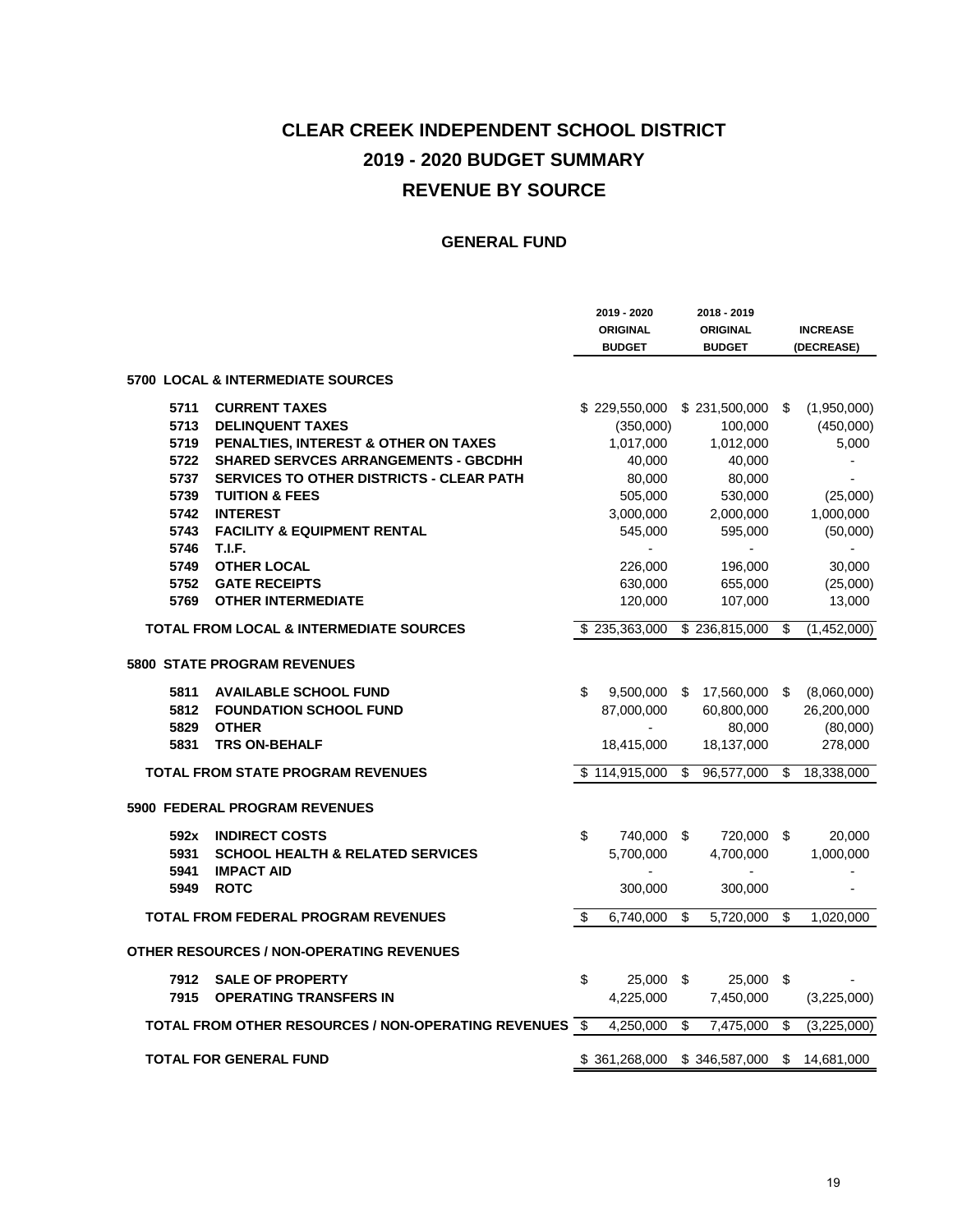### **CLEAR CREEK INDEPENDENT SCHOOL DISTRICT 2019 - 2020 BUDGET SUMMARY REVENUE BY SOURCE**

#### **DEBT SERVICE FUND**

|                                                    | 2019 - 2020<br><b>ORIGINAL</b><br><b>BUDGET</b> |      | 2018 - 2019<br><b>ORIGINAL</b><br><b>BUDGET</b> |      | <b>INCREASE</b><br>(DECREASE) |
|----------------------------------------------------|-------------------------------------------------|------|-------------------------------------------------|------|-------------------------------|
| <b>5700 LOCAL &amp; INTERMEDIATE SOURCES</b>       |                                                 |      |                                                 |      |                               |
| <b>CURRENT TAXES</b><br>5711                       | \$<br>80,200,000                                | \$.  | 74,200,000                                      | S    | 6,000,000                     |
| 5713<br><b>DELINQUENT TAXES</b>                    | (200,000)                                       |      | 100,000                                         |      | (300,000)                     |
| <b>PENALTY &amp; INTEREST</b><br>5719              | 325,000                                         |      | 300,000                                         |      | 25,000                        |
| <b>INTEREST</b><br>5742                            | 750,000                                         |      | 500,000                                         |      | 250,000                       |
| <b>TOTAL FROM LOCAL &amp; INTERMEDIATE SOURCES</b> | 81,075,000                                      | S    | 75,100,000                                      | \$   | 5,975,000                     |
| <b>5800 STATE PROGRAM REVENUES</b>                 |                                                 |      |                                                 |      |                               |
| <b>OTHER</b><br>5829                               | \$<br>1,000,000                                 | - \$ | 1,100,000                                       | - \$ | (100,000)                     |
| <b>TOTAL FROM STATE PROGRAM REVENUES</b>           | \$<br>1,000,000                                 | \$   | 1,100,000                                       | \$   | (100,000)                     |
| <b>TOTAL FOR DEBT SERVICE FUND</b>                 | \$<br>82.075.000                                | -SS  | 76,200,000                                      | S    | 5.875.000                     |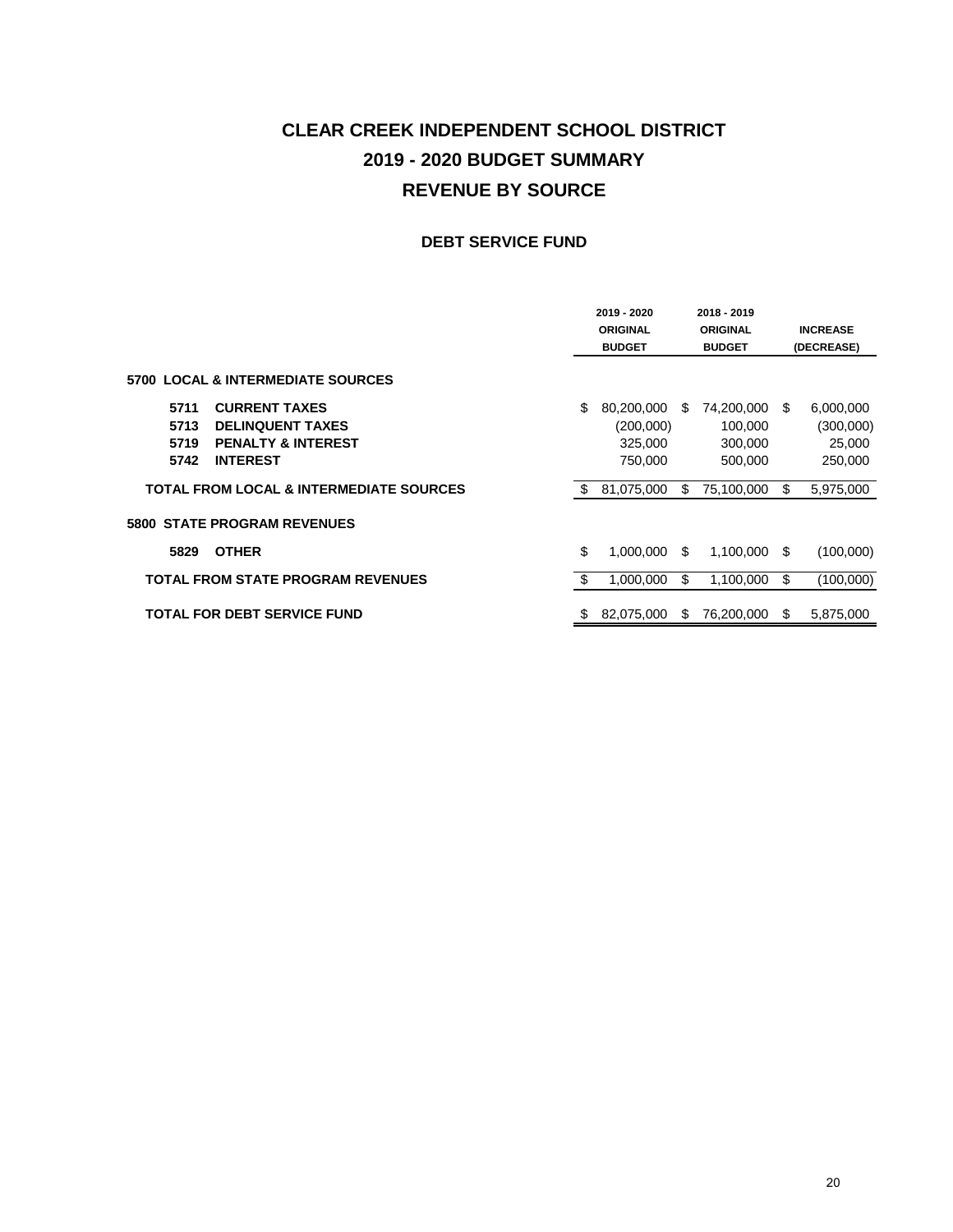#### **CLEAR CREEK INDEPENDENT SCHOOL DISTRICT 2019 - 2020 BUDGET SUMMARY REVENUE BY SOURCE**

#### **FOOD SERVICE FUND**

|                              |                                                                                                                  |    | 2019 - 2020<br><b>ORIGINAL</b><br><b>BUDGET</b> |      | 2018 - 2019<br><b>ORIGINAL</b><br><b>BUDGET</b> | <b>INCREASE</b><br>(DECREASE)                   |
|------------------------------|------------------------------------------------------------------------------------------------------------------|----|-------------------------------------------------|------|-------------------------------------------------|-------------------------------------------------|
|                              | 5700 LOCAL & INTERMEDIATE SOURCES                                                                                |    |                                                 |      |                                                 |                                                 |
| 5751<br>5759                 | <b>CASH SALES</b><br><b>CATERING &amp; VENDING</b>                                                               | S  | 10,776,000<br>535,000                           | \$   | 10,123,000 \$<br>541,000                        | 653,000<br>(6,000)                              |
|                              | <b>TOTAL FROM LOCAL &amp; INTERMEDIATE SOURCES</b>                                                               | \$ | 11,311,000                                      | \$   | 10,664,000                                      | \$<br>647,000                                   |
|                              | <b>5800 STATE PROGRAM REVENUES</b>                                                                               |    |                                                 |      |                                                 |                                                 |
| 5829                         | <b>OTHER</b>                                                                                                     | \$ | 45,000                                          | - \$ | 51,000 \$                                       | (6,000)                                         |
|                              | <b>TOTAL FROM STATE PROGRAM REVENUES</b>                                                                         | \$ | 45,000                                          | \$.  | 51,000                                          | \$<br>(6,000)                                   |
|                              | <b>7900 OTHER RESOURCES</b>                                                                                      |    |                                                 |      |                                                 |                                                 |
| 7952<br>7953<br>7954<br>7955 | NATIONAL SCHOOL BREAKFAST PROGRAM<br>NATIONAL SCHOOL LUNCH PROGRAM<br><b>USDA COMMODITIES</b><br><b>INTEREST</b> | \$ | 760,000<br>2,670,000<br>550,000<br>150.000      | - \$ | 801,000<br>3,070,000<br>530,000<br>100.000      | \$<br>(41,000)<br>(400,000)<br>20,000<br>50,000 |
|                              | <b>TOTAL FROM OTHER RESOURCES</b>                                                                                | -S | 4,130,000                                       | \$   | 4,501,000                                       | \$<br>(371,000)                                 |
|                              | <b>TOTAL FOR FOOD SERVICE FUND</b>                                                                               | S  | 15,486,000                                      | \$   | 15,216,000                                      | \$<br>270,000                                   |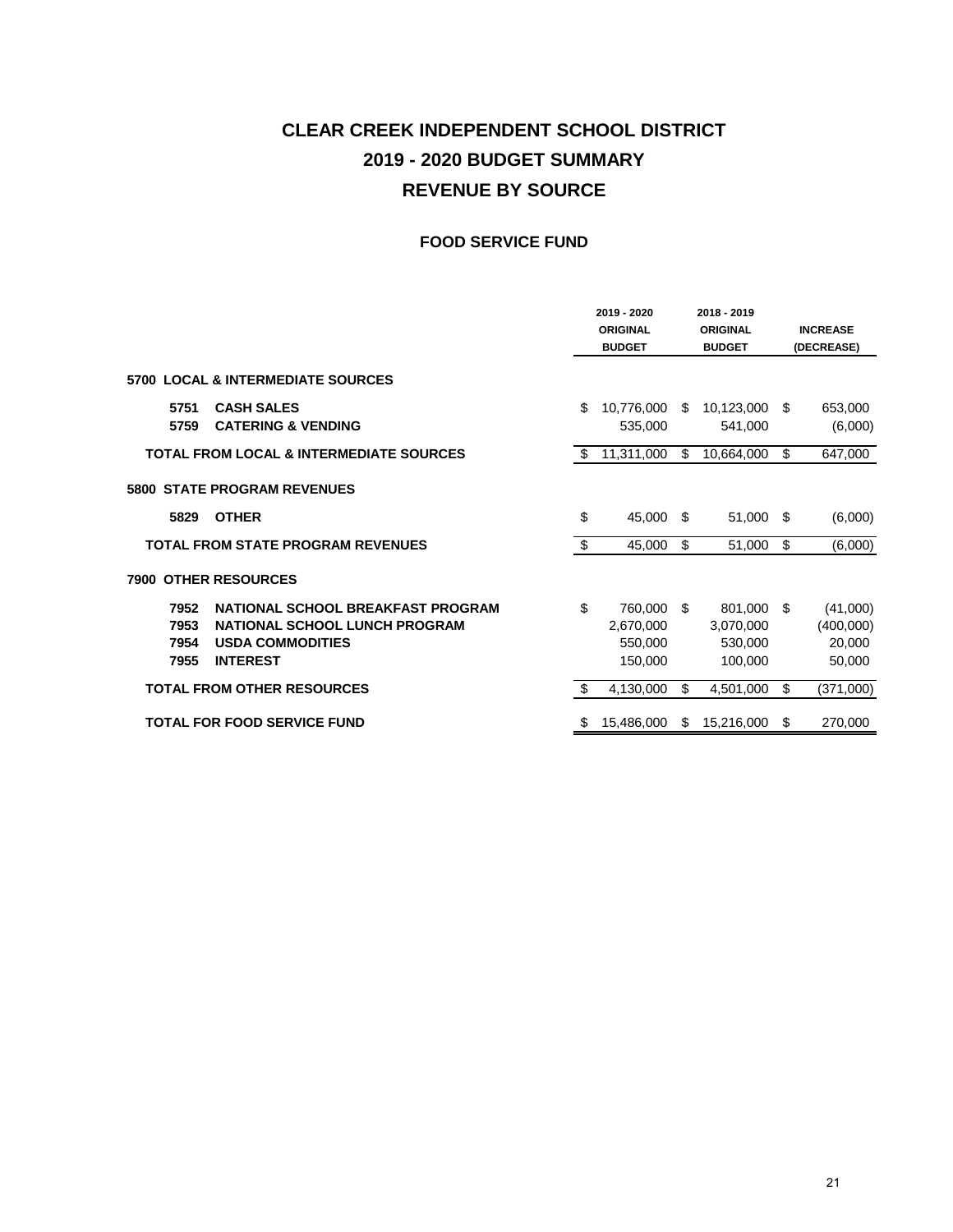# **COMPARISON OF EXPENDITURES BY FUNCTION AND MAJOR OBJECT**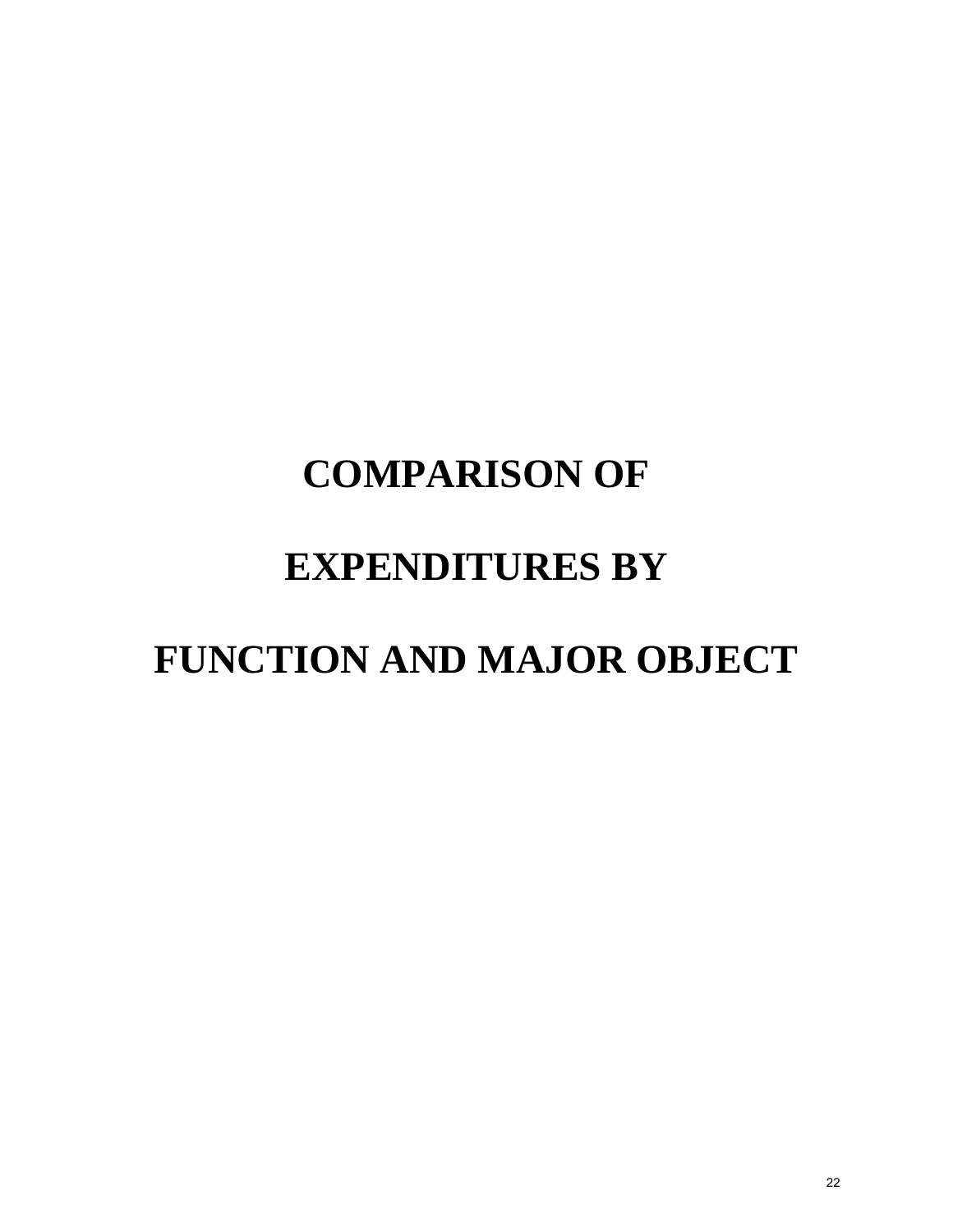|      |                                             | 2019 - 2020<br><b>ORIGINAL</b><br><b>BUDGET</b> | 2018 - 2019<br><b>ORIGINAL</b><br><b>BUDGET</b> | <b>INCREASE</b><br>(DECREASE) |
|------|---------------------------------------------|-------------------------------------------------|-------------------------------------------------|-------------------------------|
|      | FUNCTION: 11 INSTRUCTION                    |                                                 |                                                 |                               |
| 6100 | <b>PAYROLL COSTS</b>                        |                                                 | \$221,684,689 \$211,633,507 \$10,051,182        |                               |
| 6200 | <b>CONTRACTED SERVICES</b>                  | 1,166,501                                       | 1,401,955                                       | (235, 454)                    |
|      | 6300 SUPPLIES AND MATERIALS                 | 3,878,412                                       | 3,943,129                                       | (64, 717)                     |
|      | 6400 OTHER COSTS                            | 426,759                                         | 375,264                                         | 51,495                        |
|      | <b>6600 CAPITAL OUTLAY</b>                  |                                                 |                                                 |                               |
|      | <b>TOTAL FOR FUNCTION</b>                   |                                                 | \$227,156,361 \$217,353,855                     | \$<br>9,802,506               |
|      | <b>FUNCTION: 12 INSTRUCTIONAL RESOURCES</b> |                                                 |                                                 |                               |
| 6100 | <b>PAYROLL COST</b>                         | \$<br>3,774,500 \$                              | $3,532,900$ \$                                  | 241,600                       |
|      | 6200 CONTRACTED SERVICES                    | 47,326                                          | 47,326                                          | $\overline{a}$                |
|      | 6300 SUPPLIES AND MATERIALS                 | 619,228                                         | 611,608                                         | 7,620                         |
|      | 6400 OTHER COSTS                            | 11,015                                          | 10,370                                          | 645                           |
|      | 6600 CAPITAL OUTLAY                         | $\sim$                                          |                                                 |                               |
|      | <b>TOTAL FOR FUNCTION</b>                   | \$<br>4,452,069 \$                              | 4,202,204 \$                                    | 249,865                       |
|      | FUNCTION: 13 CURRICULUM & STAFF DEVELOPMENT |                                                 |                                                 |                               |
| 6100 | <b>PAYROLL COST</b>                         | \$                                              | 7,138,510 \$ 6,258,616 \$                       | 879,894                       |
|      | 6200 CONTRACTED SERVICES                    | 182,027                                         | 150,537                                         | 31,490                        |
|      | 6300 SUPPLIES AND MATERIALS                 | 181,905                                         | 179,086                                         | 2,819                         |
|      | 6400 OTHER COSTS                            | 620,608                                         | 543,385                                         | 77,223                        |
| 6600 | <b>CAPITAL OUTLAY</b>                       |                                                 |                                                 |                               |
|      | <b>TOTAL FOR FUNCTION</b>                   | \$<br>$8,1\overline{23,050}$ \$                 | 7,131,624                                       | \$<br>991,426                 |
|      | FUNCTION: 21 INSTRUCTIONAL ADMINISTRATION   |                                                 |                                                 |                               |
| 6100 | <b>PAYROLL COST</b>                         | \$                                              | 2,830,280 \$ 2,842,580 \$                       | (12,300)                      |
| 6200 | <b>CONTRACTED SERVICES</b>                  | 80.828                                          | 74.973                                          | 5,855                         |
| 6300 | <b>SUPPLIES AND MATERIALS</b>               | 76,306                                          | 76,886                                          | (580)                         |
| 6400 | <b>OTHER COSTS</b>                          | 111,072                                         | 103,587                                         | 7,485                         |
| 6600 | <b>CAPITAL OUTLAY</b>                       |                                                 |                                                 |                               |
|      | <b>TOTAL FOR FUNCTION</b>                   | \$<br>3,098,486 \$                              | 3,098,026 \$                                    | 460                           |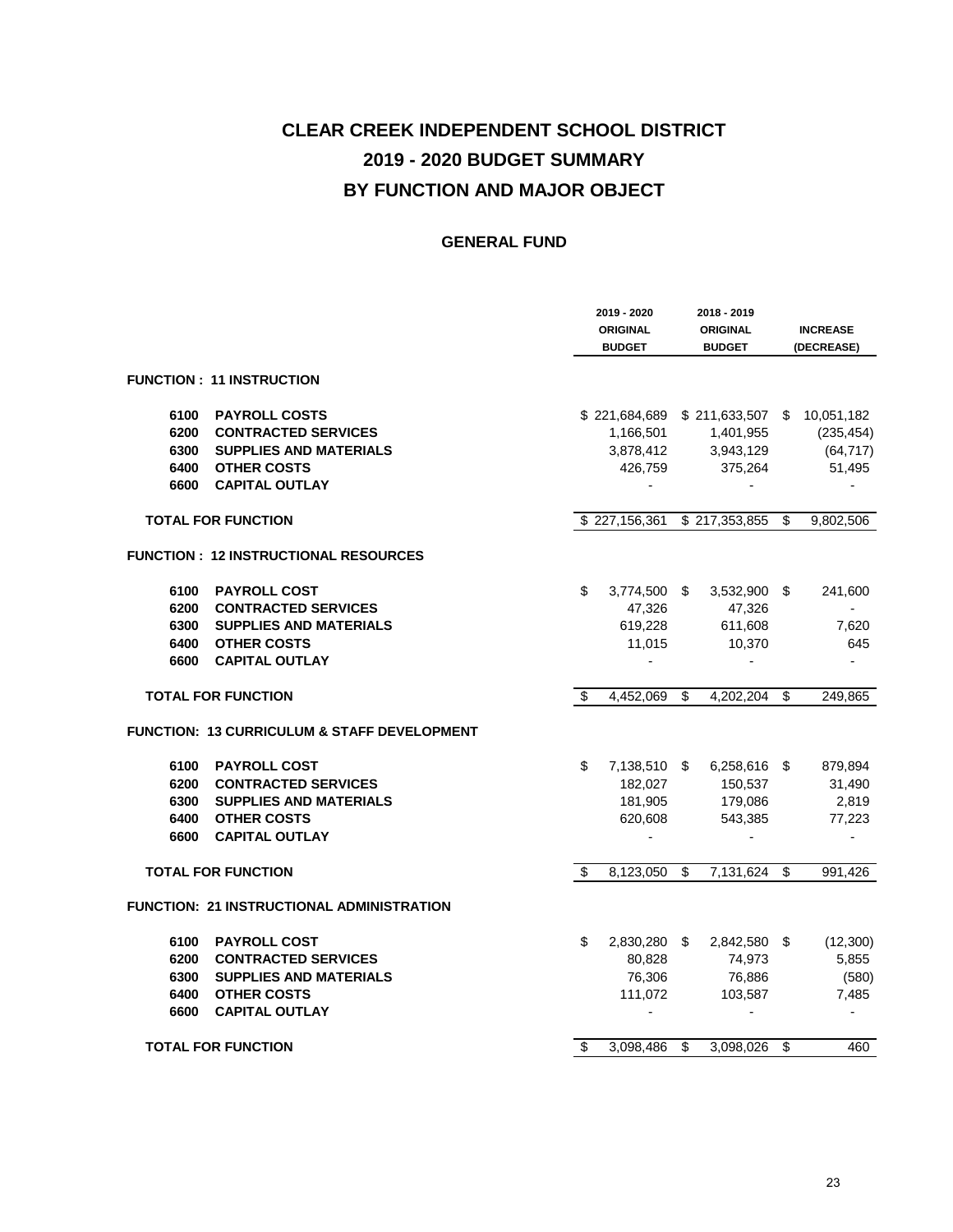|      |                                               |     | 2019 - 2020<br><b>ORIGINAL</b><br><b>BUDGET</b> | 2018 - 2019<br><b>ORIGINAL</b><br><b>BUDGET</b> |                 | <b>INCREASE</b><br>(DECREASE) |
|------|-----------------------------------------------|-----|-------------------------------------------------|-------------------------------------------------|-----------------|-------------------------------|
|      | FUNCTION:23 SCHOOL ADMINISTRATION             |     |                                                 |                                                 |                 |                               |
| 6100 | <b>PAYROLL COST</b>                           | \$. | 21,797,775 \$ 20,859,600 \$                     |                                                 |                 | 938,175                       |
| 6200 | <b>CONTRACTED SERVICES</b>                    |     | 86,107                                          | 80,895                                          |                 | 5,212                         |
| 6300 | <b>SUPPLIES AND MATERIALS</b>                 |     | 139,464                                         | 145,293                                         |                 | (5,829)                       |
| 6400 | <b>OTHER COSTS</b>                            |     | 128,003                                         | 123,346                                         |                 | 4,657                         |
| 6600 | <b>CAPITAL OUTLAY</b>                         |     | $\overline{\phantom{a}}$                        | $\overline{\phantom{a}}$                        |                 | $\overline{\phantom{a}}$      |
|      | <b>TOTAL FOR FUNCTION</b>                     | S   | 22,151,349                                      | \$<br>21,209,134                                | \$              | 942,215                       |
|      | <b>FUNCTION: 31 GUIDANCE &amp; COUNSELING</b> |     |                                                 |                                                 |                 |                               |
| 6100 | <b>PAYROLL COST</b>                           | S   |                                                 | 12,755,380 \$ 12,209,045 \$                     |                 | 546,335                       |
| 6200 | <b>CONTRACTED SERVICES</b>                    |     | 191,550                                         | 186,550                                         |                 | 5,000                         |
|      | 6300 SUPPLIES AND MATERIALS                   |     | 574,666                                         | 548,711                                         |                 | 25,955                        |
| 6400 | <b>OTHER COSTS</b>                            |     | 67,900                                          | 59,595                                          |                 | 8,305                         |
| 6600 | <b>CAPITAL OUTLAY</b>                         |     |                                                 |                                                 |                 |                               |
|      | <b>TOTAL FOR FUNCTION</b>                     | \$  | 13,589,496                                      | \$<br>13,003,901                                | \$              | 585,595                       |
|      | <b>FUNCTION: 32 SOCIAL WORK SERVICES</b>      |     |                                                 |                                                 |                 |                               |
| 6100 | <b>PAYROLL COST</b>                           | \$  | 457,687 \$                                      | 498,715 \$                                      |                 | (41, 028)                     |
| 6200 | <b>CONTRACTED SERVICES</b>                    |     | 282,780                                         | 282,780                                         |                 |                               |
| 6300 | <b>SUPPLIES AND MATERIALS</b>                 |     | 7,000                                           | 7,000                                           |                 |                               |
| 6400 | <b>OTHER COSTS</b>                            |     | 2,075                                           | 2,075                                           |                 |                               |
| 6600 | <b>CAPITAL OUTLAY</b>                         |     |                                                 |                                                 |                 |                               |
|      | <b>TOTAL FOR FUNCTION</b>                     | \$  | 749,542                                         | \$<br>790,570                                   | $\overline{\$}$ | (41, 028)                     |
|      | <b>FUNCTION: 33 HEALTH SERVICES</b>           |     |                                                 |                                                 |                 |                               |
| 6100 | <b>PAYROLL COST</b>                           | \$  | 3,564,000 \$                                    | $3,403,135$ \$                                  |                 | 160,865                       |
| 6200 | <b>CONTRACTED SERVICES</b>                    |     | 11,300                                          | 11,300                                          |                 | $\overline{\phantom{a}}$      |
| 6300 | <b>SUPPLIES AND MATERIALS</b>                 |     | 77,737                                          | 78,287                                          |                 | (550)                         |
| 6400 | <b>OTHER COSTS</b>                            |     | 6,700                                           | 6,950                                           |                 | (250)                         |
| 6600 | <b>CAPITAL OUTLAY</b>                         |     |                                                 |                                                 |                 |                               |
|      | <b>TOTAL FOR FUNCTION</b>                     | \$  | 3,659,737                                       | \$<br>3,499,672 \$                              |                 | 160,065                       |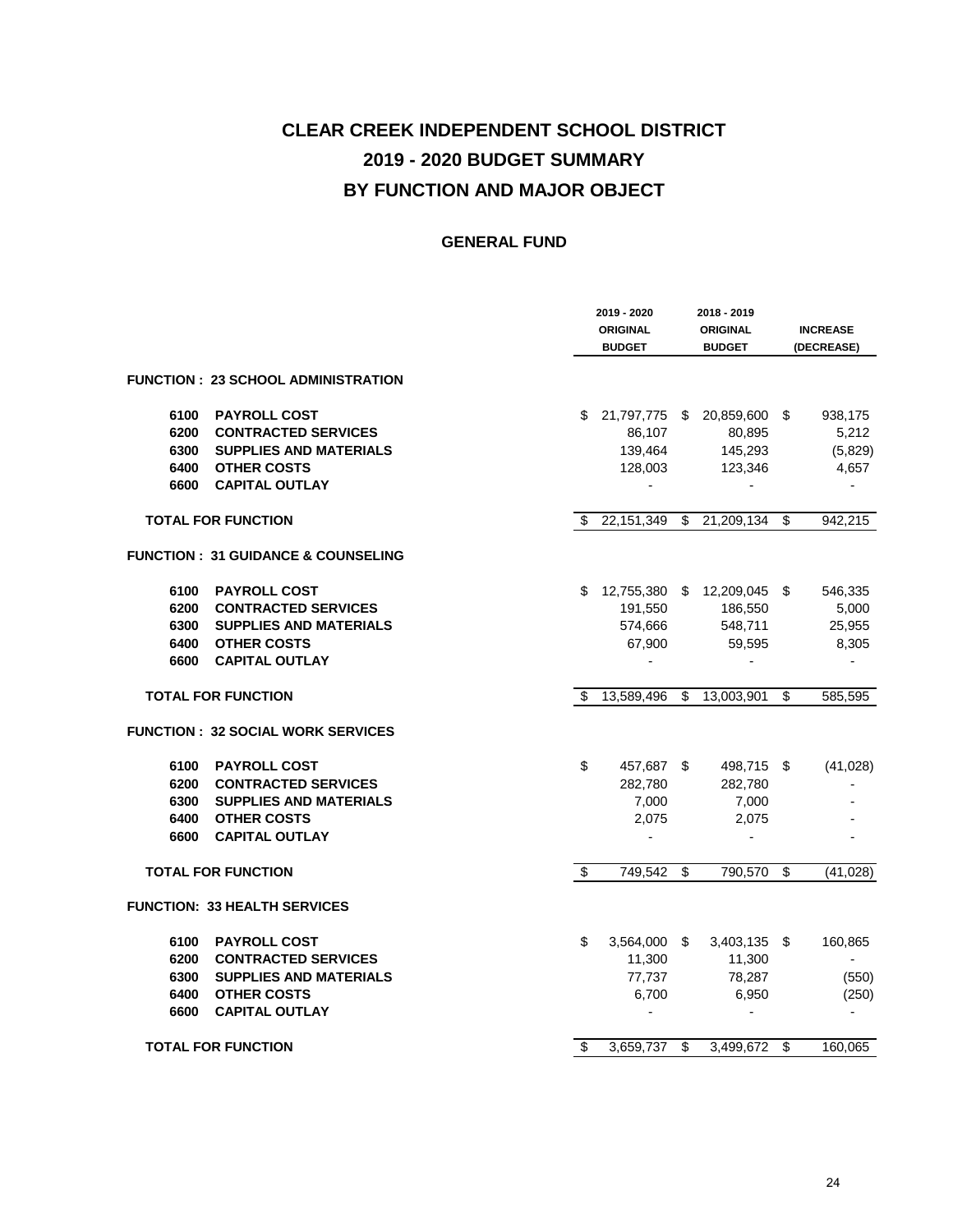|      |                                            |    | 2019 - 2020<br><b>ORIGINAL</b><br><b>BUDGET</b> | 2018 - 2019<br><b>ORIGINAL</b><br><b>BUDGET</b> | <b>INCREASE</b><br>(DECREASE) |
|------|--------------------------------------------|----|-------------------------------------------------|-------------------------------------------------|-------------------------------|
|      | <b>FUNCTION: 34 STUDENT TRANSPORTATION</b> |    |                                                 |                                                 |                               |
| 6100 | <b>PAYROLL COST</b>                        | S  | 10,510,900 \$                                   | 9,951,700 \$                                    | 559,200                       |
| 6200 | <b>CONTRACTED SERVICES</b>                 |    | 405,000                                         | 396,750                                         | 8,250                         |
| 6300 | <b>SUPPLIES AND MATERIALS</b>              |    | 2,058,200                                       | 2,034,626                                       | 23,574                        |
| 6400 | <b>OTHER COSTS</b>                         |    | (408, 500)                                      | (430, 576)                                      | 22,076                        |
| 6600 | <b>CAPITAL OUTLAY</b>                      |    | $\overline{\phantom{a}}$                        | $\overline{a}$                                  | $\overline{a}$                |
|      | <b>TOTAL FOR FUNCTION</b>                  | \$ | 12,565,600                                      | \$<br>11,952,500                                | \$<br>613,100                 |
|      | <b>FUNCTION: 35 FOOD SERVICES</b>          |    |                                                 |                                                 |                               |
| 6100 | <b>PAYROLL COST</b>                        | \$ | 341,500 \$                                      | 302,700 \$                                      | 38,800                        |
| 6200 | <b>CONTRACTED SERVICES</b>                 |    |                                                 |                                                 |                               |
| 6300 | <b>SUPPLIES AND MATERIALS</b>              |    |                                                 |                                                 |                               |
| 6400 | <b>OTHER COSTS</b>                         |    | 4,000                                           | 5,000                                           | (1,000)                       |
| 6600 | <b>CAPITAL OUTLAY</b>                      |    |                                                 |                                                 |                               |
|      | <b>TOTAL FOR FUNCTION</b>                  | \$ | 345,500                                         | \$<br>307.700                                   | \$<br>37,800                  |
|      | <b>FUNCTION: 36 COCURRICULAR</b>           |    |                                                 |                                                 |                               |
| 6100 | <b>PAYROLL COST</b>                        | \$ | 4,765,079 \$                                    | 4,631,604 \$                                    | 133,475                       |
| 6200 | <b>CONTRACTED SERVICES</b>                 |    | 798,555                                         | 743,695                                         | 54,860                        |
| 6300 | <b>SUPPLIES AND MATERIALS</b>              |    | 853,150                                         | 845,900                                         | 7,250                         |
| 6400 | <b>OTHER COSTS</b>                         |    | 1,467,687                                       | 1,444,362                                       | 23,325                        |
| 6600 | <b>CAPITAL OUTLAY</b>                      |    |                                                 |                                                 |                               |
|      | <b>TOTAL FOR FUNCTION</b>                  | \$ | 7,884,471                                       | \$<br>7,665,561                                 | \$<br>218,910                 |
|      | FUNCTION: 41 GENERAL ADMINISTRATION        |    |                                                 |                                                 |                               |
| 6100 | <b>PAYROLL COST</b>                        | \$ | 5,674,585 \$                                    | 5,577,615 \$                                    | 96,970                        |
| 6200 | <b>CONTRACTED SERVICES</b>                 |    | 1,111,900                                       | 1,075,260                                       | 36,640                        |
| 6300 | <b>SUPPLIES AND MATERIALS</b>              |    | 357,545                                         | 379,395                                         | (21, 850)                     |
| 6400 | <b>OTHER COSTS</b>                         |    | 465,470                                         | 436,740                                         | 28,730                        |
| 6600 | <b>CAPITAL OUTLAY</b>                      |    |                                                 |                                                 |                               |
|      | <b>TOTAL FOR FUNCTION</b>                  | \$ | 7,609,500                                       | \$<br>7,469,010                                 | \$<br>140.490                 |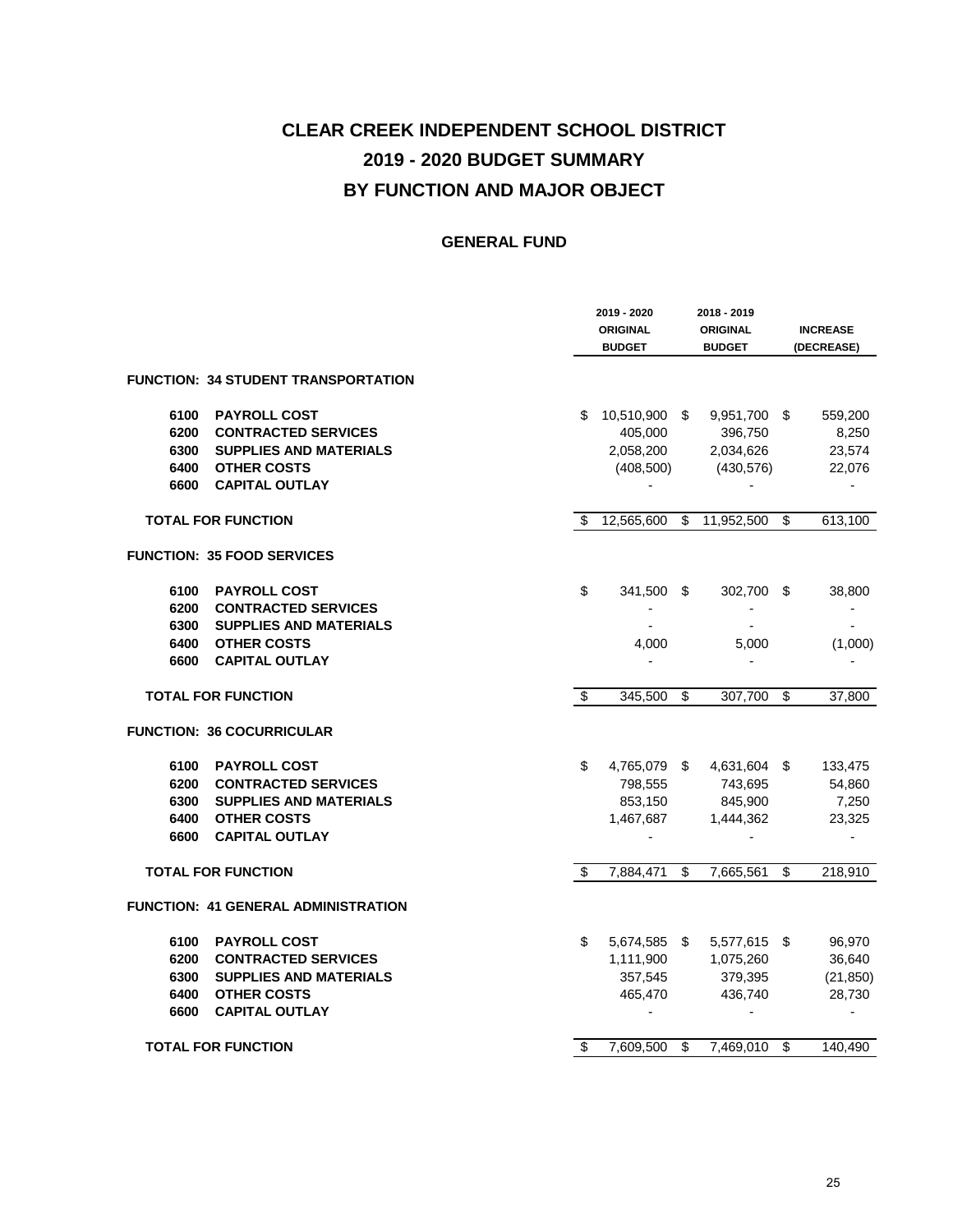|      |                                              |     | 2019 - 2020<br><b>ORIGINAL</b><br><b>BUDGET</b> |    | 2018 - 2019<br><b>ORIGINAL</b><br><b>BUDGET</b> | <b>INCREASE</b><br>(DECREASE) |
|------|----------------------------------------------|-----|-------------------------------------------------|----|-------------------------------------------------|-------------------------------|
|      | <b>FUNCTION: 51 PLANT MAINTENANCE</b>        |     |                                                 |    |                                                 |                               |
| 6100 | <b>PAYROLL COST</b>                          |     |                                                 |    | \$ 12,737,350 \$ 12,103,250 \$                  | 634,100                       |
| 6200 | <b>CONTRACTED SERVICES</b>                   |     | 12,204,800                                      |    | 12,529,259                                      | (324, 459)                    |
| 6300 | <b>SUPPLIES AND MATERIALS</b>                |     | 1,871,400                                       |    | 1,959,528                                       | (88, 128)                     |
| 6400 | <b>OTHER COSTS</b>                           |     | 3,527,020                                       |    | 3,253,394                                       | 273,626                       |
| 6600 | <b>CAPITAL OUTLAY</b>                        |     | 44,000                                          |    | 30,539                                          | 13,461                        |
|      | <b>TOTAL FOR FUNCTION</b>                    | \$. | 30,384,570                                      | S  | 29,875,970                                      | \$<br>508,600                 |
|      | FUNCTION: 52 SECURITY AND MONITORING SERVICE |     |                                                 |    |                                                 |                               |
| 6100 | <b>PAYROLL COST</b>                          | \$  | $1,053,100$ \$                                  |    | 1,011,915 \$                                    | 41,185                        |
| 6200 | <b>CONTRACTED SERVICES</b>                   |     | 4,193,490                                       |    | 3,999,775                                       | 193,715                       |
| 6300 | <b>SUPPLIES AND MATERIALS</b>                |     | 159,600                                         |    | 180,830                                         | (21, 230)                     |
| 6400 | <b>OTHER COSTS</b>                           |     | 15,000                                          |    | 15,500                                          | (500)                         |
| 6600 | <b>CAPITAL OUTLAY</b>                        |     |                                                 |    |                                                 |                               |
|      | <b>TOTAL FOR FUNCTION</b>                    | \$  | 5,421,190                                       | \$ | 5,208,020                                       | \$<br>213,170                 |
|      | <b>FUNCTION: 53 DATA SERVICES</b>            |     |                                                 |    |                                                 |                               |
| 6100 | <b>PAYROLL COST</b>                          | \$  | 5,114,900 \$                                    |    | 4,955,195 \$                                    | 159,705                       |
| 6200 | <b>CONTRACTED SERVICES</b>                   |     | 1,235,200                                       |    | 1,287,206                                       | (52,006)                      |
| 6300 | <b>SUPPLIES AND MATERIALS</b>                |     | 1,174,200                                       |    | 1,119,879                                       | 54,321                        |
| 6400 | <b>OTHER COSTS</b>                           |     | 47,500                                          |    | 30,100                                          | 17,400                        |
| 6600 | <b>CAPITAL OUTLAY</b>                        |     | 15,000                                          |    | 11,000                                          | 4,000                         |
|      | <b>TOTAL FOR FUNCTION</b>                    | \$  | 7,586,800                                       | \$ | 7,403,380                                       | \$<br>183,420                 |
|      | <b>FUNCTION: 61 COMMUNITY SERVICES</b>       |     |                                                 |    |                                                 |                               |
| 6100 | <b>PAYROLL COST</b>                          | \$  | 167,400 \$                                      |    | 209,700 \$                                      | (42,300)                      |
| 6200 | <b>CONTRACTED SERVICES</b>                   |     |                                                 |    |                                                 |                               |
| 6300 | <b>SUPPLIES AND MATERIALS</b>                |     | 49,000                                          |    | 45,800                                          | 3,200                         |
| 6400 | <b>OTHER COSTS</b>                           |     | 500                                             |    | 3,450                                           | (2,950)                       |
| 6600 | <b>CAPITAL OUTLAY</b>                        |     | $\overline{a}$                                  |    |                                                 |                               |
|      | <b>TOTAL FOR FUNCTION</b>                    | \$  | 216,900                                         | \$ | 258,950                                         | \$<br>(42,050)                |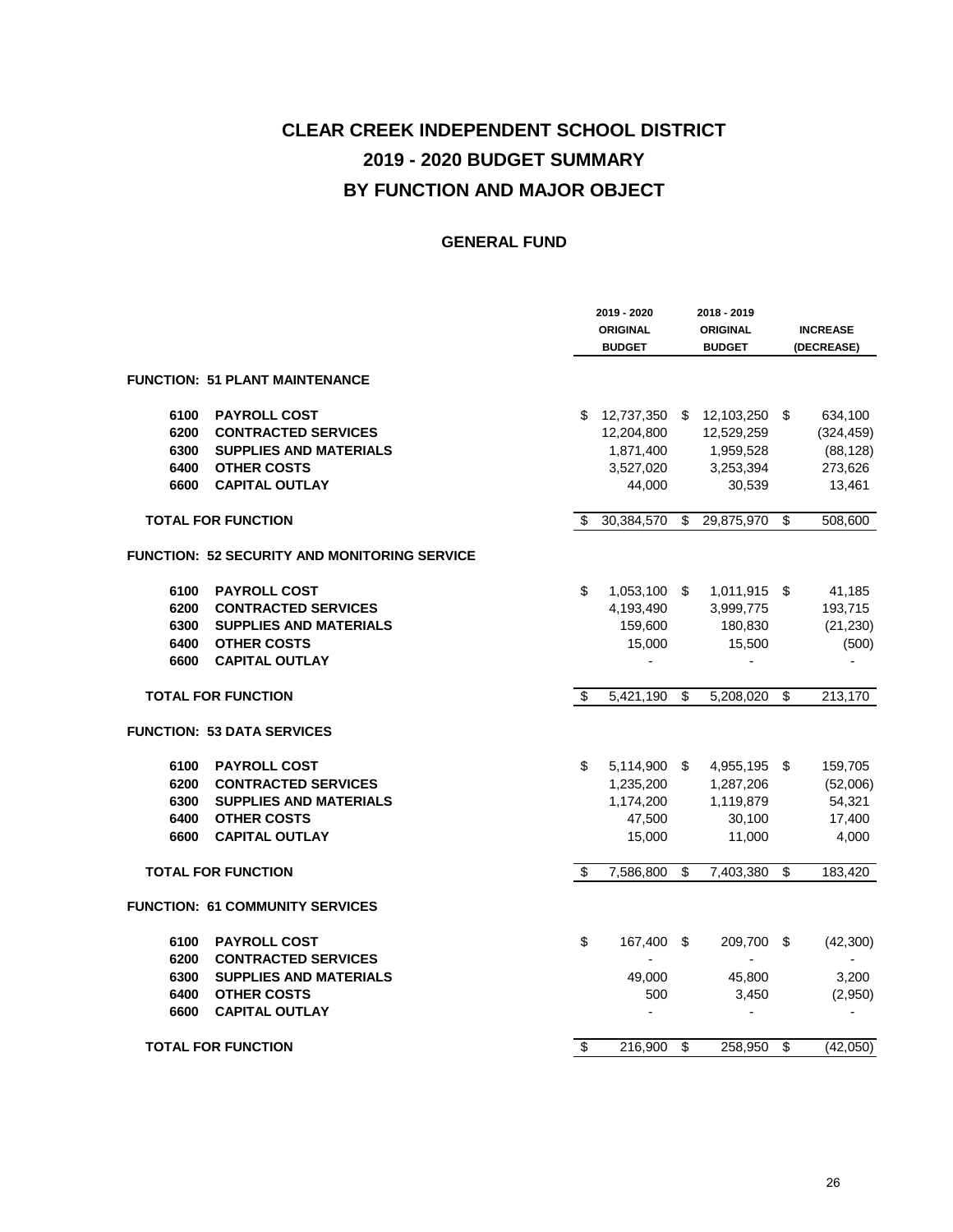|      |                                                    |                         | 2019 - 2020<br><b>ORIGINAL</b><br><b>BUDGET</b> | 2018 - 2019<br><b>ORIGINAL</b><br><b>BUDGET</b> | <b>INCREASE</b><br>(DECREASE) |
|------|----------------------------------------------------|-------------------------|-------------------------------------------------|-------------------------------------------------|-------------------------------|
|      | FUNCTION: 81 FACILITIES ACQUISITION & CONSTRUCTION |                         |                                                 |                                                 |                               |
| 6100 | <b>PAYROLL COST</b>                                | \$                      |                                                 | \$                                              | \$                            |
| 6200 | <b>CONTRACTED SERVICES</b>                         |                         |                                                 |                                                 |                               |
| 6300 | <b>SUPPLIES AND MATERIALS</b>                      |                         |                                                 |                                                 |                               |
| 6400 | <b>OTHER COSTS</b>                                 |                         |                                                 |                                                 |                               |
| 6600 | <b>CAPITAL OUTLAY</b>                              |                         |                                                 |                                                 |                               |
|      | <b>TOTAL FOR FUNCTION</b>                          | $\overline{\mathbf{e}}$ |                                                 | \$                                              | \$                            |
|      | FUNCTION: 93 PAYMENTS TO FISCAL AGENT              |                         |                                                 |                                                 |                               |
| 6100 | <b>PAYROLL COST</b>                                | \$                      |                                                 | \$                                              | \$                            |
| 6200 | <b>CONTRACTED SERVICES</b>                         |                         | 1,100                                           | 10,500                                          | (9,400)                       |
| 6300 | <b>SUPPLIES AND MATERIALS</b>                      |                         |                                                 |                                                 |                               |
| 6400 | <b>OTHER COSTS</b>                                 |                         | 796,000                                         | 796,000                                         |                               |
| 6600 | <b>CAPITAL OUTLAY</b>                              |                         | $\overline{a}$                                  |                                                 |                               |
|      | <b>TOTAL FOR FUNCTION</b>                          | $\overline{\$}$         | 797,100                                         | \$<br>806,500                                   | \$<br>(9,400)                 |
|      | FUNCTION: 95 PAYMENTS TO JJAEP                     |                         |                                                 |                                                 |                               |
| 6100 | <b>PAYROLL COST</b>                                | \$                      |                                                 | \$                                              | \$                            |
| 6200 | <b>CONTRACTED SERVICES</b>                         |                         |                                                 |                                                 |                               |
| 6300 | <b>SUPPLIES AND MATERIALS</b>                      |                         |                                                 |                                                 |                               |
| 6400 | <b>OTHER COSTS</b>                                 |                         |                                                 |                                                 |                               |
| 6600 | <b>CAPITAL OUTLAY</b>                              |                         |                                                 |                                                 |                               |
|      | <b>TOTAL FOR FUNCTION</b>                          | \$                      |                                                 | \$<br>$\overline{a}$                            | \$                            |
|      | <b>FUNCTION: 97 PAYMENTS TO T.I.F.</b>             |                         |                                                 |                                                 |                               |
| 6100 | <b>PAYROLL COST</b>                                | \$                      |                                                 | \$                                              | \$                            |
| 6200 | <b>CONTRACTED SERVICES</b>                         |                         |                                                 |                                                 |                               |
| 6300 | <b>SUPPLIES AND MATERIALS</b>                      |                         |                                                 |                                                 |                               |
| 6400 | <b>OTHER COSTS</b>                                 |                         |                                                 |                                                 |                               |
| 6600 | <b>CAPITAL OUTLAY</b>                              |                         |                                                 |                                                 |                               |
|      | <b>TOTAL FOR FUNCTION</b>                          | \$                      | $\overline{a}$                                  | \$<br>L,                                        | \$                            |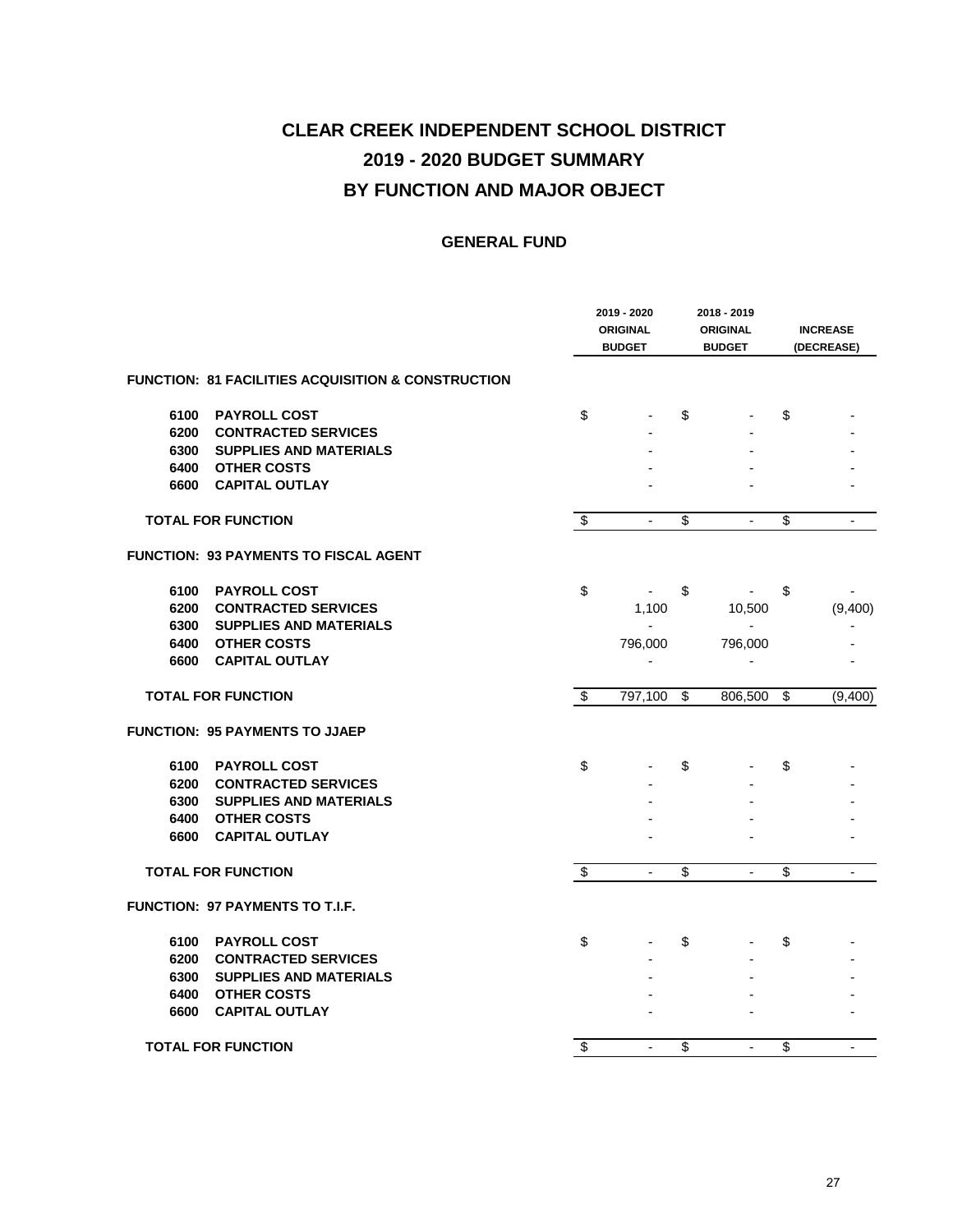|                                                                                                                                                                                                                                                       | 2019 - 2020<br><b>ORIGINAL</b><br><b>BUDGET</b>              |                 | 2018 - 2019<br><b>ORIGINAL</b><br><b>BUDGET</b>                                                |                         | <b>INCREASE</b><br>(DECREASE)                              |
|-------------------------------------------------------------------------------------------------------------------------------------------------------------------------------------------------------------------------------------------------------|--------------------------------------------------------------|-----------------|------------------------------------------------------------------------------------------------|-------------------------|------------------------------------------------------------|
| FUNCTION: 99 OTHER INTERGOVERNMENTAL CHARGES                                                                                                                                                                                                          |                                                              |                 |                                                                                                |                         |                                                            |
| 6100<br><b>PAYROLL COST</b>                                                                                                                                                                                                                           | \$                                                           | \$              |                                                                                                | \$                      |                                                            |
| 6200<br><b>CONTRACTED SERVICES</b>                                                                                                                                                                                                                    | 2,455,000                                                    |                 | 2,340,000                                                                                      |                         | 115,000                                                    |
| 6300<br><b>SUPPLIES AND MATERIALS</b>                                                                                                                                                                                                                 |                                                              |                 |                                                                                                |                         |                                                            |
| <b>OTHER COSTS</b><br>6400                                                                                                                                                                                                                            |                                                              |                 |                                                                                                |                         |                                                            |
| 6600<br><b>CAPITAL OUTLAY</b>                                                                                                                                                                                                                         |                                                              |                 |                                                                                                |                         |                                                            |
| <b>TOTAL FOR FUNCTION</b>                                                                                                                                                                                                                             | \$<br>2,455,000                                              | \$              | 2,340,000                                                                                      | $\overline{\mathbf{S}}$ | 115,000                                                    |
| <b>OTHER USES / NON-OPERATING EXPENSES</b><br><b>OPERATING TRANSFERS OUT</b><br>8900                                                                                                                                                                  | \$<br>3,000,000                                              | \$              | 3,000,000                                                                                      | \$                      |                                                            |
| <b>TOTAL OTHER USES</b>                                                                                                                                                                                                                               | \$<br>3,000,000                                              | $\overline{\$}$ | 3,000,000                                                                                      | $\overline{\$}$         | $\overline{\phantom{a}}$                                   |
| <b>TOTAL FOR GENERAL FUND</b>                                                                                                                                                                                                                         | \$361,246,721                                                |                 | \$346,576,577                                                                                  | \$                      | 14,670,144                                                 |
| <b>TOTAL FOR ALL FUNCTIONS</b><br>6100<br><b>PAYROLL COST</b><br><b>CONTRACTED SERVICES</b><br>6200<br><b>SUPPLIES AND MATERIALS</b><br>6300<br>6400<br><b>OTHER COSTS</b><br>6600<br><b>CAPITAL OUTLAY</b><br><b>OPERATING TRANSFERS OUT</b><br>8900 | 24,453,464<br>12,077,813<br>7,288,809<br>59,000<br>3,000,000 |                 | \$314,367,635 \$299,981,777 \$<br>24,618,761<br>12,155,958<br>6,778,542<br>41,539<br>3,000,000 |                         | 14,385,858<br>(165, 297)<br>(78, 145)<br>510,267<br>17,461 |
| <b>TOTAL</b>                                                                                                                                                                                                                                          | \$361,246,721                                                |                 | \$346,576,577                                                                                  | \$                      | 14,670,144                                                 |
| <b>LEGISLATIVE REQUIRED SPENDING DISLOSURES:</b><br><b>SB 622 - 85TH TEXAS LEGISLATURE</b><br><b>STATUTORILY REQUIRED PUBLIC NOTICES</b><br><b>HB 1495 - 86TH TEXAS LEGISLATURE</b>                                                                   | \$<br>12,550 \$                                              |                 | 15,400 \$                                                                                      |                         | (2,850)                                                    |
| <b>INDIRECT LOBBYING</b>                                                                                                                                                                                                                              | \$<br>2,100                                                  | - \$            | 2,500                                                                                          | - \$                    | (400)                                                      |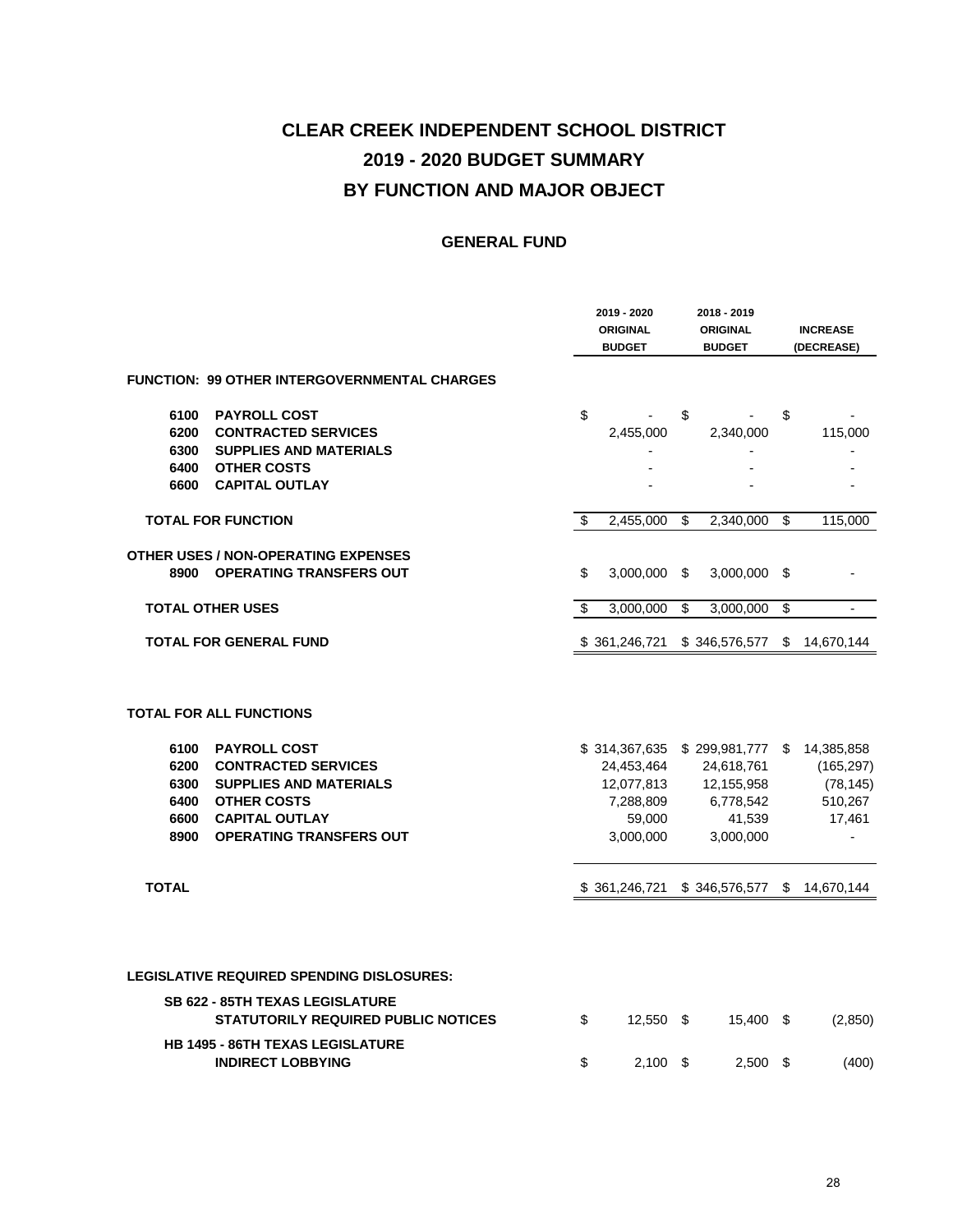#### **DEBT SERVICE FUND**

|      |                                    |     | 2019 - 2020<br><b>ORIGINAL</b><br><b>BUDGET</b> |    | 2018 - 2019<br><b>ORIGINAL</b><br><b>BUDGET</b> |     | <b>INCREASE</b><br>(DECREASE) |
|------|------------------------------------|-----|-------------------------------------------------|----|-------------------------------------------------|-----|-------------------------------|
|      | <b>FUNCTION: 71 DEBT SERVICES</b>  |     |                                                 |    |                                                 |     |                               |
| 6100 | <b>PAYROLL COST</b>                | \$  | ۰.                                              | \$ | $\blacksquare$                                  | \$  | $\overline{\phantom{0}}$      |
| 6200 | <b>CONTRACTED SERVICES</b>         |     |                                                 |    | $\overline{\phantom{0}}$                        |     | $\overline{\phantom{0}}$      |
| 6300 | <b>SUPPLIES AND MATERIALS</b>      |     | -                                               |    | $\overline{\phantom{0}}$                        |     | $\overline{\phantom{0}}$      |
| 6400 | <b>OTHER COSTS</b>                 |     |                                                 |    |                                                 |     |                               |
| 6500 | <b>DEBT SERVICE</b>                |     | 80,245,000                                      |    | 74,865,000                                      |     | 5,380,000                     |
|      | <b>TOTAL FOR FUNCTION</b>          | \$. | 80,245,000                                      | \$ | 74,865,000                                      | \$. | 5,380,000                     |
|      | <b>TOTAL FOR DEBT SERVICE FUND</b> | S   | 80.245.000                                      | S  | 74,865,000                                      | S   | 5.380.000                     |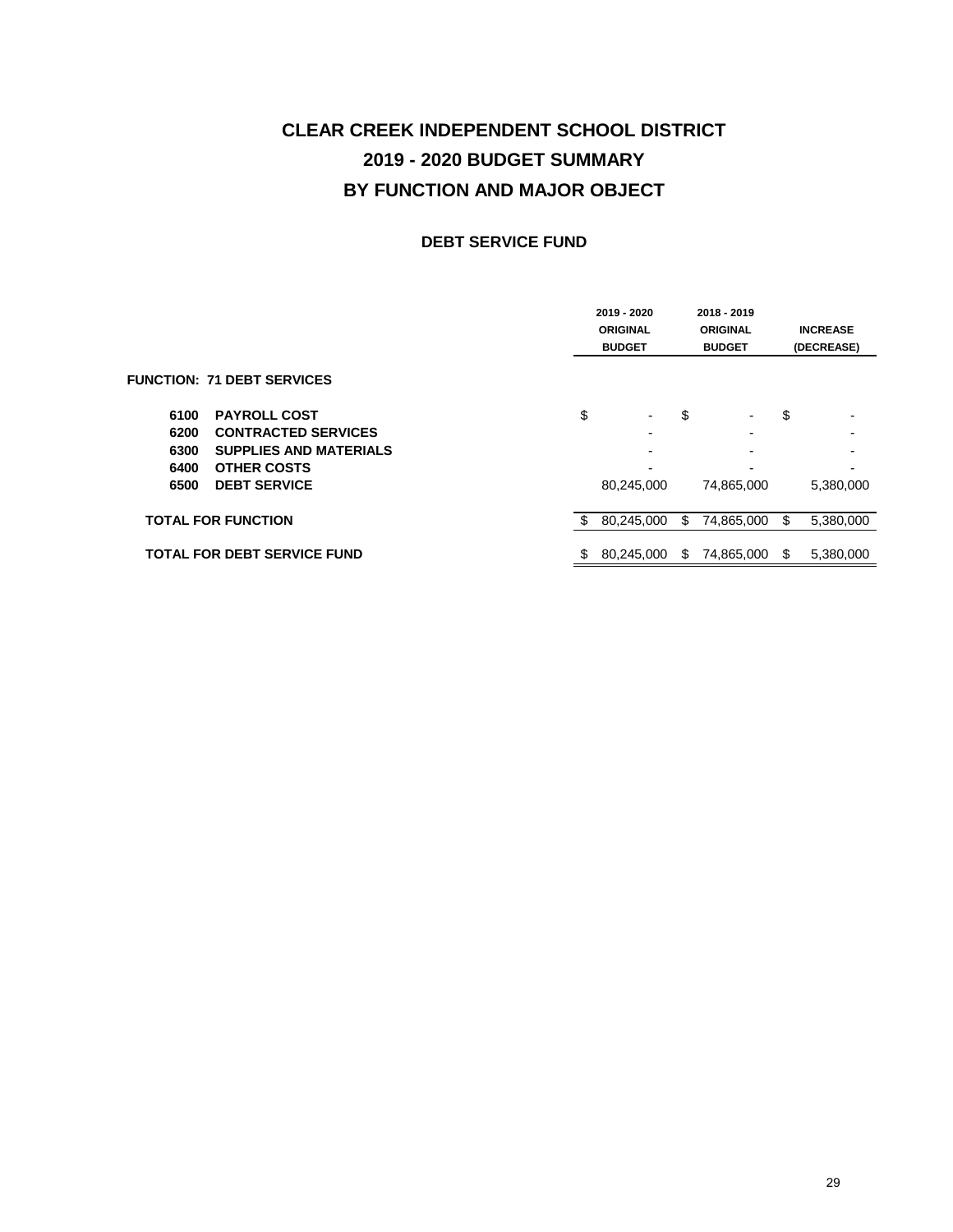#### **FOOD SERVICE FUND**

|                                                                             |    | 2019 - 2020<br><b>ORIGINAL</b><br><b>BUDGET</b> |      | 2018 - 2019<br><b>ORIGINAL</b><br><b>BUDGET</b> | <b>INCREASE</b><br>(DECREASE) |
|-----------------------------------------------------------------------------|----|-------------------------------------------------|------|-------------------------------------------------|-------------------------------|
| <b>FUNCTION: 35 FOOD SERVICES</b>                                           |    |                                                 |      |                                                 |                               |
| <b>PAYROLL COST</b><br>6100                                                 | \$ | 6,571,000                                       | -S   | 6,291,000                                       | \$<br>280,000                 |
| 6200<br><b>CONTRACTED SERVICES</b><br><b>SUPPLIES AND MATERIALS</b><br>6300 |    | 116,000<br>8,085,200                            |      | 126,500<br>7,998,800                            | (10, 500)<br>86,400           |
| <b>OTHER COSTS</b><br>6400<br><b>CAPITAL OUTLAY</b><br>6600                 |    | 463,000                                         |      | 490,000                                         | (27,000)                      |
| <b>TOTAL FOR FUNCTION</b>                                                   | S  | 15,235,200                                      | \$   | 14,906,300                                      | \$<br>328,900                 |
| <b>FUNCTION: 36 COCURRICULAR</b>                                            |    |                                                 |      |                                                 |                               |
| <b>PAYROLL COST</b><br>6100                                                 | \$ |                                                 | \$   |                                                 | \$                            |
| <b>CONTRACTED SERVICES</b><br>6200<br><b>SUPPLIES AND MATERIALS</b><br>6300 |    | 250,000                                         |      | 500<br>300,000                                  | (500)<br>(50,000)             |
| <b>OTHER COSTS</b><br>6400<br><b>CAPITAL OUTLAY</b><br>6600                 |    |                                                 |      |                                                 |                               |
| <b>TOTAL FOR FUNCTION</b>                                                   | \$ | 250,000                                         | \$   | 300,500                                         | \$<br>(50, 500)               |
| <b>TOTAL FOR FOOD SERVICE FUND</b>                                          | \$ | 15,485,200                                      | - \$ | 15,206,800                                      | \$<br>278,400                 |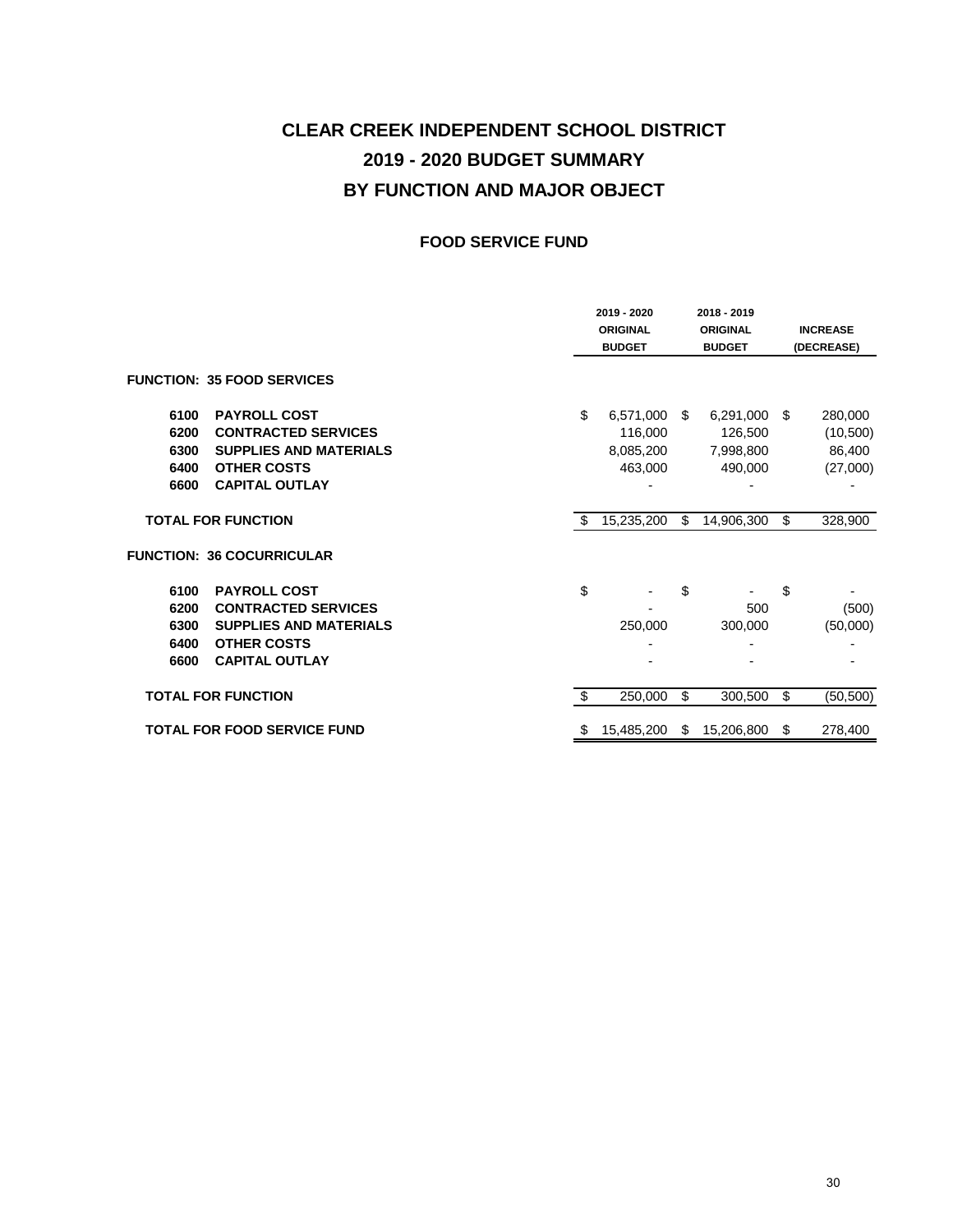# **COMPARISON OF EXPENDITURES BY PROGRAM INTENT CODE**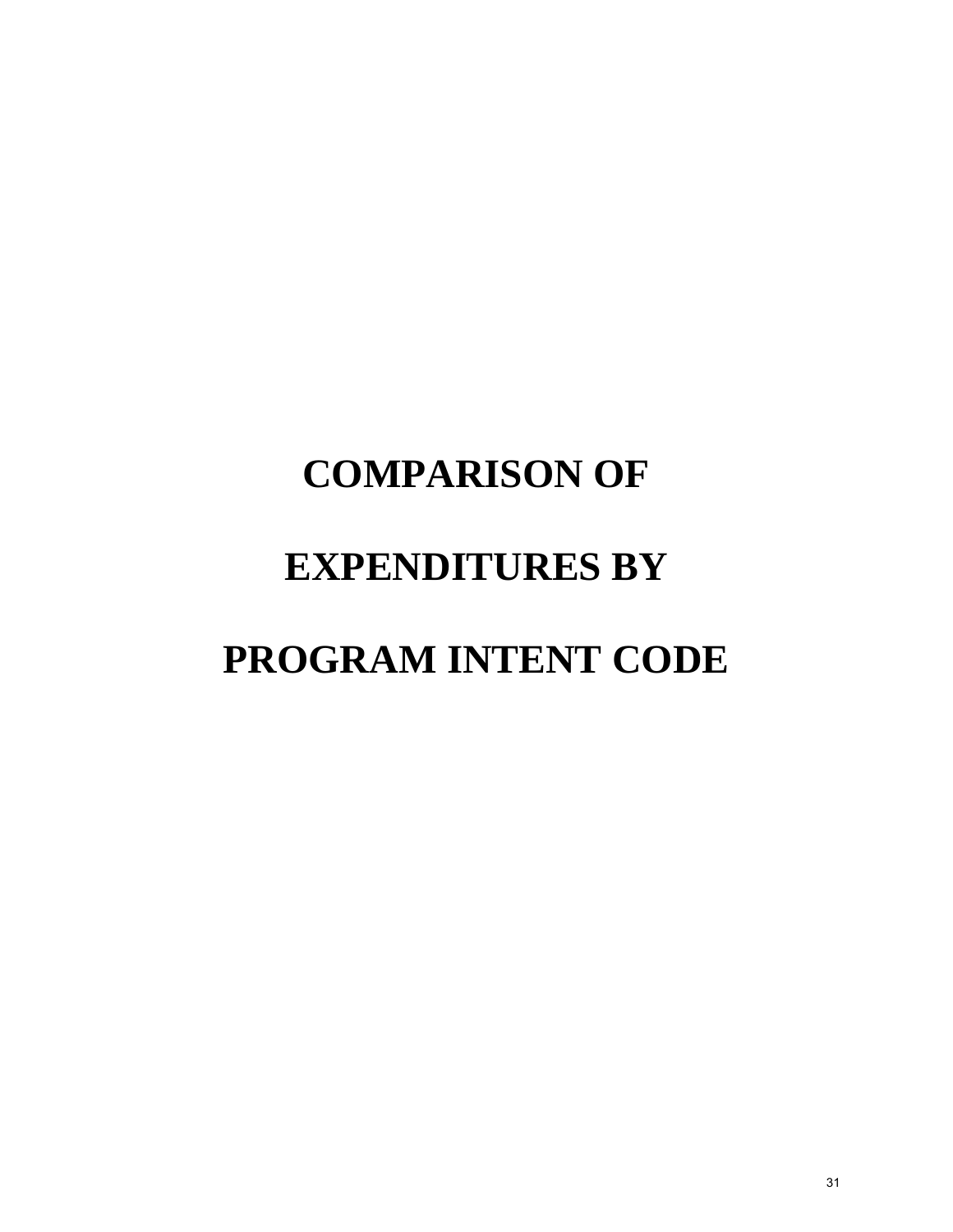|      |                                                    |    | 2019 - 2020<br><b>ORIGINAL</b><br><b>BUDGET</b> |                 | 2018 - 2019<br><b>ORIGINAL</b><br><b>BUDGET</b> | <b>INCREASE</b><br>(DECREASE) |
|------|----------------------------------------------------|----|-------------------------------------------------|-----------------|-------------------------------------------------|-------------------------------|
|      | <b>PROGRAM: 11 BASIC EDUCATIONAL SERVICES</b>      |    |                                                 |                 |                                                 |                               |
| 6100 | <b>PAYROLL COSTS</b>                               |    | \$163,053,291 \$157,834,840 \$                  |                 |                                                 | 5,218,451                     |
| 6200 | <b>CONTRACTED SERVICES</b>                         |    | 890,500                                         |                 | 1,093,374                                       | (202, 874)                    |
| 6300 | <b>SUPPLIES AND MATERIALS</b>                      |    | 2,410,397                                       |                 | 2,562,139                                       | (151, 742)                    |
|      | <b>6400 OTHER COSTS</b>                            |    | 282,924                                         |                 | 233,604                                         | 49,320                        |
| 6600 | <b>CAPITAL OUTLAY</b>                              |    | $\blacksquare$                                  |                 | $\overline{\phantom{0}}$                        | $\overline{\phantom{a}}$      |
|      | <b>TOTAL FOR PROGRAM</b>                           |    | \$166,637,112 \$161,723,957                     |                 |                                                 | \$<br>4,913,155               |
|      | PROGRAM: 21 GIFTED & TALENTED                      |    |                                                 |                 |                                                 |                               |
| 6100 | <b>PAYROLL COST</b>                                | \$ | 4,115,795 \$                                    |                 | $3,858,090$ \$                                  | 257,705                       |
| 6200 | <b>CONTRACTED SERVICES</b>                         |    | 40,500                                          |                 | 44,800                                          | (4,300)                       |
|      | <b>6300 SUPPLIES AND MATERIALS</b>                 |    | 104,055                                         |                 | 79,270                                          | 24,785                        |
|      | <b>6400 OTHER COSTS</b>                            |    | 30,250                                          |                 | 23,440                                          | 6,810                         |
|      | 6600 CAPITAL OUTLAY                                |    |                                                 |                 |                                                 |                               |
|      | <b>TOTAL FOR PROGRAM</b>                           | \$ | 4,290,600                                       | $\overline{\$}$ | 4,005,600                                       | \$<br>285,000                 |
|      | PROGRAM: 22 CAREER & TECHNICAL                     |    |                                                 |                 |                                                 |                               |
| 6100 | <b>PAYROLL COST</b>                                | \$ | 9,316,850 \$                                    |                 | 7,298,100 \$                                    | 2,018,750                     |
| 6200 | <b>CONTRACTED SERVICES</b>                         |    | 62,500                                          |                 | 62,400                                          | 100                           |
|      | 6300 SUPPLIES AND MATERIALS                        |    | 714,525                                         |                 | 594,675                                         | 119,850                       |
| 6400 | <b>OTHER COSTS</b>                                 |    | 321,050                                         |                 | 266,850                                         | 54,200                        |
| 6600 | <b>CAPITAL OUTLAY</b>                              |    |                                                 |                 |                                                 |                               |
|      | <b>TOTAL FOR PROGRAM</b>                           | \$ | 10,414,925                                      | \$              | 8,222,025 \$                                    | 2,192,900                     |
|      | PROGRAM: 23 SERVICES TO STUDENTS WITH DISABILITIES |    |                                                 |                 |                                                 |                               |
| 6100 | <b>PAYROLL COST</b>                                | S  |                                                 |                 | 40,911,400 \$ 38,554,900 \$                     | 2,356,500                     |
| 6200 | <b>CONTRACTED SERVICES</b>                         |    | 370,621                                         |                 | 396,621                                         | (26,000)                      |
| 6300 | <b>SUPPLIES AND MATERIALS</b>                      |    | 107,550                                         |                 | 104,035                                         | 3,515                         |
| 6400 | <b>OTHER COSTS</b>                                 |    | 901,035                                         |                 | 899,600                                         | 1,435                         |
| 6600 | <b>CAPITAL OUTLAY</b>                              |    |                                                 |                 |                                                 |                               |
|      | <b>TOTAL FOR PROGRAM</b>                           | \$ | 42,290,606                                      | \$              | 39,955,156 \$                                   | 2,335,450                     |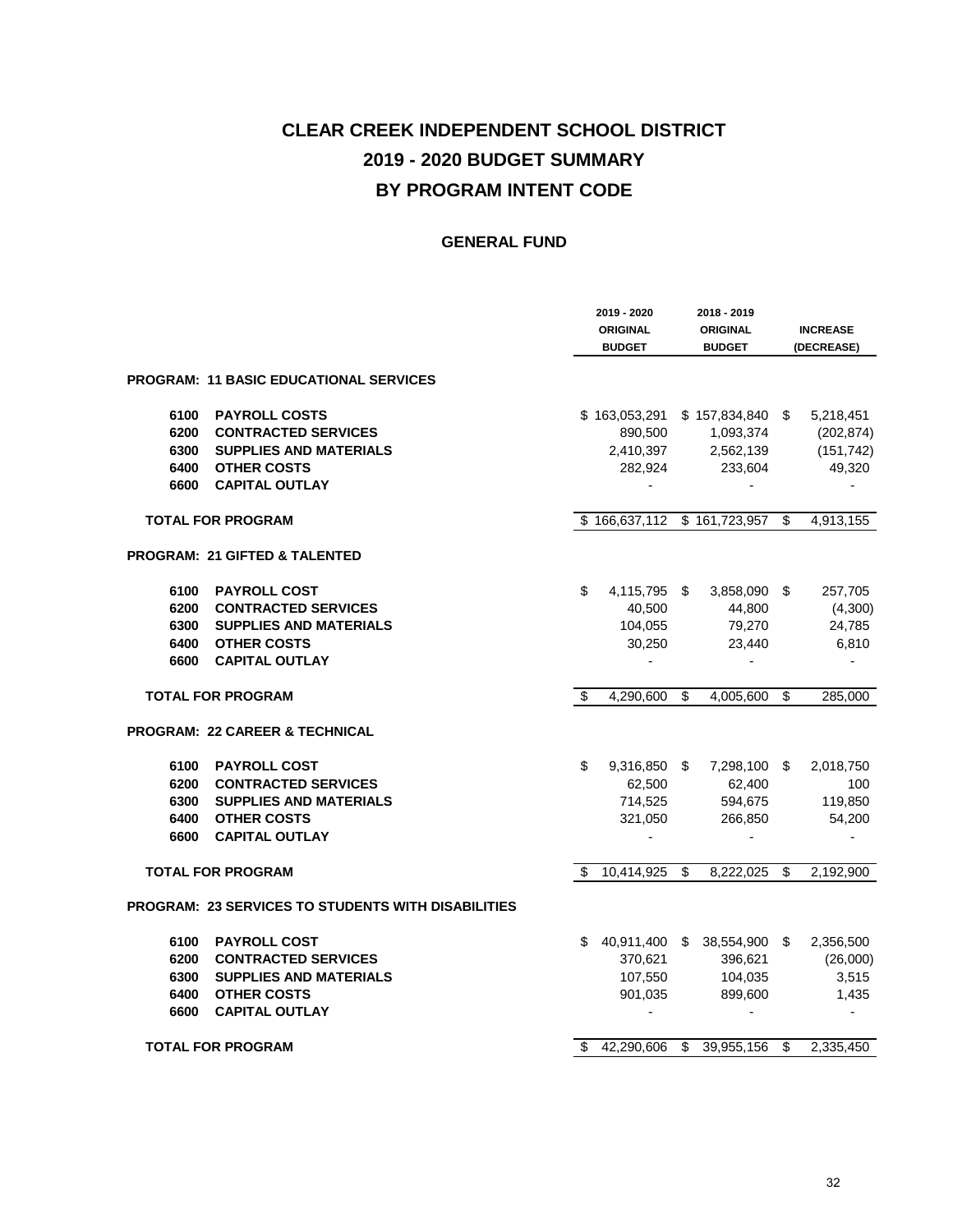|      |                                                              |    | 2019 - 2020<br><b>ORIGINAL</b><br><b>BUDGET</b> |                          | 2018 - 2019<br><b>ORIGINAL</b><br><b>BUDGET</b> |    | <b>INCREASE</b><br>(DECREASE) |  |
|------|--------------------------------------------------------------|----|-------------------------------------------------|--------------------------|-------------------------------------------------|----|-------------------------------|--|
|      | PROGRAM: 24 ACCELERATED EDUCATION                            |    |                                                 |                          |                                                 |    |                               |  |
| 6100 | <b>PAYROLL COST</b>                                          | \$ | 7,092,925 \$                                    |                          | 6,683,075 \$                                    |    | 409,850                       |  |
| 6200 | <b>CONTRACTED SERVICES</b>                                   |    | 285,380                                         |                          | 286,080                                         |    | (700)                         |  |
| 6300 | <b>SUPPLIES AND MATERIALS</b>                                |    | 159,550                                         |                          | 160,150                                         |    | (600)                         |  |
| 6400 | <b>OTHER COSTS</b>                                           |    | 41,000                                          |                          | 42,750                                          |    | (1,750)                       |  |
| 6600 | <b>CAPITAL OUTLAY</b>                                        |    |                                                 |                          |                                                 |    |                               |  |
|      | <b>TOTAL FOR PROGRAM</b>                                     | \$ | 7,578,855                                       | \$                       | 7,172,055                                       | \$ | 406,800                       |  |
|      | PROGRAM:  25 BILINGUAL EDUCATION & SPECIAL LANGUAGE PROGRAMS |    |                                                 |                          |                                                 |    |                               |  |
| 6100 | <b>PAYROLL COST</b>                                          | \$ | 1,379,450 \$                                    |                          | 1,282,285 \$                                    |    | 97,165                        |  |
| 6200 | <b>CONTRACTED SERVICES</b>                                   |    | 16,225                                          |                          | 21,475                                          |    | (5,250)                       |  |
| 6300 | <b>SUPPLIES AND MATERIALS</b>                                |    | 94,020                                          |                          | 94,020                                          |    | $\sim$                        |  |
| 6400 | <b>OTHER COSTS</b>                                           |    | 21,255                                          |                          | 21,005                                          |    | 250                           |  |
| 6600 | <b>CAPITAL OUTLAY</b>                                        |    | $\sim$                                          |                          | $\overline{\phantom{a}}$                        |    | $\blacksquare$                |  |
|      | <b>TOTAL FOR PROGRAM</b>                                     | \$ | 1,510,950                                       | \$                       | 1,418,785                                       | \$ | 92,165                        |  |
|      | PROGRAM: 28 DISCIPLINARY ALTERNATIVE EDUCATION PROGRAM       |    |                                                 |                          |                                                 |    |                               |  |
| 6100 | <b>PAYROLL COST</b>                                          | \$ | 1,664,400 \$                                    |                          | 1,579,400 \$                                    |    | 85,000                        |  |
| 6200 | <b>CONTRACTED SERVICES</b>                                   |    | 6,000                                           |                          | 6,800                                           |    | (800)                         |  |
| 6300 | <b>SUPPLIES AND MATERIALS</b>                                |    | 31,625                                          |                          | 25,450                                          |    | 6,175                         |  |
| 6400 | <b>OTHER COSTS</b>                                           |    | 21,375                                          |                          | 20,750                                          |    | 625                           |  |
| 6600 | <b>CAPITAL OUTLAY</b>                                        |    |                                                 |                          |                                                 |    | $\overline{\phantom{a}}$      |  |
|      | <b>TOTAL FOR PROGRAM</b>                                     | \$ | 1,723,400                                       | $\overline{\mathcal{S}}$ | 1,632,400                                       | \$ | 91,000                        |  |
|      | PROGRAM 31:  HIGH SCHOOL ALLOTMENT                           |    |                                                 |                          |                                                 |    |                               |  |
| 6100 | <b>PAYROLL COST</b>                                          | \$ | 3,224,800 \$                                    |                          | 3,215,895 \$                                    |    | 8,905                         |  |
| 6200 | <b>CONTRACTED SERVICES</b>                                   |    | 204,770                                         |                          | 235,050                                         |    | (30, 280)                     |  |
| 6300 | <b>SUPPLIES AND MATERIALS</b>                                |    | 148,365                                         |                          | 189,265                                         |    | (40,900)                      |  |
| 6400 | <b>OTHER COSTS</b>                                           |    | 16,865                                          |                          | 10,045                                          |    | 6,820                         |  |
| 6600 | <b>CAPITAL OUTLAY</b>                                        |    |                                                 |                          |                                                 |    | $\blacksquare$                |  |
|      | <b>TOTAL FOR PROGRAM</b>                                     | \$ | 3,594,800                                       | \$                       | 3,650,255                                       | \$ | (55, 455)                     |  |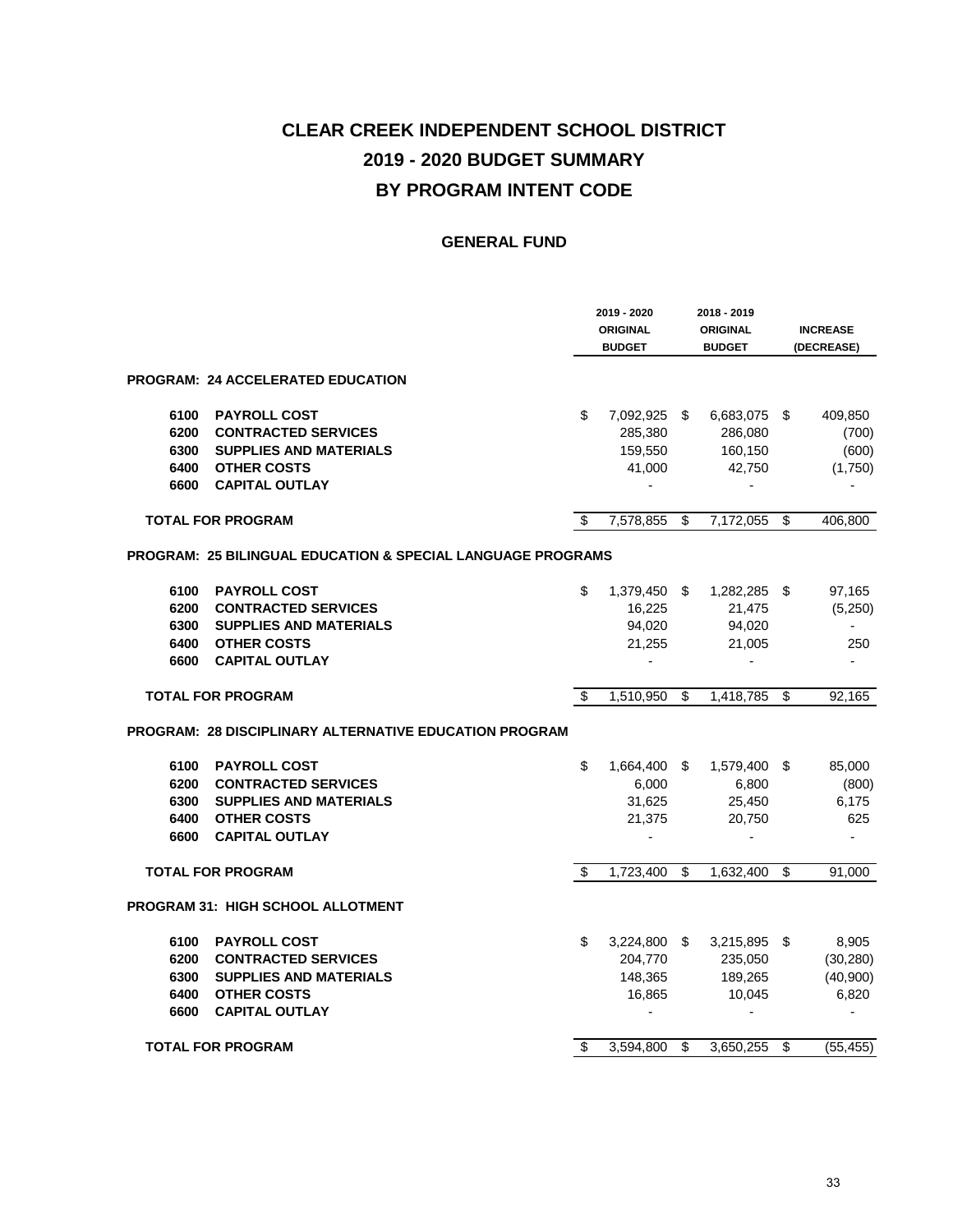|      |                                                                              |    | 2019 - 2020<br><b>ORIGINAL</b><br><b>BUDGET</b> |                | 2018 - 2019<br><b>ORIGINAL</b><br><b>BUDGET</b> |                         | <b>INCREASE</b><br>(DECREASE) |  |
|------|------------------------------------------------------------------------------|----|-------------------------------------------------|----------------|-------------------------------------------------|-------------------------|-------------------------------|--|
|      | PROGRAM 32: PREKINDERGARTEN                                                  |    |                                                 |                |                                                 |                         |                               |  |
| 6100 | <b>PAYROLL COST</b>                                                          | \$ | $3,342,200$ \$                                  |                | $3,168,100$ \$                                  |                         | 174,100                       |  |
| 6200 | <b>CONTRACTED SERVICES</b>                                                   |    |                                                 |                |                                                 |                         |                               |  |
| 6300 | <b>SUPPLIES AND MATERIALS</b>                                                |    |                                                 |                |                                                 |                         |                               |  |
| 6400 | <b>OTHER COSTS</b>                                                           |    |                                                 |                |                                                 |                         |                               |  |
| 6600 | <b>CAPITAL OUTLAY</b>                                                        |    |                                                 |                |                                                 |                         |                               |  |
|      | <b>TOTAL FOR PROGRAM</b>                                                     | \$ | 3,342,200                                       | $\mathfrak{s}$ | 3,168,100                                       | $\overline{\mathbf{S}}$ | 174,100                       |  |
|      | <b>PROGRAM: 91 ATHLETICS AND RELATED ACTIVITIES</b>                          |    |                                                 |                |                                                 |                         |                               |  |
| 6100 | <b>PAYROLL COST</b>                                                          | \$ | 3,291,667 \$                                    |                | 3,257,792 \$                                    |                         | 33,875                        |  |
| 6200 | <b>CONTRACTED SERVICES</b>                                                   |    | 938,105                                         |                | 846,605                                         |                         | 91,500                        |  |
| 6300 | <b>SUPPLIES AND MATERIALS</b>                                                |    | 560,785                                         |                | 554,285                                         |                         | 6,500                         |  |
| 6400 | <b>OTHER COSTS</b>                                                           |    | 569,717                                         |                | 558,967                                         |                         | 10,750                        |  |
| 6600 | <b>CAPITAL OUTLAY</b>                                                        |    |                                                 |                |                                                 |                         |                               |  |
|      | <b>TOTAL FOR PROGRAM</b>                                                     | \$ | 5,360,274                                       | s)             | 5,217,649                                       | $\overline{\$}$         | 142,625                       |  |
|      | <b>PROGRAM: 99 UNDISTRIBUTED</b>                                             |    |                                                 |                |                                                 |                         |                               |  |
| 6100 | <b>PAYROLL COST</b>                                                          |    |                                                 |                | \$ 76,974,857 \$ 73,249,300 \$                  |                         | 3,725,557                     |  |
| 6200 | <b>CONTRACTED SERVICES</b>                                                   |    | 21,638,863                                      |                | 21,625,556                                      |                         | 13,307                        |  |
| 6300 | <b>SUPPLIES AND MATERIALS</b>                                                |    | 7,746,941                                       |                | 7,792,669                                       |                         | (45, 728)                     |  |
| 6400 | <b>OTHER COSTS</b>                                                           |    | 5,083,338                                       |                | 4,701,531                                       |                         | 381,807                       |  |
| 6600 | <b>CAPITAL OUTLAY</b>                                                        |    | 59,000                                          |                | 41,539                                          |                         | 17,461                        |  |
|      | <b>TOTAL FOR PROGRAM</b>                                                     |    | \$111.502.999                                   |                | $\overline{3}$ 107,410,595                      | \$                      | 4,092,404                     |  |
| 8900 | <b>OTHER USES / NON-OPERATING EXPENSES</b><br><b>OPERATING TRANSFERS OUT</b> | \$ | 3,000,000                                       | \$             | 3,000,000                                       | \$                      |                               |  |
|      | <b>TOTAL OTHER USES</b>                                                      | \$ | 3,000,000                                       | \$             | 3,000,000                                       | $\overline{\mathbf{e}}$ |                               |  |
|      | <b>TOTAL FOR GENERAL FUND</b>                                                |    | \$361,246,721                                   |                | \$346,576,577                                   | $\sqrt{3}$              | 14,670,144                    |  |